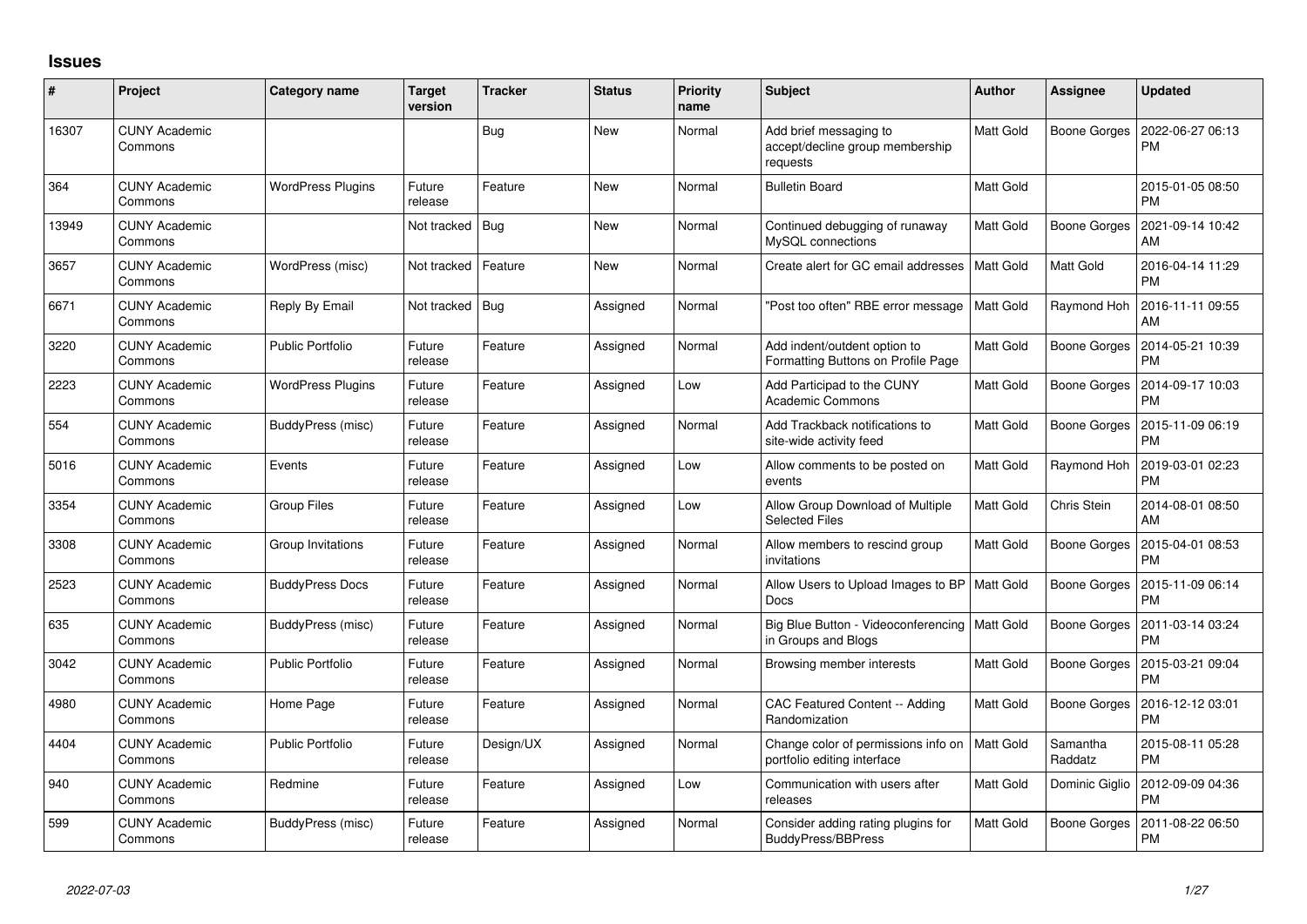| $\#$ | Project                         | Category name              | Target<br>version | <b>Tracker</b> | <b>Status</b> | <b>Priority</b><br>name | <b>Subject</b>                                                                        | Author           | Assignee            | <b>Updated</b>                |
|------|---------------------------------|----------------------------|-------------------|----------------|---------------|-------------------------|---------------------------------------------------------------------------------------|------------------|---------------------|-------------------------------|
| 4238 | <b>CUNY Academic</b><br>Commons | Events                     | Future<br>release | Feature        | Assigned      | Normal                  | Copy Events to Other Groups?                                                          | Matt Gold        | Boone Gorges        | 2015-07-02 10:08<br>AM        |
| 8837 | <b>CUNY Academic</b><br>Commons |                            | Not tracked       | Feature        | Assigned      | Normal                  | Create a form to request info from<br>people requesting premium themes<br>and plugins | Matt Gold        | Marilyn Weber       | 2017-11-14 03:35<br><b>PM</b> |
| 3080 | <b>CUNY Academic</b><br>Commons | Group Files                | Future<br>release | Feature        | Assigned      | Low                     | Create a system to keep track of file<br>changes                                      | Matt Gold        | Boone Gorges        | 2014-02-26 10:04<br><b>PM</b> |
| 5955 | <b>CUNY Academic</b><br>Commons | Outreach                   | Future<br>release | Feature        | Assigned      | Normal                  | Create auto-newsletter for<br>commons members                                         | Matt Gold        | Luke Waltzer        | 2016-08-30 10:34<br>AM        |
| 6115 | <b>CUNY Academic</b><br>Commons | Publicity                  | Not tracked       | Feature        | Assigned      | Normal                  | create digital signage for GC                                                         | Matt Gold        | scott voth          | 2016-10-11 10:09<br><b>PM</b> |
| 636  | <b>CUNY Academic</b><br>Commons | WordPress (misc)           | Not tracked       | Support        | Assigned      | Normal                  | Create Lynda.com-like Table of<br>Contents for Prospective Tutorial<br>Screencasts    | Matt Gold        | scott voth          | 2016-02-23 03:12<br><b>PM</b> |
| 365  | <b>CUNY Academic</b><br>Commons | WordPress (misc)           | Future<br>release | Feature        | Assigned      | Normal                  | <b>Create Mouseover Tooltips</b><br>throughout Site                                   | Matt Gold        | Chris Stein         | 2015-11-09 06:18<br><b>PM</b> |
| 4053 | <b>CUNY Academic</b><br>Commons | Events                     | Future<br>release | Feature        | Assigned      | Normal                  | Create new tab for past events                                                        | Matt Gold        | <b>Boone Gorges</b> | 2015-05-12 02:10<br><b>PM</b> |
| 8666 | <b>CUNY Academic</b><br>Commons | Teaching                   | Not tracked       | Documentation  | Assigned      | Normal                  | Create Teaching on the Commons<br>Resource Page                                       | <b>Matt Gold</b> | Laurie Hurson       | 2019-09-23 03:16<br><b>PM</b> |
| 287  | <b>CUNY Academic</b><br>Commons | WordPress (misc)           | Future<br>release | Feature        | Assigned      | Normal                  | Create troubleshooting tool for<br>account sign-up                                    | Matt Gold        | Boone Gorges        | 2015-11-09 06:17<br><b>PM</b> |
| 333  | <b>CUNY Academic</b><br>Commons | <b>Email Notifications</b> | Future<br>release | Feature        | Assigned      | Low                     | Delay Forum Notification Email<br>Delivery Until After Editing Period<br>Ends         | Matt Gold        | Raymond Hoh         | 2015-11-09 06:01<br><b>PM</b> |
| 5691 | <b>CUNY Academic</b><br>Commons | Blogs (BuddyPress)         | Future<br>release | Bug            | Assigned      | High                    | Differing numbers on Sites display                                                    | Matt Gold        | Raymond Hoh         | 2016-06-13 01:37<br><b>PM</b> |
| 497  | <b>CUNY Academic</b><br>Commons | <b>WordPress Plugins</b>   | Future<br>release | Feature        | Assigned      | Normal                  | Drag and Drop Ordering on Gallery<br>Post Plugin                                      | Matt Gold        | Ron Rennick         | 2015-11-09 06:18<br><b>PM</b> |
| 3662 | <b>CUNY Academic</b><br>Commons | <b>SEO</b>                 | Future<br>release | Feature        | Assigned      | Normal                  | Duplicate Content/SEO/Google<br>issues                                                | Matt Gold        | Raymond Hoh         | 2015-04-13 04:37<br><b>PM</b> |
| 9015 | <b>CUNY Academic</b><br>Commons | Groups (misc)              | Not tracked       | Outreach       | Assigned      | Normal                  | Email group admins the email<br>addresses of their groups                             | Matt Gold        | Matt Gold           | 2018-01-02 09:54<br>AM        |
| 5696 | <b>CUNY Academic</b><br>Commons | Events                     | Future<br>release | Feature        | Assigned      | Normal                  | Events Calendar - display options /<br>calendar aggregation                           | Matt Gold        | Boone Gorges        | 2016-10-13 11:44<br>AM        |
| 6298 | <b>CUNY Academic</b><br>Commons | <b>User Experience</b>     | Not tracked       | Design/UX      | Assigned      | Normal                  | Examine data from survey                                                              | Matt Gold        | Margaret<br>Galvan  | 2016-10-14 12:16<br><b>PM</b> |
| 5581 | <b>CUNY Academic</b><br>Commons | Analytics                  | Future<br>release | Feature        | Assigned      | Normal                  | <b>Explore alternatives to Google</b><br>Analytics                                    | Matt Gold        | Valerie<br>Townsend | 2020-04-17 03:12<br><b>PM</b> |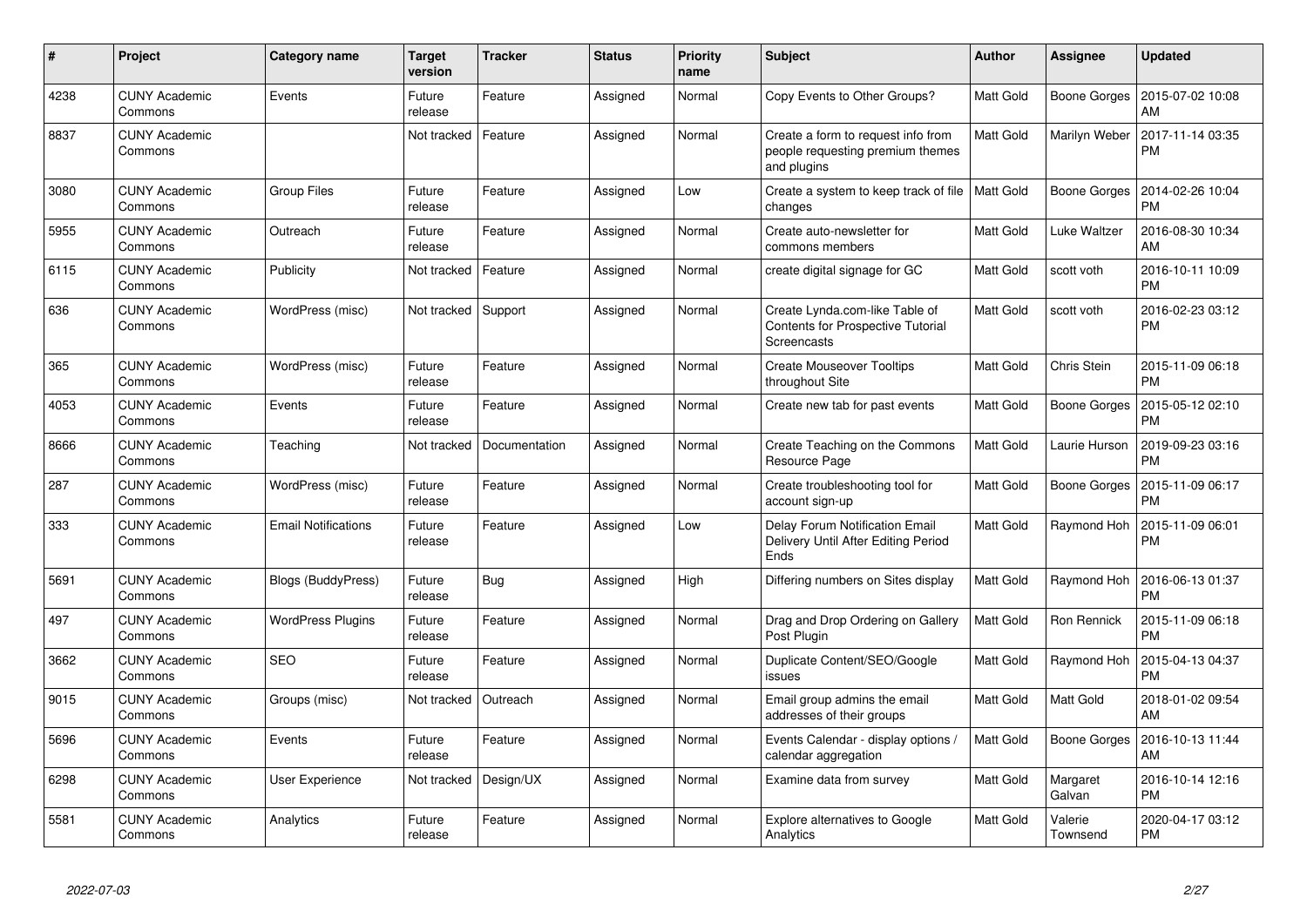| #    | Project                         | Category name            | <b>Target</b><br>version | <b>Tracker</b> | <b>Status</b> | <b>Priority</b><br>name | <b>Subject</b>                                                      | <b>Author</b> | <b>Assignee</b>     | <b>Updated</b>                |
|------|---------------------------------|--------------------------|--------------------------|----------------|---------------|-------------------------|---------------------------------------------------------------------|---------------|---------------------|-------------------------------|
| 4235 | <b>CUNY Academic</b><br>Commons |                          | Not tracked              | Design/UX      | Assigned      | Normal                  | Explore user experience around<br>comments on forum topics vs docs  | Matt Gold     | Samantha<br>Raddatz | 2015-07-21 10:23<br>AM        |
| 500  | <b>CUNY Academic</b><br>Commons | BuddyPress (misc)        | Future<br>release        | Feature        | Assigned      | Normal                  | <b>Export Group Data</b>                                            | Matt Gold     | Boone Gorges        | 2010-12-19 12:09<br><b>PM</b> |
| 412  | <b>CUNY Academic</b><br>Commons | <b>WordPress Themes</b>  | Future<br>release        | Feature        | Assigned      | Normal                  | <b>Featured Themes</b>                                              | Matt Gold     | Dominic Giglio      | 2015-01-05 08:44<br><b>PM</b> |
| 6426 | <b>CUNY Academic</b><br>Commons | Spam/Spam<br>Prevention  | Future<br>release        | Feature        | Assigned      | Normal                  | Force captcha on all comments?                                      | Matt Gold     | <b>Tahir Butt</b>   | 2016-10-24 02:06<br><b>PM</b> |
| 310  | <b>CUNY Academic</b><br>Commons | BuddyPress (misc)        | Future<br>release        | Feature        | Assigned      | Low                     | <b>Friend Request Email</b>                                         | Matt Gold     | Samantha<br>Raddatz | 2015-11-09 05:08<br><b>PM</b> |
| 370  | <b>CUNY Academic</b><br>Commons | Registration             | Future<br>release        | Feature        | Assigned      | High                    | <b>Guest Accounts</b>                                               | Matt Gold     | Matt Gold           | 2015-04-09 09:33<br><b>PM</b> |
| 2013 | <b>CUNY Academic</b><br>Commons | <b>Public Portfolio</b>  | Future<br>release        | Feature        | Assigned      | Low                     | Have Profile Privacy Options show<br>up only for filled-in fields   | Matt Gold     | <b>Boone Gorges</b> | 2015-11-09 06:09<br><b>PM</b> |
| 3770 | <b>CUNY Academic</b><br>Commons | <b>Public Portfolio</b>  | Future<br>release        | Feature        | Assigned      | Normal                  | Improve Layout/Formatting of<br>Positions Area on Public Portfolios | Matt Gold     | Chris Stein         | 2015-04-01 09:17<br><b>PM</b> |
| 4903 | <b>CUNY Academic</b><br>Commons | Events                   | Future<br>release        | Design/UX      | Assigned      | Normal                  | Improving visual appearance of<br>event calendars                   | Matt Gold     | Boone Gorges        | 2016-10-13 11:51<br>AM        |
| 435  | <b>CUNY Academic</b><br>Commons | BuddyPress (misc)        | Future<br>release        | Feature        | Assigned      | Normal                  | Include Avatar Images in Forum<br><b>Post Notification Emails</b>   | Matt Gold     | Boone Gorges        | 2010-12-08 12:40<br><b>PM</b> |
| 3536 | <b>CUNY Academic</b><br>Commons | My Commons               | Future<br>release        | Feature        | Assigned      | Normal                  | Infinite Scroll on My Commons page                                  | Matt Gold     | Raymond Hoh         | 2015-04-13 04:42<br><b>PM</b> |
| 3768 | <b>CUNY Academic</b><br>Commons | <b>Public Portfolio</b>  | Future<br>release        | Feature        | Assigned      | Normal                  | Institutions/Past positions on public<br>portfolios                 | Matt Gold     | Boone Gorges        | 2018-04-23 10:44<br>AM        |
| 377  | <b>CUNY Academic</b><br>Commons | BuddyPress (misc)        | Future<br>release        | Feature        | Assigned      | Normal                  | Like buttons                                                        | Matt Gold     | Boone Gorges        | 2010-11-16 05:13<br><b>PM</b> |
| 8900 | <b>CUNY Academic</b><br>Commons | Accessibility            | Future<br>release        | Feature        | Assigned      | Normal                  | Look into tools to enforce<br>accessibility in WP environment       | Matt Gold     | Boone Gorges        | 2022-04-26 11:59<br>AM        |
| 6995 | <b>CUNY Academic</b><br>Commons | Home Page                | Not tracked              | <b>Bug</b>     | Assigned      | Normal                  | member filter on homepage not<br>working                            | Matt Gold     | Raymond Hoh         | 2016-12-11 09:46<br><b>PM</b> |
| 3517 | <b>CUNY Academic</b><br>Commons | My Commons               | Future<br>release        | Feature        | Assigned      | Normal                  | Mute/Unmute My Commons<br>updates                                   | Matt Gold     | Raymond Hoh         | 2015-11-09 01:19<br><b>PM</b> |
| 8976 | <b>CUNY Academic</b><br>Commons | Reply By Email           | Not tracked              | Feature        | Assigned      | Normal                  | Package RBE new topics posting?                                     | Matt Gold     | Raymond Hoh         | 2017-12-04 02:34<br><b>PM</b> |
| 1562 | <b>CUNY Academic</b><br>Commons | <b>WordPress Plugins</b> | Future<br>release        | Feature        | Assigned      | Low                     | Play with NYT Collaborative<br><b>Authoring Tool</b>                | Matt Gold     | Boone Gorges        | 2015-01-05 08:47<br><b>PM</b> |
| 3524 | <b>CUNY Academic</b><br>Commons | Documentation            | Not tracked              | Documentation  | Assigned      | Normal                  | Post describing all you can do when<br>starting up a new blog/group | Matt Gold     | scott voth          | 2014-10-04 12:56<br><b>PM</b> |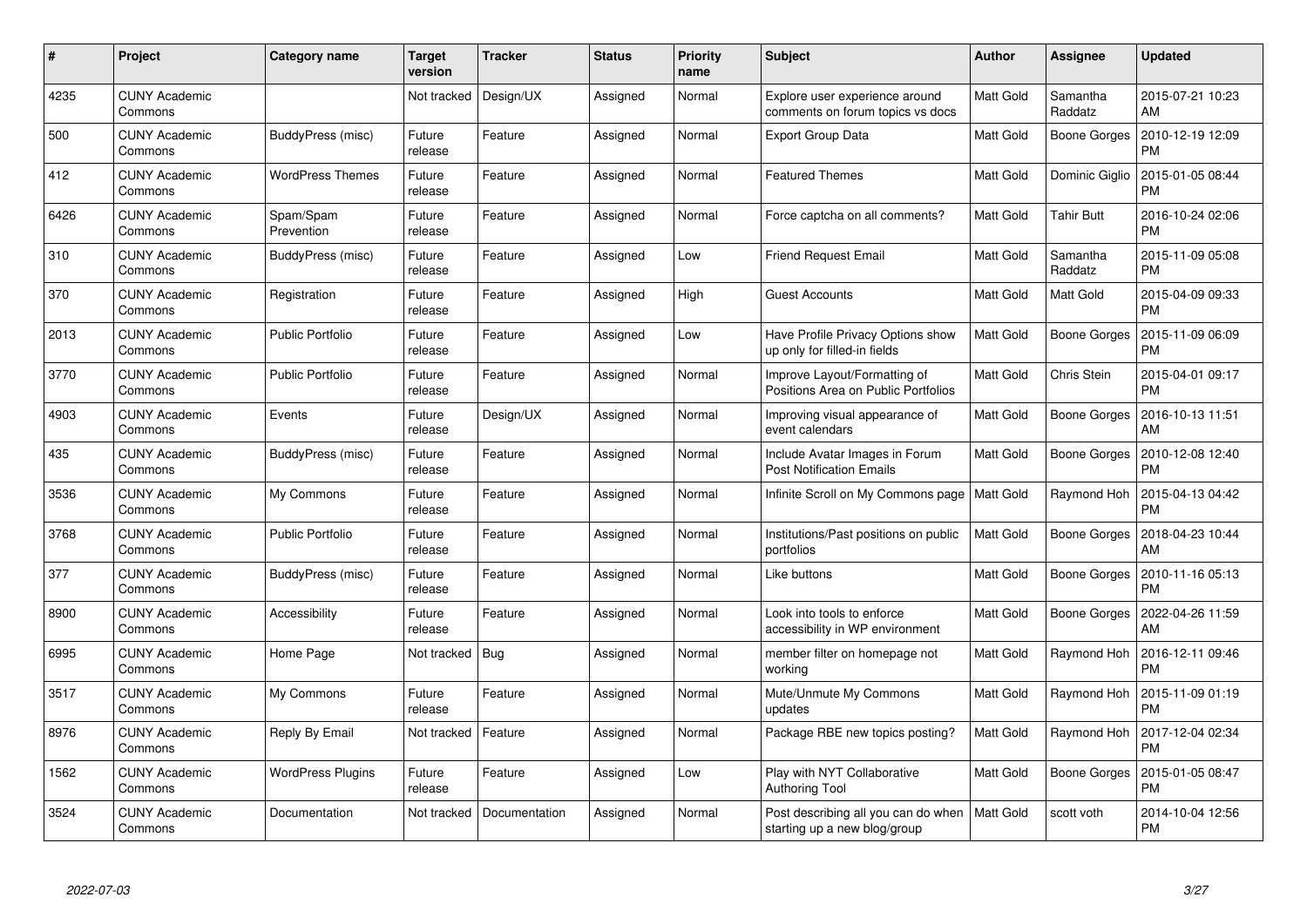| #     | Project                         | Category name              | <b>Target</b><br>version | <b>Tracker</b> | <b>Status</b> | <b>Priority</b><br>name | <b>Subject</b>                                                               | <b>Author</b> | <b>Assignee</b>     | <b>Updated</b>                |
|-------|---------------------------------|----------------------------|--------------------------|----------------|---------------|-------------------------|------------------------------------------------------------------------------|---------------|---------------------|-------------------------------|
| 10659 | <b>CUNY Academic</b><br>Commons | Group Forums               | Future<br>release        | Feature        | Assigned      | Normal                  | Post to multiple groups via email                                            | Matt Gold     | Raymond Hoh         | 2018-11-15 12:54<br>AM        |
| 4986  | <b>CUNY Academic</b><br>Commons | ZenDesk                    | Not tracked              | Support        | Assigned      | Normal                  | Prepare documentation for Zendesk<br>re web widget                           | Matt Gold     | Samantha<br>Raddatz | 2016-02-25 03:09<br><b>PM</b> |
| 3090  | <b>CUNY Academic</b><br>Commons | Twitter page               | Future<br>release        | Feature        | Assigned      | Normal                  | Prevent Retweets from showing up<br>on Commons twitter page                  | Matt Gold     | <b>Tahir Butt</b>   | 2016-10-24 11:31<br>AM        |
| 5316  | <b>CUNY Academic</b><br>Commons | <b>User Experience</b>     | Future<br>release        | Feature        | Assigned      | Normal                  | Prompt user email address updates                                            | Matt Gold     | Stephen Real        | 2016-12-21 03:30<br><b>PM</b> |
| 658   | <b>CUNY Academic</b><br>Commons | <b>WordPress Plugins</b>   | Future<br>release        | Feature        | Assigned      | Normal                  | Rebulid Sitewide Tag Suggestion                                              | Matt Gold     | <b>Boone Gorges</b> | 2015-01-05 08:47<br><b>PM</b> |
| 653   | <b>CUNY Academic</b><br>Commons | Group Blogs                | Future<br>release        | Feature        | Assigned      | Normal                  | Redesign Integration of Groups and<br><b>Blogs</b>                           | Matt Gold     | Samantha<br>Raddatz | 2015-11-09 05:40<br><b>PM</b> |
| 8836  | <b>CUNY Academic</b><br>Commons | <b>Blogs (BuddyPress)</b>  | Future<br>release        | Feature        | Assigned      | Normal                  | Redesign site launch process                                                 | Matt Gold     | Boone Gorges        | 2019-10-03 02:49<br><b>PM</b> |
| 1105  | <b>CUNY Academic</b><br>Commons | WordPress (misc)           | Future<br>release        | Feature        | Assigned      | Normal                  | Rephrase Blog Privacy Options                                                | Matt Gold     | Samantha<br>Raddatz | 2015-11-09 06:19<br><b>PM</b> |
| 3577  | <b>CUNY Academic</b><br>Commons | My Commons                 | Future<br>release        | Design/UX      | Assigned      | Normal                  | Replies to items in My Commons                                               | Matt Gold     | Raymond Hoh         | 2015-04-09 05:19<br><b>PM</b> |
| 8902  | <b>CUNY Academic</b><br>Commons | Design                     | Not tracked              | Feature        | Assigned      | Normal                  | Report back on research on<br><b>BuddyPress themes</b>                       | Matt Gold     | Michael Smith       | 2017-11-10 12:31<br><b>PM</b> |
| 4070  | <b>CUNY Academic</b><br>Commons | Analytics                  | Not tracked              | Support        | Assigned      | Normal                  | Request for JITP site analytics                                              | Matt Gold     | Seth Persons        | 2016-02-23 03:09<br><b>PM</b> |
| 15604 | <b>CUNY Academic</b><br>Commons | <b>Email Notifications</b> | Future<br>release        | Feature        | Assigned      | Normal                  | <b>Restructure Commons Group</b><br>Digest Email Messages                    | Matt Gold     | <b>Boone Gorges</b> | 2022-05-26 10:45<br>AM        |
| 3759  | <b>CUNY Academic</b><br>Commons | WordPress (misc)           | Future<br>release        | Feature        | Assigned      | Normal                  | Review Interface for Adding Users<br>to Blogs                                | Matt Gold     | Boone Gorges        | 2015-03-24 05:52<br><b>PM</b> |
| 4661  | <b>CUNY Academic</b><br>Commons | User Experience            | Future<br>release        | Bug            | Assigned      | Normal                  | <b>Simplify Events text</b>                                                  | Matt Gold     | Samantha<br>Raddatz | 2015-10-02 09:06<br><b>PM</b> |
| 9028  | <b>CUNY Academic</b><br>Commons | Onboarding                 | Future<br>release        | Feature        | Assigned      | Normal                  | suggest groups to new members<br>during the registration process             | Matt Gold     | Chris Stein         | 2018-10-24 12:34<br><b>PM</b> |
| 8901  | <b>CUNY Academic</b><br>Commons | Accessibility              | Future<br>release        | Feature        | Assigned      | Normal                  | Theme analysis for accessibility                                             | Matt Gold     | Boone Gorges        | 2022-04-26 11:59<br>AM        |
| 4027  | <b>CUNY Academic</b><br>Commons | Commons In A Box           | Not tracked              | Design/UX      | Assigned      | Normal                  | Usability review of CBOX update<br>procedures                                | Matt Gold     | Samantha<br>Raddatz | 2015-05-11 06:36<br><b>PM</b> |
| 8898  | <b>CUNY Academic</b><br>Commons | Social Paper               | Not tracked              | Feature        | Assigned      | Normal                  | Usage data on docs and social<br>paper                                       | Matt Gold     | Matt Gold           | 2017-11-16 11:32<br>AM        |
| 1192  | <b>CUNY Academic</b><br>Commons | <b>Group Files</b>         | Future<br>release        | Feature        | Assigned      | Low                     | When posting group files, allow<br>users to add a category without<br>saving | Matt Gold     | Raymond Hoh         | 2015-11-09 05:53<br><b>PM</b> |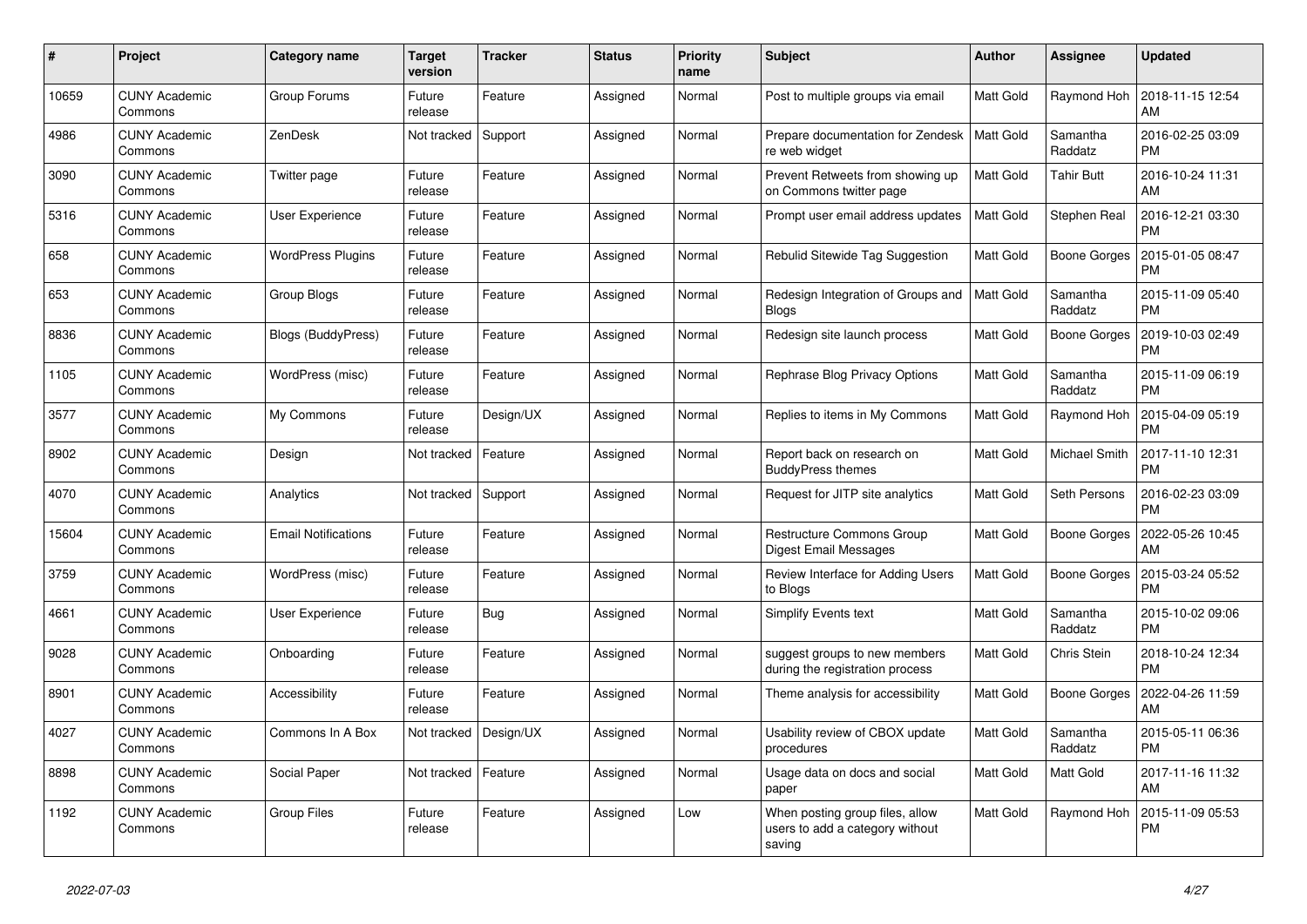| #     | Project                         | Category name              | <b>Target</b><br>version | <b>Tracker</b> | <b>Status</b>        | <b>Priority</b><br>name | Subject                                                                             | <b>Author</b>    | Assignee            | <b>Updated</b>                        |
|-------|---------------------------------|----------------------------|--------------------------|----------------|----------------------|-------------------------|-------------------------------------------------------------------------------------|------------------|---------------------|---------------------------------------|
| 9941  | <b>CUNY Academic</b><br>Commons | Wiki                       | Not tracked              | Support        | Assigned             | Normal                  | Wiki functionality                                                                  | Matt Gold        | Boone Gorges        | 2018-06-26 10:57<br>AM                |
| 2618  | NYCDH Community Site            |                            |                          | Bug            | Assigned             | Low                     | Mark blogs as spam when created<br>by users marked as spam                          | Matt Gold        | <b>Boone Gorges</b> | 2013-06-09 11:38<br><b>PM</b>         |
| 8992  | <b>NYCDH Community Site</b>     |                            |                          | <b>Bug</b>     | Assigned             | Normal                  | Multiple RBE error reports                                                          | Matt Gold        | Raymond Hoh         | 2017-12-11 05:43<br><b>PM</b>         |
| 8756  | <b>CUNY Academic</b><br>Commons | <b>Group Blogs</b>         | Future<br>release        | Feature        | Hold                 | Normal                  | Connect multiple blogs to one<br>group?                                             | Matt Gold        | <b>Boone Gorges</b> | 2017-09-30 10:42<br>AM                |
| 8991  | <b>CUNY Academic</b><br>Commons | Reply By Email             | Not tracked              | Bug            | Hold                 | Normal                  | RBE duplicate email message issue                                                   | <b>Matt Gold</b> | Raymond Hoh         | 2018-02-18 08:53<br><b>PM</b>         |
| 3369  | <b>CUNY Academic</b><br>Commons | Reply By Email             | Not tracked              | Outreach       | Hold                 | Normal                  | Release reply by email to WP plugin<br>directory                                    | <b>Matt Gold</b> | Raymond Hoh         | 2016-03-01 12:46<br><b>PM</b>         |
| 6014  | <b>CUNY Academic</b><br>Commons | Publicity                  | Future<br>release        | Publicity      | Reporter<br>Feedback | Normal                  | Google search listing                                                               | Matt Gold        | Boone Gorges        | 2016-09-21 03:48<br><b>PM</b>         |
| 1544  | <b>CUNY Academic</b><br>Commons | Groups (misc)              | Future<br>release        | Feature        | Reporter<br>Feedback | Normal                  | Group Filtering and Sorting                                                         | Matt Gold        | Chris Stein         | 2019-03-01 02:25<br><b>PM</b>         |
| 9947  | <b>CUNY Academic</b><br>Commons | <b>WordPress Plugins</b>   | Future<br>release        | Feature        | Reporter<br>Feedback | Normal                  | Install H5P quiz plugin                                                             | Matt Gold        | <b>Boone Gorges</b> | 2018-09-11 11:01<br>AM                |
| 1456  | <b>CUNY Academic</b><br>Commons | Group Invitations          | Future<br>release        | Feature        | Reporter<br>Feedback | Low                     | Invite to Group Button from Profile<br>Field                                        | Matt Gold        | Samantha<br>Raddatz | 2015-11-09 05:59<br><b>PM</b>         |
| 7115  | <b>CUNY Academic</b><br>Commons | Groups (misc)              | Future<br>release        | Feature        | Reporter<br>Feedback | Normal                  | make licensing info clear during<br>group creation                                  | Matt Gold        | Raymond Hoh         | 2020-12-08 11:32<br>AM                |
| 9979  | <b>CUNY Academic</b><br>Commons | <b>Email Notifications</b> | Not tracked              | Bug            | Reporter<br>Feedback | Normal                  | Reports of slow email activation<br>emails                                          | Matt Gold        | Boone Gorges        | 2018-08-29 09:40<br><b>PM</b>         |
| 10040 | <b>CUNY Academic</b><br>Commons | WordPress (misc)           | Not tracked   Bug        |                | Reporter<br>Feedback | Normal                  | User doesn't see full list of themes                                                | Matt Gold        | Boone Gorges        | 2018-07-25 10:12<br>AM                |
| 11800 | <b>CUNY Academic</b><br>Commons | Groups (misc)              | 1.15.9                   | Bug            | Resolved             | Normal                  | 'CUNY-wide' Campus option not<br>saving on groups/sites                             | Matt Gold        | Boone Gorges        | 2019-08-27 04:17<br><b>PM</b>         |
| 4004  | <b>CUNY Academic</b><br>Commons | Group Forums               | Not tracked              | Support        | Resolved             | High                    | "Duplicate topic detected" error<br>message when posting to group<br>forum          | Matt Gold        | <b>Boone Gorges</b> | 2015-04-20 10:21<br>AM                |
| 3150  | <b>CUNY Academic</b><br>Commons | Group Forums               | 1.6.1                    | Bug            | Resolved             | Low                     | "Post New Topic" Button Shows Up<br>for Non-Logged in Users on Group<br>Forum Pages | Matt Gold        | Boone Gorges        | 2014-04-21 04:49<br><b>PM</b>         |
| 10538 | <b>CUNY Academic</b><br>Commons |                            |                          | <b>Bug</b>     | Resolved             | Normal                  | "This Site Can't be Reached"                                                        | Matt Gold        | Boone Gorges        | 2018-10-16 09:39<br><b>PM</b>         |
| 43    | <b>CUNY Academic</b><br>Commons | Group Forums               |                          | Feature        | Resolved             | Normal                  | 'Topic not found" Message for<br>non-logged in users                                | Matt Gold        |                     | Boone Gorges   2009-10-20 10:33<br>AM |
| 12136 | <b>CUNY Academic</b><br>Commons | Group Files                | 1.18.0                   | <b>Bug</b>     | Resolved             | Normal                  | 'You must login" group file warning<br>shows after log in                           | Matt Gold        |                     | Boone Gorges   2020-12-08 11:31<br>AM |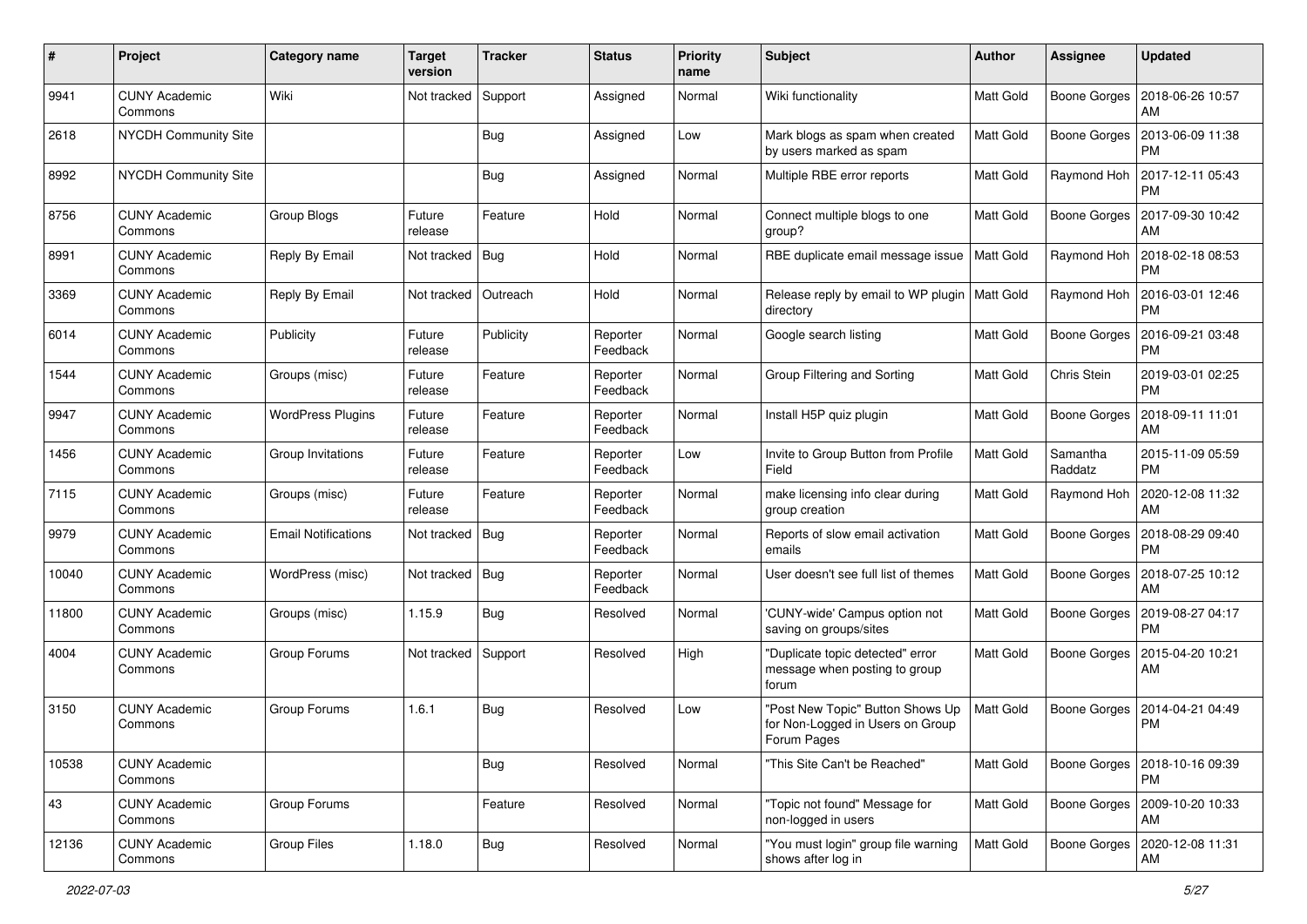| #     | Project                         | Category name         | <b>Target</b><br>version | <b>Tracker</b> | <b>Status</b> | <b>Priority</b><br>name | <b>Subject</b>                                            | <b>Author</b>    | <b>Assignee</b>     | <b>Updated</b>                              |
|-------|---------------------------------|-----------------------|--------------------------|----------------|---------------|-------------------------|-----------------------------------------------------------|------------------|---------------------|---------------------------------------------|
| 2129  | <b>CUNY Academic</b><br>Commons | BuddyPress (misc)     | 1.4.6                    | <b>Bug</b>     | Resolved      | Low                     | […]                                                       | Matt Gold        | Boone Gorges        | 2012-09-30 09:53<br>AM                      |
| 2858  | <b>CUNY Academic</b><br>Commons | BuddyPress (misc)     | 1.5.7                    | <b>Bug</b>     | Resolved      | Normal                  | […] redux                                                 | Matt Gold        | <b>Boone Gorges</b> | 2013-10-30 10:08<br><b>PM</b>               |
| 329   | <b>CUNY Academic</b><br>Commons |                       | Not tracked              | Support        | Resolved      | Normal                  | 10 Things to Do After You Sign Up                         | <b>Matt Gold</b> | <b>Brian Foote</b>  | 2016-01-26 10:51<br>AM                      |
| 7715  | CUNY Academic<br>Commons        | <b>Reply By Email</b> |                          | <b>Bug</b>     | Resolved      | Normal                  | 4 notifications of a single post by<br>email              | Matt Gold        | Raymond Hoh         | 2017-02-23 04:09<br><b>PM</b>               |
| 35    | <b>CUNY Academic</b><br>Commons | Group Forums          |                          | Bug            | Resolved      | Normal                  | 404 Email Notification Settings<br>Links                  | Matt Gold        | Boone Gorges        | 2009-12-10 09:24<br><b>PM</b>               |
| 10164 | <b>CUNY Academic</b><br>Commons | Group Forums          | 1.13.8                   | <b>Bug</b>     | Resolved      | Normal                  | A few oddities related to a<br>cross-posted forum post    | Matt Gold        | Boone Gorges        | 2018-08-17 10:12<br>AM                      |
| 705   | <b>CUNY Academic</b><br>Commons | WordPress (misc)      | 1.2.1                    | Feature        | Resolved      | Normal                  | A way to mass upload files?                               | Matt Gold        | Boone Gorges        | 2011-04-27 12:04<br>AM                      |
| 10263 | <b>CUNY Academic</b><br>Commons | Groups (misc)         | 1.17.0                   | Feature        | Resolved      | Normal                  | Accept multiple group membership<br>requests              | Matt Gold        |                     | Boone Gorges   2020-07-28 11:09<br>AM       |
| 8899  | <b>CUNY Academic</b><br>Commons | Accessibility         | 1.13                     | Feature        | Resolved      | Normal                  | <b>Accessibility Fixes</b>                                | Matt Gold        | <b>Boone Gorges</b> | 2018-04-23 10:55<br>AM                      |
| 2161  | <b>CUNY Academic</b><br>Commons | WordPress (misc)      | 1.5                      | Support        | Resolved      | Normal                  | <b>Account Confirmation Email Edits</b>                   | Matt Gold        | Chris Stein         | 2013-08-21 04:54<br><b>PM</b>               |
| 266   | <b>CUNY Academic</b><br>Commons | BuddyPress (misc)     | 1.0.1                    | <b>Bug</b>     | Resolved      | Normal                  | <b>Account Deletion Process</b>                           | Matt Gold        | <b>Boone Gorges</b> | 2010-07-19 11:07<br>AM                      |
| 15123 | <b>CUNY Academic</b><br>Commons | BuddyPress (misc)     | 1.19.1                   | Feature        | Resolved      | Low                     | Actions in notification list unclear?                     | Matt Gold        | Boone Gorges        | 2022-01-11 04:41<br><b>PM</b>               |
| 1344  | <b>CUNY Academic</b><br>Commons | BuddyPress (misc)     | 1.3                      | <b>Bug</b>     | Resolved      | Normal                  | Activity Feed Items not Appearing in   Matt Gold<br>Group |                  | Boone Gorges        | 2011-11-14 11:26<br>AM                      |
| 360   | <b>CUNY Academic</b><br>Commons | BuddyPress (misc)     | 1.0.3                    | Bug            | Resolved      | High                    | <b>Activity Feed Problems</b>                             | Matt Gold        | Boone Gorges        | 2010-09-28 11:45<br>AM                      |
| 1672  | <b>CUNY Academic</b><br>Commons | BuddyPress (misc)     | 1.3.11                   | <b>Bug</b>     | Resolved      | Normal                  | Activity replies in groups                                | Matt Gold        | Boone Gorges        | 2012-04-04 09:37<br>AM                      |
| 11209 | <b>CUNY Academic</b><br>Commons | BuddyPress (misc)     | 1.14.11                  | <b>Bug</b>     | Resolved      | Normal                  | Activity timestamp errors                                 | Matt Gold        |                     | Raymond Hoh   2019-04-23 12:27<br><b>PM</b> |
| 11016 | <b>CUNY Academic</b><br>Commons | Home Page             | 1.14.7                   | Bug            | Resolved      | Normal                  | Activity timestamps on homepage<br>are borked             | Matt Gold        | Raymond Hoh         | 2019-02-26 02:04<br><b>PM</b>               |
| 3729  | <b>CUNY Academic</b><br>Commons | WordPress (misc)      | 1.7.11                   | Feature        | Resolved      | Normal                  | Add 'contact us' line to failed login<br>screen           | Matt Gold        | Daniel Jones        | 2015-02-02 01:16<br>AM                      |
| 1178  | CUNY Academic<br>Commons        | WordPress (misc)      | 1.2.5                    | Feature        | Resolved      | Normal                  | Add "Chunk" Theme to the<br>Commons                       | Matt Gold        | <b>Boone Gorges</b> | 2011-11-14 08:25<br>PM                      |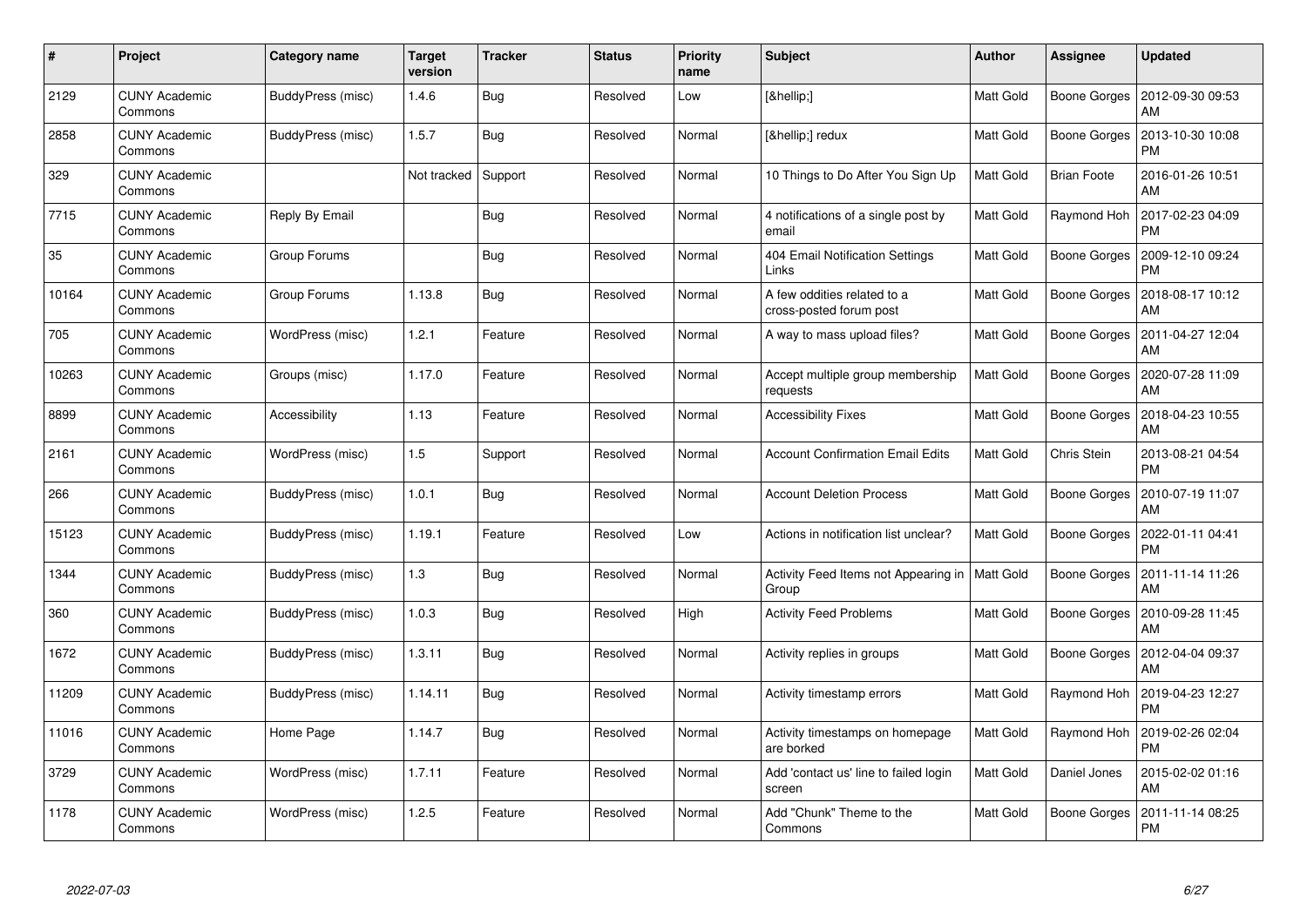| $\pmb{\#}$ | Project                         | Category name       | <b>Target</b><br>version | <b>Tracker</b> | <b>Status</b> | <b>Priority</b><br>name | Subject                                                                                                                      | Author           | Assignee            | <b>Updated</b>                              |
|------------|---------------------------------|---------------------|--------------------------|----------------|---------------|-------------------------|------------------------------------------------------------------------------------------------------------------------------|------------------|---------------------|---------------------------------------------|
| 119        | <b>CUNY Academic</b><br>Commons | Upgrades            |                          | Bug            | Resolved      | Normal                  | Add "Create a Group" to BP Admin<br>bar at bottom of My Groups listing                                                       | Matt Gold        | CIC Michael         | 2010-05-11 04:40<br><b>PM</b>               |
| 261        | <b>CUNY Academic</b><br>Commons | BuddyPress (misc)   |                          | Feature        | Resolved      | Normal                  | Add "more groups" and "more<br>blogs" and "more members" links to<br>homepage under lists of recently<br>active groups/blogs | Matt Gold        | Boone Gorges        | 2010-06-24 03:44<br><b>PM</b>               |
| 486        | <b>CUNY Academic</b><br>Commons | BuddyPress (misc)   | 1.1.4                    | Feature        | Resolved      | Normal                  | Add "Post Topic" to Group Forum<br>pages                                                                                     | Matt Gold        | Boone Gorges        | 2010-12-16 11:13<br>AM                      |
| 1527       | <b>CUNY Academic</b><br>Commons |                     | Not tracked              | Publicity      | Resolved      | Normal                  | Add "THEME SONG FOR OUR<br>TIME: SLF, OWS, CUNY AC" to<br>Commons Buzz                                                       | Matt Gold        | scott voth          | 2014-02-08 02:37<br><b>PM</b>               |
| 70         | <b>CUNY Academic</b><br>Commons | WordPress (misc)    |                          | Feature        | Resolved      | Low                     | Add @cunycommons twitter feed to<br>News page sidebar                                                                        | Matt Gold        | Boone Gorges        | 2009-12-09 12:23<br><b>PM</b>               |
| 1387       | <b>CUNY Academic</b><br>Commons | BuddyPress (misc)   | Not tracked              | Feature        | Resolved      | Normal                  | Add Alumnus/a Category for BP<br><b>Profile Fields</b>                                                                       | Matt Gold        | Matt Gold           | 2011-11-29 12:04<br>AM                      |
| 534        | <b>CUNY Academic</b><br>Commons | WordPress (misc)    | 1.1.10                   | Feature        | Resolved      | Normal                  | Add an apple-touch-icon.pgn of the<br>CUNY Favicon.ico to the root<br>directory at 114x114                                   | Matt Gold        | Matt Gold           | 2011-03-08 07:34<br>AM                      |
| 647        | <b>CUNY Academic</b><br>Commons | WordPress (misc)    | 1.2                      | Feature        | Resolved      | Normal                  | <b>Add Antisnews Theme</b>                                                                                                   | Matt Gold        | Boone Gorges        | 2011-03-26 07:58<br><b>PM</b>               |
| 2653       | <b>CUNY Academic</b><br>Commons | WordPress (misc)    | 1.4.31                   | Feature        | Resolved      | Normal                  | Add AR2 beta theme                                                                                                           | Matt Gold        | <b>Boone Gorges</b> | 2013-07-11 11:42<br>AM                      |
| 2847       | <b>CUNY Academic</b><br>Commons | WordPress (misc)    | 1.5.7                    | Feature        | Resolved      | Normal                  | Add Archive.org WP Plugin                                                                                                    | Matt Gold        | Boone Gorges        | 2013-11-01 02:41<br><b>PM</b>               |
| 257        | <b>CUNY Academic</b><br>Commons | BuddyPress (misc)   | 1.1                      | Feature        | Resolved      | Normal                  | Add avatar dimensions to the<br>Change Avatar page.                                                                          | Matt Gold        | Chris Stein         | 2010-11-16 03:58<br><b>PM</b>               |
| 6623       | <b>CUNY Academic</b><br>Commons | Email Notifications | 1.10.1                   | Bug            | Resolved      | Normal                  | Add blank line in cross-posted email<br>notifications                                                                        | Matt Gold        | Daniel Jones        | 2016-11-08 01:07<br><b>PM</b>               |
| 2689       | <b>CUNY Academic</b><br>Commons | commonsinabox.org   | Not tracked              | Publicity      | Resolved      | Normal                  | Add BLSCI site to CBOX showcase                                                                                              | <b>Matt Gold</b> | scott voth          | 2014-02-08 01:39<br><b>PM</b>               |
| 2362       | <b>CUNY Academic</b><br>Commons | commonsinabox.org   | Not tracked              | Feature        | Resolved      | Low                     | Add border to showcase images on<br>cbox site                                                                                | Matt Gold        | scott voth          | 2014-02-08 10:16<br>AM                      |
| 32         | <b>CUNY Academic</b><br>Commons | BuddyPress (misc)   | 1.1                      | Feature        | Resolved      | Low                     | Add BP External Group Blogs<br>Plugin                                                                                        | Matt Gold        | Boone Gorges        | 2010-10-06 05:12<br><b>PM</b>               |
| 699        | <b>CUNY Academic</b><br>Commons | WordPress (misc)    | $1.2$                    | Feature        | Resolved      | Normal                  | Add BTCNew Plugin to the<br>Commons                                                                                          | Matt Gold        |                     | Raymond Hoh   2011-04-24 04:15<br><b>PM</b> |
| 782        | <b>CUNY Academic</b><br>Commons | BuddyPress (misc)   | 1.2.3                    | Feature        | Resolved      | Normal                  | Add Captcha Plugin                                                                                                           | Matt Gold        | Boone Gorges        | 2011-06-06 10:37<br>AM                      |
| 2645       | <b>CUNY Academic</b><br>Commons | commonsinabox.org   | Not tracked   Bug        |                | Resolved      | Normal                  | Add CASCI site to Showcase                                                                                                   | Matt Gold        | scott voth          | 2014-02-08 11:07<br>AM                      |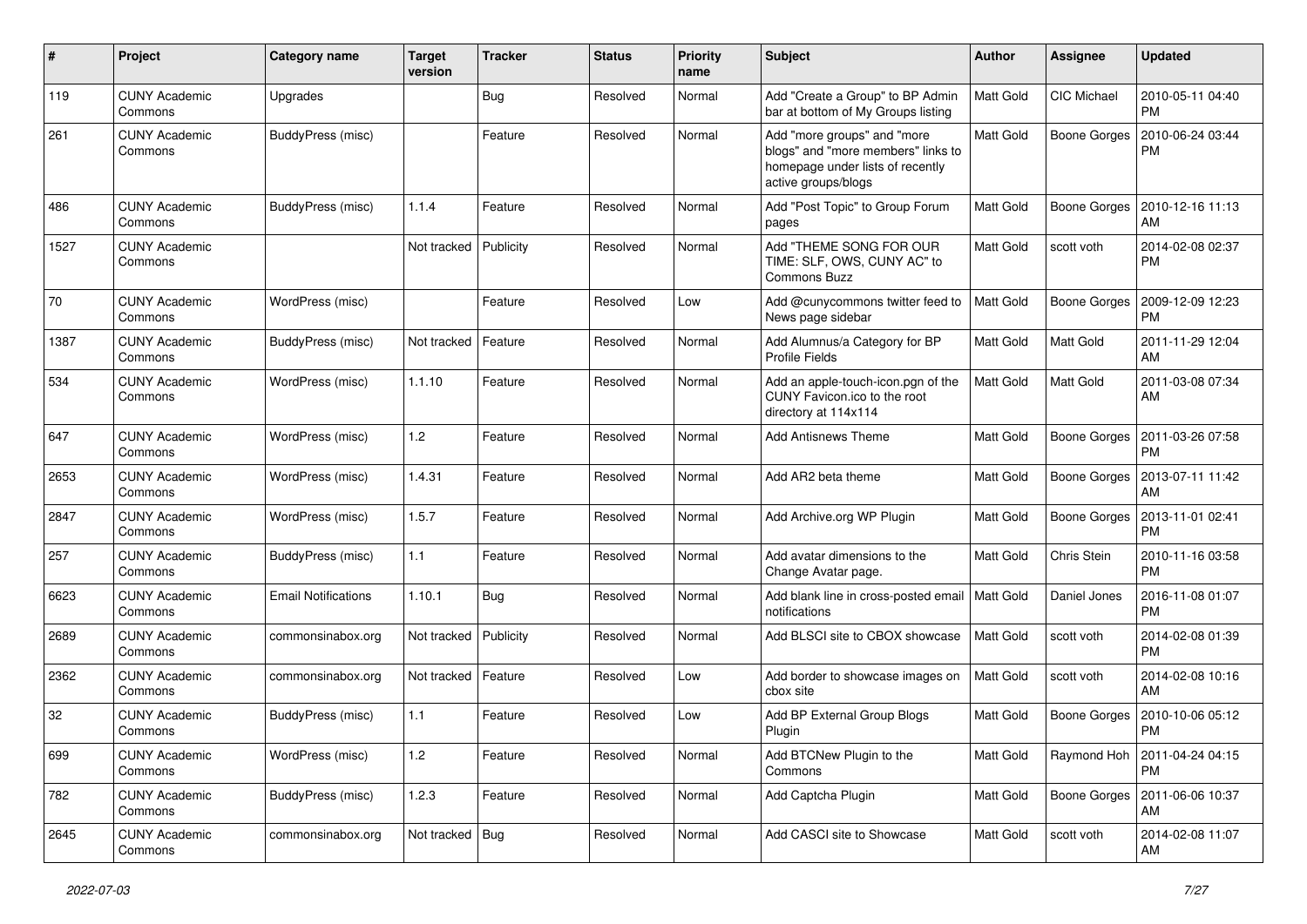| #    | Project                         | Category name           | <b>Target</b><br>version | <b>Tracker</b> | <b>Status</b> | <b>Priority</b><br>name | <b>Subject</b>                                                         | <b>Author</b>    | <b>Assignee</b>     | <b>Updated</b>                |
|------|---------------------------------|-------------------------|--------------------------|----------------|---------------|-------------------------|------------------------------------------------------------------------|------------------|---------------------|-------------------------------|
| 1809 | <b>CUNY Academic</b><br>Commons | WordPress (misc)        | 1.3.11                   | Feature        | Resolved      | Normal                  | Add CataBlog Plugin                                                    | Matt Gold        | Boone Gorges        | 2012-04-04 10:03<br>AM        |
| 2967 | <b>CUNY Academic</b><br>Commons | commonsinabox.org       | Not tracked              | Feature        | Resolved      | Normal                  | Add ccss5 to CBOX showcase                                             | Matt Gold        | scott voth          | 2014-01-26 01:24<br><b>PM</b> |
| 2711 | <b>CUNY Academic</b><br>Commons | BuddyPress (misc)       | 1.5.1                    | Feature        | Resolved      | Normal                  | Add Change Avatar Link/Interface to<br>Profile Editing Page            | Matt Gold        | <b>Boone Gorges</b> | 2013-08-28 12:40<br><b>PM</b> |
| 1637 | <b>CUNY Academic</b><br>Commons | WordPress (misc)        | 1.3.7.1                  | Feature        | Resolved      | Urgent                  | Add Clean Child Theme for ARC<br>Project                               | Matt Gold        | Boone Gorges        | 2012-02-21 06:13<br><b>PM</b> |
| 640  | <b>CUNY Academic</b><br>Commons | WordPress (misc)        | 1.2                      | Feature        | Resolved      | Normal                  | Add Clean Home Theme to Site                                           | Matt Gold        | <b>Matt Gold</b>    | 2011-04-20 06:55<br><b>PM</b> |
| 2517 | <b>CUNY Academic</b><br>Commons | WordPress (misc)        | 1.4.22                   | <b>Bug</b>     | Resolved      | Normal                  | <b>Add Constant Contact Plugin</b>                                     | Matt Gold        | Boone Gorges        | 2013-03-20 01:53<br><b>PM</b> |
| 1434 | <b>CUNY Academic</b><br>Commons | WordPress (misc)        | Not tracked              | Outreach       | Resolved      | Normal                  | Add Converge Article to Commons<br><b>Buzz</b>                         | <b>Matt Gold</b> | scott voth          | 2011-12-31 03:54<br><b>PM</b> |
| 7112 | <b>CUNY Academic</b><br>Commons | WordPress (misc)        | 1.14                     | Feature        | Resolved      | Normal                  | Add Copyright option/question to<br>users on blog creation wizard      | Matt Gold        | Raymond Hoh         | 2018-11-14 10:34<br>AM        |
| 9801 | <b>CUNY Academic</b><br>Commons | Courses                 | 1.14                     | Feature        | Resolved      | Normal                  | Add courses item to main Commons<br>nav                                | <b>Matt Gold</b> | Boone Gorges        | 2018-11-13 02:15<br><b>PM</b> |
| 1440 | <b>CUNY Academic</b><br>Commons | WordPress (misc)        | 1.3.1                    | Feature        | Resolved      | Normal                  | Add Custom Sidebar Plugin                                              | Matt Gold        | Boone Gorges        | 2011-12-15 02:46<br><b>PM</b> |
| 1507 | <b>CUNY Academic</b><br>Commons | BuddyPress (misc)       | 1.3.3                    | Feature        | Resolved      | Normal                  | Add Custom Sidebar Plugin                                              | Matt Gold        | Boone Gorges        | 2012-01-10 07:30<br><b>PM</b> |
| 3100 | <b>CUNY Academic</b><br>Commons | <b>WordPress Themes</b> | 1.5.20                   | <b>Bug</b>     | Resolved      | Normal                  | <b>Add Customizr Theme</b>                                             | Matt Gold        | Boone Gorges        | 2014-03-11 10:35<br><b>PM</b> |
| 5131 | <b>CUNY Academic</b><br>Commons | Commons In A Box        |                          | Outreach       | Resolved      | Normal                  | Add digital archaeology commons to   Matt Gold<br><b>CBOX</b> showcase |                  | scott voth          | 2016-01-16 03:27<br><b>PM</b> |
| 2626 | <b>CUNY Academic</b><br>Commons | commonsinabox.org       | Not tracked              | Publicity      | Resolved      | Normal                  | Add Digital Historians site to CBOX<br>Showcase                        | Matt Gold        | scott voth          | 2014-02-08 02:38<br><b>PM</b> |
| 3072 | <b>CUNY Academic</b><br>Commons | commonsinabox.org       | Not tracked              | Publicity      | Resolved      | Normal                  | Add Digital Thoreau to CBOX<br>showcase                                | Matt Gold        | scott voth          | 2014-03-01 09:48<br>AM        |
| 2060 | <b>CUNY Academic</b><br>Commons | WordPress (misc)        | 1.4.3                    | Support        | Resolved      | Normal                  | Add Digital University Theme to<br>Commons                             | Matt Gold        | Dominic Giglio      | 2012-08-27 03:38<br><b>PM</b> |
| 3796 | <b>CUNY Academic</b><br>Commons | Documentation           | Not tracked              | Documentation  | Resolved      | Normal                  | Add domain mapping info to Uses<br>sites page                          | Matt Gold        | scott voth          | 2015-02-08 10:02<br><b>PM</b> |
| 2520 | <b>CUNY Academic</b><br>Commons | WordPress (misc)        | 1.4.22                   | <b>Bug</b>     | Resolved      | Normal                  | Add Edit Flow Plugin                                                   | Matt Gold        | <b>Boone Gorges</b> | 2013-03-20 02:01<br><b>PM</b> |
| 544  | <b>CUNY Academic</b><br>Commons | WordPress (misc)        | 1.1.8                    | Feature        | Resolved      | Normal                  | Add Elegant Themes themepack to<br>site                                | Matt Gold        | <b>Matt Gold</b>    | 2011-01-25 01:40<br>AM        |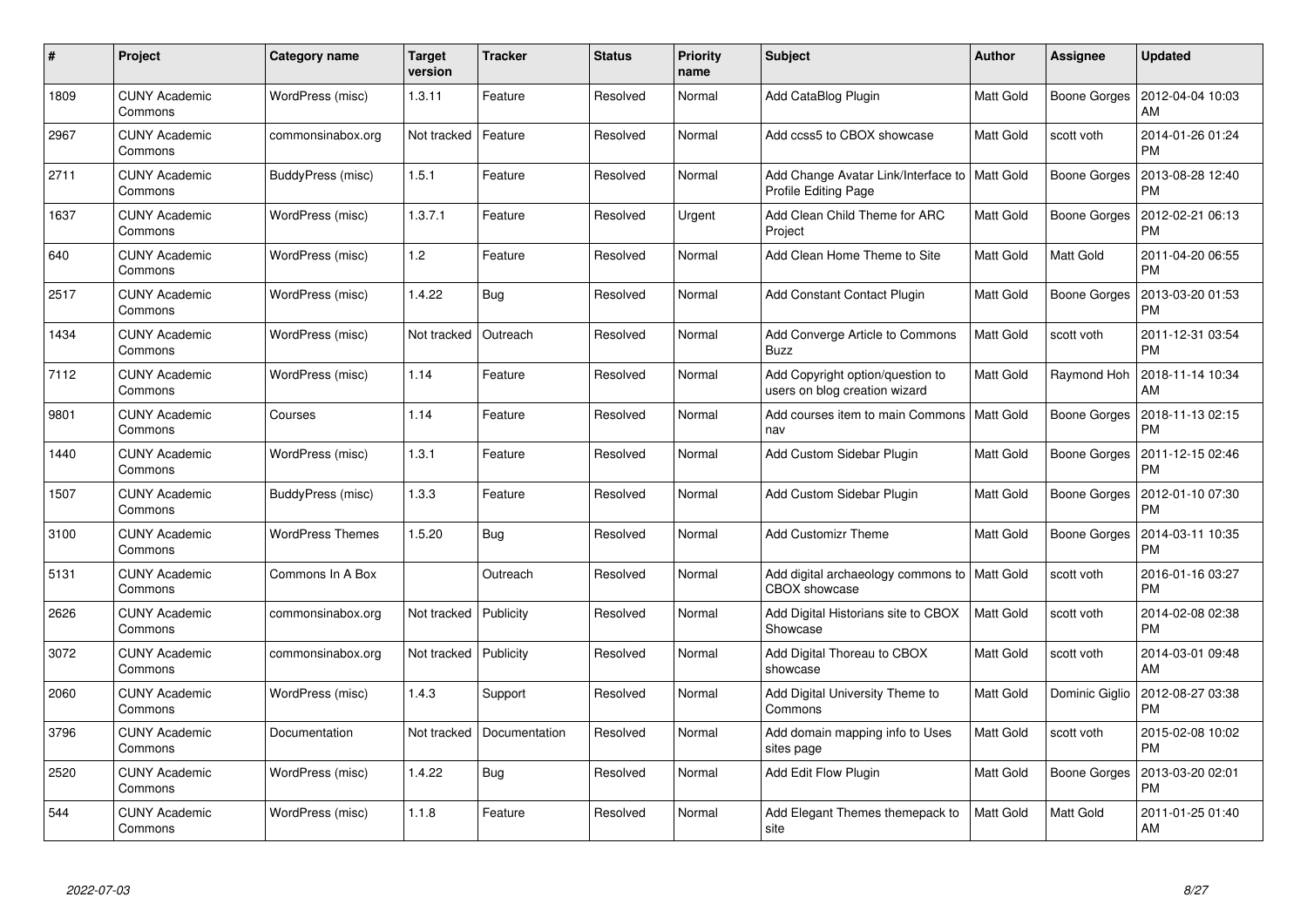| $\#$ | Project                         | Category name            | Target<br>version | <b>Tracker</b> | <b>Status</b> | <b>Priority</b><br>name | <b>Subject</b>                                                                           | Author           | Assignee            | <b>Updated</b>                |
|------|---------------------------------|--------------------------|-------------------|----------------|---------------|-------------------------|------------------------------------------------------------------------------------------|------------------|---------------------|-------------------------------|
| 2346 | <b>CUNY Academic</b><br>Commons | WordPress (misc)         | 1.4.16            | Feature        | Resolved      | Normal                  | Add Enable Media Replace Plugin                                                          | <b>Matt Gold</b> | Boone Gorges        | 2013-01-08 03:53<br><b>PM</b> |
| 2007 | <b>CUNY Academic</b><br>Commons | WordPress (misc)         | 1.3.17            | Feature        | Resolved      | Normal                  | Add Events Manager Plugin                                                                | Matt Gold        | <b>Boone Gorges</b> | 2012-07-30 09:19<br>AM        |
| 349  | <b>CUNY Academic</b><br>Commons | BuddyPress (misc)        | 1.2               | Feature        | Resolved      | Normal                  | Add explanatory note to Group<br>Send Invites Page                                       | Matt Gold        | <b>Boone Gorges</b> | 2011-03-08 08:44<br><b>PM</b> |
| 1074 | <b>CUNY Academic</b><br>Commons | WordPress (misc)         | 1.2.5             | Feature        | Resolved      | Normal                  | Add Facebook Page Photo Gallery<br>plugin                                                | Matt Gold        | Boone Gorges        | 2011-09-12 06:11<br><b>PM</b> |
| 1437 | <b>CUNY Academic</b><br>Commons | WordPress (misc)         | 1.3               | Feature        | Resolved      | Normal                  | Add FD Footnotes Plugin                                                                  | Matt Gold        | Boone Gorges        | 2011-12-14 01:00<br><b>PM</b> |
| 325  | <b>CUNY Academic</b><br>Commons | BuddyPress (misc)        | 1.3               | Feature        | Resolved      | Normal                  | Add folder hierarchies to Group<br>Documents plugin                                      | Matt Gold        | Boone Gorges        | 2011-05-23 01:33<br>AM        |
| 2323 | <b>CUNY Academic</b><br>Commons | WordPress (misc)         | 1.4.12            | Feature        | Resolved      | Normal                  | Add four themeforest themes                                                              | Matt Gold        | Dominic Giglio      | 2012-12-01 02:30<br><b>PM</b> |
| 3915 | <b>CUNY Academic</b><br>Commons | commonsinabox.org        | Not tracked       | Publicity      | Resolved      | Normal                  | Add Futures Initiative to CBOX<br>showcase                                               | Matt Gold        | scott voth          | 2015-03-19 09:34<br><b>PM</b> |
| 5925 | <b>CUNY Academic</b><br>Commons | <b>WordPress Plugins</b> | 1.9.26            | Feature        | Resolved      | High                    | Add Github Embed plugin                                                                  | Matt Gold        | <b>Boone Gorges</b> | 2016-08-24 12:56<br><b>PM</b> |
| 2113 | <b>CUNY Academic</b><br>Commons | WordPress (misc)         | 1.4.6             | Support        | Resolved      | Normal                  | Add google docs shortcode<br>documentation to plugin                                     | Matt Gold        | Raymond Hoh         | 2012-09-30 10:57<br><b>PM</b> |
| 1073 | <b>CUNY Academic</b><br>Commons | WordPress (misc)         | 1.2.5             | Feature        | Resolved      | Normal                  | Add Google Plus One Plugin                                                               | Matt Gold        | Boone Gorges        | 2011-09-12 06:06<br><b>PM</b> |
| 9010 | <b>CUNY Academic</b><br>Commons | Groups (misc)            | 1.13              | Feature        | Resolved      | Normal                  | Add group email address in<br>prominent way to Group homepage                            | Matt Gold        | <b>Erik Trainer</b> | 2018-05-07 12:32<br><b>PM</b> |
| 546  | <b>CUNY Academic</b><br>Commons | BuddyPress (misc)        | 1.1.8             | Bug            | Resolved      | Normal                  | Add Group/Group Blog Author<br>Syncing on an Automated Basis to<br>the Group Blog Plugin | Matt Gold        | <b>Boone Gorges</b> | 2011-02-03 08:44<br>AM        |
| 77   | <b>CUNY Academic</b><br>Commons | Upgrades                 |                   | Feature        | Resolved      | Normal                  | Add Help link to BP admin bar<br>under CUNY Academic Commons                             | Matt Gold        | CIC Michael         | 2009-12-02 06:46<br><b>PM</b> |
| 2273 | <b>CUNY Academic</b><br>Commons | commonsinabox.org        | Not tracked       | Bug            | Resolved      | Normal                  | <b>Add Hosting</b><br>recommendations/minimum<br>requirements to CBOX<br>documentation   | Matt Gold        | scott voth          | 2014-02-09 11:37<br>AM        |
| 3095 | <b>CUNY Academic</b><br>Commons | commonsinabox.org        | Not tracked       | Publicity      | Resolved      | Normal                  | Add Hostos site to CBOX showcase                                                         | Matt Gold        | scott voth          | 2014-08-20 07:06<br><b>PM</b> |
| 4078 | <b>CUNY Academic</b><br>Commons | Events                   | 1.8.12            | Feature        | Resolved      | Normal                  | Add iCal link to Event Calendar<br>notification emails                                   | Matt Gold        | Raymond Hoh         | 2015-09-25 09:39<br><b>PM</b> |
| 1640 | <b>CUNY Academic</b><br>Commons | WordPress (misc)         | 1.3.7             | Feature        | Resolved      | Urgent                  | Add Jetpack plugin                                                                       | Matt Gold        | Boone Gorges        | 2012-02-21 02:30<br><b>PM</b> |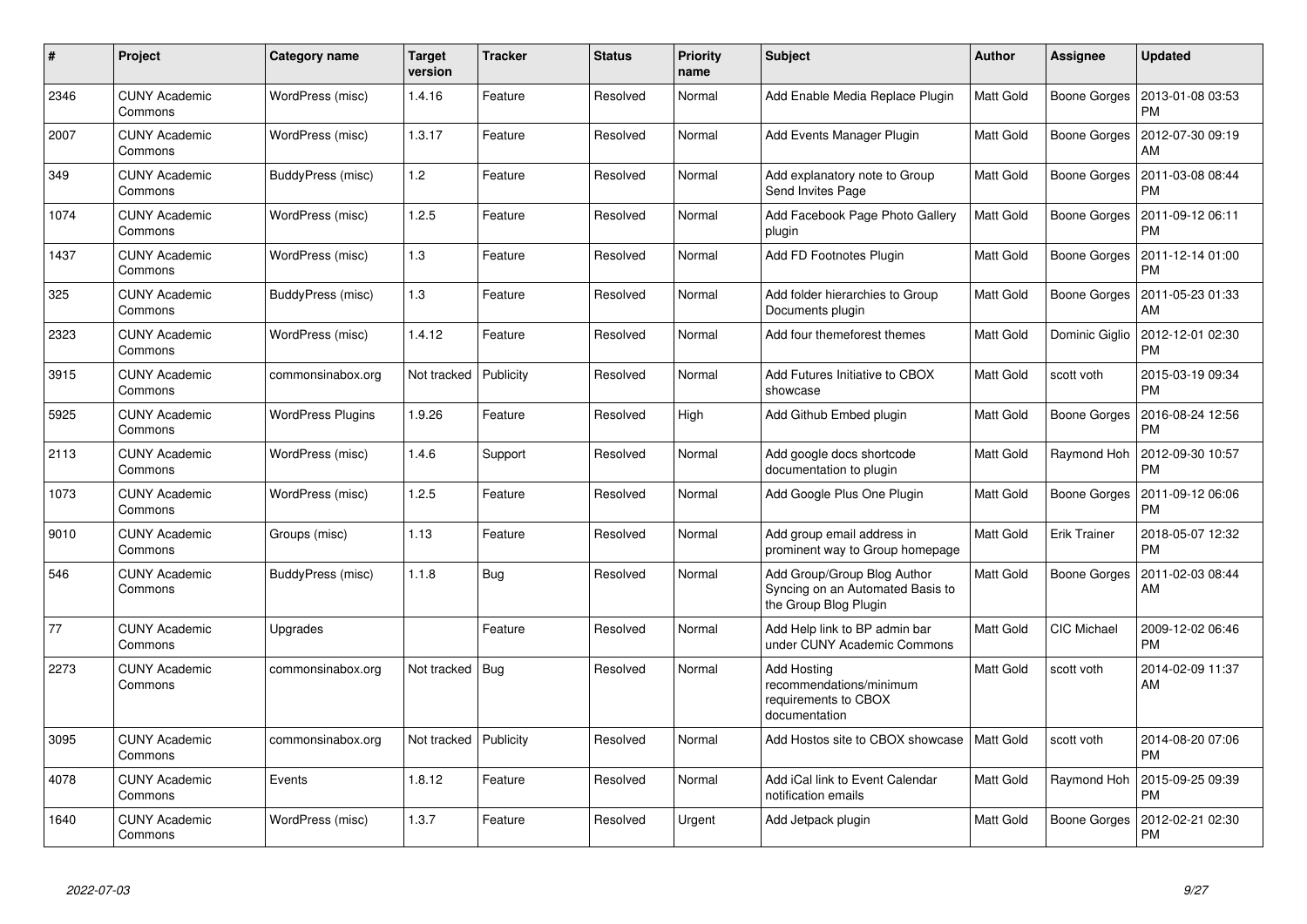| #     | Project                         | Category name     | <b>Target</b><br>version | <b>Tracker</b> | <b>Status</b> | <b>Priority</b><br>name | <b>Subject</b>                                                         | <b>Author</b> | <b>Assignee</b> | <b>Updated</b>                |
|-------|---------------------------------|-------------------|--------------------------|----------------|---------------|-------------------------|------------------------------------------------------------------------|---------------|-----------------|-------------------------------|
| 1889  | <b>CUNY Academic</b><br>Commons | WordPress (misc)  | 1.3.13                   | Feature        | Resolved      | Normal                  | Add jQuery Lightbox plugin                                             | Matt Gold     | Boone Gorges    | 2012-05-17 11:11<br>AM        |
| 10647 | <b>CUNY Academic</b><br>Commons | Publicity         |                          | Publicity      | Resolved      | Normal                  | Add JTD to list of Publications on<br>the Commmons                     | Matt Gold     | scott voth      | 2018-11-01 01:33<br><b>PM</b> |
| 2361  | <b>CUNY Academic</b><br>Commons | WordPress (misc)  | 1.4.15                   | Feature        | Resolved      | Urgent                  | Add KingSize Theme                                                     | Matt Gold     | Boone Gorges    | 2013-01-02 11:41<br>AM        |
| 627   | <b>CUNY Academic</b><br>Commons | BuddyPress (misc) | 1.2                      | Feature        | Resolved      | Normal                  | Add LaTeX support for BP Group<br>Forums                               | Matt Gold     | Boone Gorges    | 2011-05-09 05:21<br><b>PM</b> |
| 2775  | <b>CUNY Academic</b><br>Commons | BuddyPress (misc) | 1.5.1.1                  | <b>Bug</b>     | Resolved      | High                    | Add Lehman College to List of<br>Colleges in Profiles                  | Matt Gold     | Boone Gorges    | 2013-09-06 04:40<br><b>PM</b> |
| 777   | <b>CUNY Academic</b><br>Commons | WordPress (misc)  | Not tracked              | Bug            | Resolved      | Normal                  | Add Library Technology Journal<br>Article to Commons Buzz              | Matt Gold     | scott voth      | 2011-06-19 01:00<br><b>PM</b> |
| 1673  | <b>CUNY Academic</b><br>Commons | WordPress (misc)  | Not tracked              | Support        | Resolved      | Normal                  | Add link to redmine on help page                                       | Matt Gold     | scott voth      | 2014-02-08 09:50<br>AM        |
| 1258  | <b>CUNY Academic</b><br>Commons | WordPress (misc)  | Not tracked              | Feature        | Resolved      | Normal                  | Add links to CAC Social Media<br><b>Accounts in Footer</b>             | Matt Gold     | Boone Gorges    | 2011-11-16 12:28<br><b>PM</b> |
| 795   | <b>CUNY Academic</b><br>Commons | Wiki              | Not tracked              | <b>Bug</b>     | Resolved      | Normal                  | Add Links to Other Articles to<br>Wikipedia Page                       | Matt Gold     | scott voth      | 2011-06-19 01:00<br><b>PM</b> |
| 2015  | <b>CUNY Academic</b><br>Commons | WordPress (misc)  | 1.4                      | Feature        | Resolved      | Low                     | <b>Add Minimatica Theme</b>                                            | Matt Gold     | Boone Gorges    | 2012-08-06 01:33<br><b>PM</b> |
| 3201  | <b>CUNY Academic</b><br>Commons | commonsinabox.org | Not tracked              | <b>Bug</b>     | Resolved      | Normal                  | Add MuseCommons to the<br>Showcase                                     | Matt Gold     | scott voth      | 2014-07-12 01:29<br><b>PM</b> |
| 2262  | <b>CUNY Academic</b><br>Commons | commonsinabox.org |                          | Feature        | Resolved      | Normal                  | Add new favicon to<br>commonsinabox.org                                | Matt Gold     | Boone Gorges    | 2012-11-18 10:51<br><b>PM</b> |
| 547   | <b>CUNY Academic</b><br>Commons | WordPress (misc)  | 1.1.8                    | Feature        | Resolved      | Normal                  | Add new themes                                                         | Matt Gold     | Matt Gold       | 2011-01-27 01:52<br><b>PM</b> |
| 380   | <b>CUNY Academic</b><br>Commons | WordPress (misc)  | 1.1                      | Feature        | Resolved      | Normal                  | Add New Themes to Site                                                 | Matt Gold     | Matt Gold       | 2010-12-03 02:13<br>AM        |
| 1818  | <b>CUNY Academic</b><br>Commons | WordPress (misc)  | 1.3.12                   | Feature        | Resolved      | High                    | Add news announcement scroll<br>plugin                                 | Matt Gold     | Boone Gorges    | 2012-04-09 03:15<br><b>PM</b> |
| 95    | <b>CUNY Academic</b><br>Commons | Upgrades          |                          | Bug            | Resolved      | Normal                  | Add News/Dev Blog feeds to News<br>Page                                | Matt Gold     | Boone Gorges    | 2009-12-09 12:23<br><b>PM</b> |
| 1199  | <b>CUNY Academic</b><br>Commons | BuddyPress (misc) | 1.4                      | Feature        | Resolved      | Normal                  | Add Option for Open Text Field to<br><b>BP Profile Checkbox Fields</b> | Matt Gold     | Boone Gorges    | 2012-08-01 05:23<br><b>PM</b> |
| 1648  | <b>CUNY Academic</b><br>Commons | BuddyPress (misc) | 1.3.9                    | Feature        | Resolved      | Urgent                  | <b>Add Password Protect WordPress</b><br>Plugin                        | Matt Gold     |                 | 2012-02-24 10:22<br>AM        |
| 6220  | CUNY Academic<br>Commons        | Support           | Not tracked              | Documentation  | Resolved      | Normal                  | Add password protection info to<br>privacy page                        | Matt Gold     | scott voth      | 2016-10-16 11:36<br>AM        |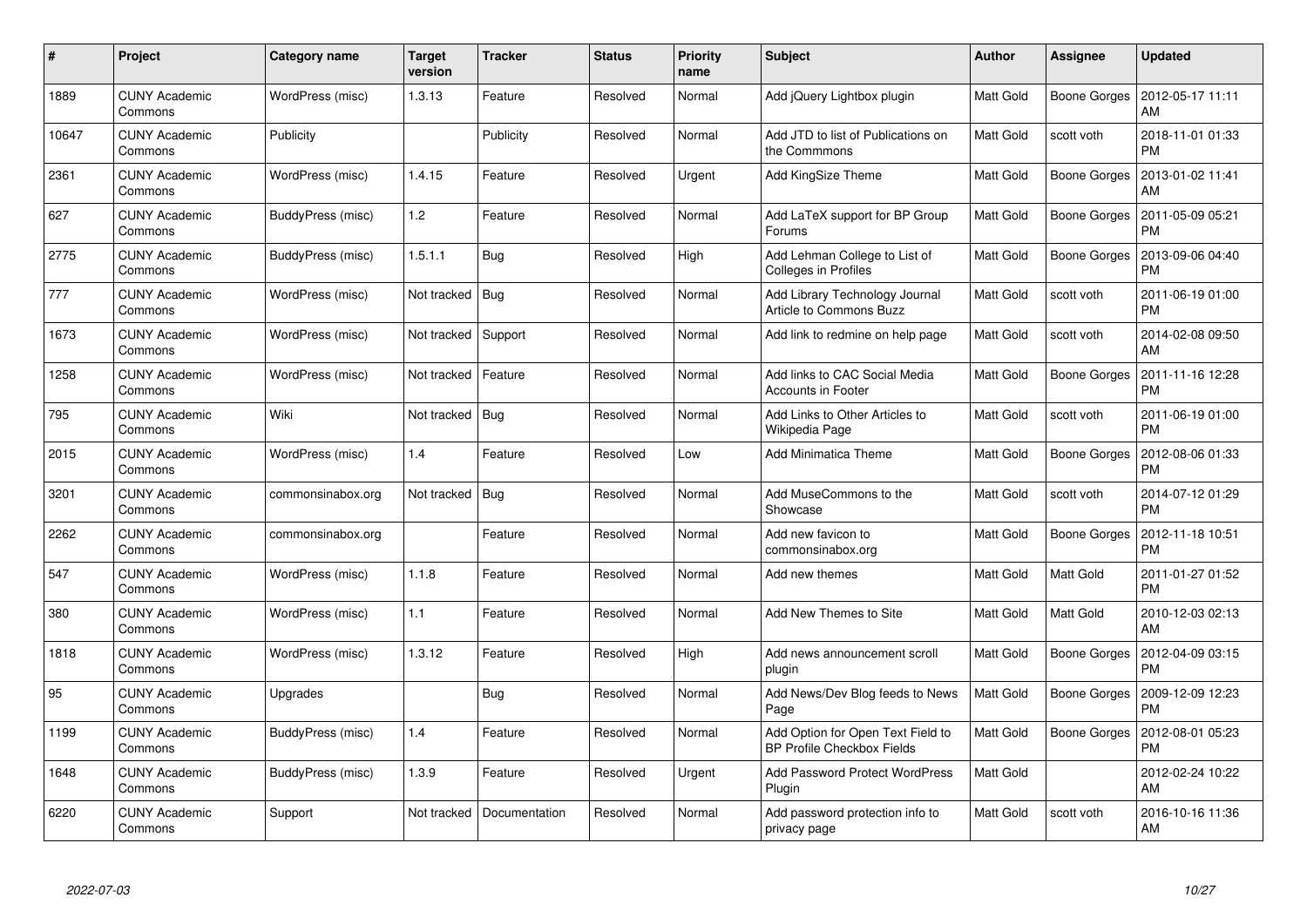| #     | Project                         | Category name           | <b>Target</b><br>version | <b>Tracker</b> | <b>Status</b> | <b>Priority</b><br>name | <b>Subject</b>                                                                       | <b>Author</b> | Assignee       | <b>Updated</b>                               |
|-------|---------------------------------|-------------------------|--------------------------|----------------|---------------|-------------------------|--------------------------------------------------------------------------------------|---------------|----------------|----------------------------------------------|
| 3561  | <b>CUNY Academic</b><br>Commons | Group Forums            | 1.7.1                    | Feature        | Resolved      | Normal                  | Add Post New Topics link to top of<br>forums                                         | Matt Gold     |                | Boone Gorges   2014-10-21 06:48<br><b>PM</b> |
| 1393  | <b>CUNY Academic</b><br>Commons | BuddyPress (misc)       | Not tracked              | Feature        | Resolved      | Normal                  | Add Postdoc option to Profile Role                                                   | Matt Gold     | Matt Gold      | 2011-12-03 04:17<br><b>PM</b>                |
| 13347 | <b>CUNY Academic</b><br>Commons | <b>Public Portfolio</b> | 1.18.0                   | Feature        | Resolved      | Normal                  | Add Preferred Gender Pronouns to<br><b>CAC Profile</b>                               | Matt Gold     | Boone Gorges   | 2020-12-08 11:31<br>AM                       |
| 1130  | <b>CUNY Academic</b><br>Commons | WordPress (misc)        | 1.2.5                    | Feature        | Resolved      | Normal                  | Add PressWork Theme                                                                  | Matt Gold     | Boone Gorges   | 2011-11-14 08:11<br><b>PM</b>                |
| 1934  | <b>CUNY Academic</b><br>Commons | WordPress (misc)        | 1.3.14                   | Feature        | Resolved      | Normal                  | Add Q and A Plugin                                                                   | Matt Gold     | Boone Gorges   | 2012-06-12 09:12<br>AM                       |
| 745   | <b>CUNY Academic</b><br>Commons | WordPress (misc)        | Not tracked              | Feature        | Resolved      | Normal                  | Add Radical Teacher Article to<br>Commons Buzz                                       | Matt Gold     | scott voth     | 2011-05-12 09:40<br><b>PM</b>                |
| 1382  | <b>CUNY Academic</b><br>Commons | WordPress (misc)        | Not tracked              | Outreach       | Resolved      | Normal                  | <b>Add Recent Commons</b><br>Presentations to "Campus"<br>Outreach" Tab on News Blog | Matt Gold     | scott voth     | 2016-03-04 08:48<br>AM                       |
| 2313  | <b>CUNY Academic</b><br>Commons | WordPress (misc)        | 1.4.12                   | Feature        | Resolved      | Normal                  | <b>Add Recovery Theme</b>                                                            | Matt Gold     | Dominic Giglio | 2012-11-29 04:01<br><b>PM</b>                |
| 2380  | <b>CUNY Academic</b><br>Commons | commonsinabox.org       |                          | <b>Bug</b>     | Resolved      | High                    | Add search to Commonsinabox.org                                                      | Matt Gold     | Boone Gorges   | 2013-03-20 11:41<br>AM                       |
| 2538  | <b>CUNY Academic</b><br>Commons | WordPress (misc)        | 1.4.25                   | Bug            | Resolved      | High                    | Add security plugins                                                                 | Matt Gold     | Boone Gorges   | 2013-04-22 10:37<br>AM                       |
| 2918  | <b>CUNY Academic</b><br>Commons | WordPress (misc)        | 1.5.11                   | <b>Bug</b>     | Resolved      | Normal                  | Add Sensitive WP Theme                                                               | Matt Gold     |                | Boone Gorges   2013-12-03 03:17<br><b>PM</b> |
| 2299  | <b>CUNY Academic</b><br>Commons | WordPress (misc)        | 1.4.12                   | Feature        | Resolved      | Normal                  | Add Shaken Grid Premium Theme                                                        | Matt Gold     | Dominic Giglio | 2012-11-29 04:01<br><b>PM</b>                |
| 1146  | <b>CUNY Academic</b><br>Commons | WordPress (misc)        | 1.3                      | Feature        | Resolved      | Normal                  | Add Shaken Grid Theme to Site                                                        | Matt Gold     | Matt Gold      | 2011-11-28 03:27<br><b>PM</b>                |
| 208   | <b>CUNY Academic</b><br>Commons | WordPress (misc)        |                          | Feature        | Resolved      | Normal                  | Add slide to homepage                                                                | Matt Gold     | Boone Gorges   | 2010-05-05 07:07<br><b>PM</b>                |
| 2003  | <b>CUNY Academic</b><br>Commons |                         | Not tracked              | Publicity      | Resolved      | Low                     | Add Sloan-C award to wikipedia<br>page                                               | Matt Gold     | scott voth     | 2012-08-06 10:15<br>AM                       |
| 1561  | <b>CUNY Academic</b><br>Commons | WordPress (misc)        | 1.3.12                   | Outreach       | Resolved      | Normal                  | Add Social Media Icons back to top<br>of side column of News page                    | Matt Gold     | Boone Gorges   | 2012-04-12 04:39<br><b>PM</b>                |
| 1560  | <b>CUNY Academic</b><br>Commons | BuddyPress (misc)       | 1.3.12                   | Outreach       | Resolved      | Normal                  | Add social media icons/info to About   Matt Gold<br>page and Contact Us page         |               | Boone Gorges   | 2012-04-12 09:07<br>AM                       |
| 1549  | <b>CUNY Academic</b><br>Commons | WordPress (misc)        | 1.3.5                    | Bug            | Resolved      | Normal                  | Add SOPA Protest Plugin                                                              | Matt Gold     |                | Boone Gorges   2012-01-17 06:19<br><b>PM</b> |
| 1075  | <b>CUNY Academic</b><br>Commons | WordPress (misc)        | 1.2.5                    | Feature        | Resolved      | Normal                  | Add Spam Free WordPress plugin                                                       | Matt Gold     | Boone Gorges   | 2011-09-12 06:08<br><b>PM</b>                |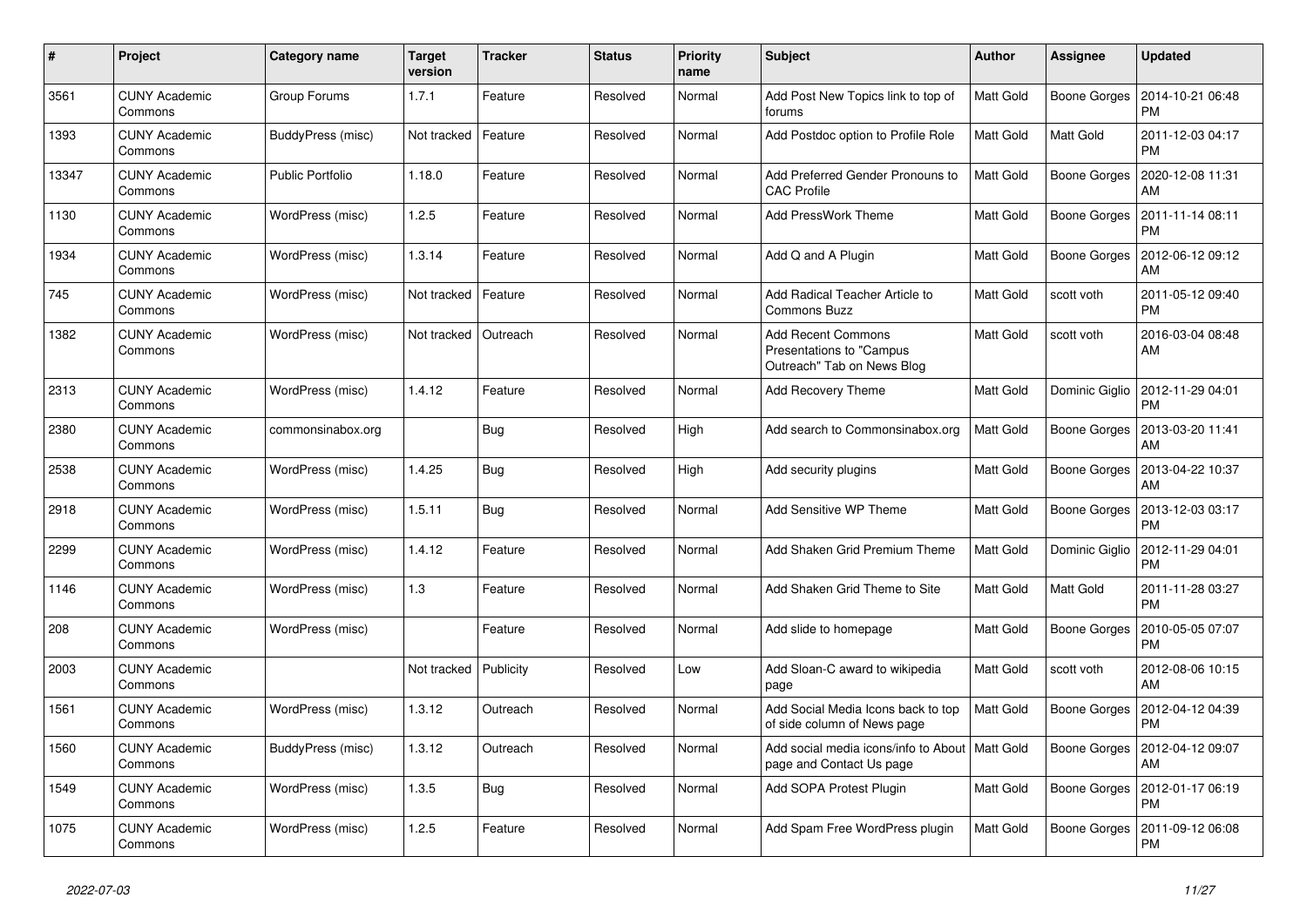| #    | Project                         | Category name     | Target<br>version | <b>Tracker</b> | <b>Status</b> | <b>Priority</b><br>name | <b>Subject</b>                                                            | <b>Author</b>    | Assignee            | <b>Updated</b>                |
|------|---------------------------------|-------------------|-------------------|----------------|---------------|-------------------------|---------------------------------------------------------------------------|------------------|---------------------|-------------------------------|
| 2839 | <b>CUNY Academic</b><br>Commons | WordPress (misc)  | 1.5.6             | Feature        | Resolved      | Normal                  | Add Storify Plugin                                                        | Matt Gold        | Boone Gorges        | 2013-10-26 07:21<br><b>PM</b> |
| 3151 | <b>CUNY Academic</b><br>Commons | Toolbar           | 1.7               | Feature        | Resolved      | Low                     | Add submenu items in Help section<br>of WP Admin Bar                      | <b>Matt Gold</b> | Daniel Jones        | 2014-07-11 08:14<br><b>PM</b> |
| 3519 | <b>CUNY Academic</b><br>Commons | commonsinabox.org | Not tracked       | Publicity      | Resolved      | Normal                  | Add SUNY Geneseo English to<br>CBOX showcase & Rearrange order            | Matt Gold        | scott voth          | 2014-10-10 12:08<br>AM        |
| 3611 | CUNY Academic<br>Commons        | Publicity         | 1.7.3             | Feature        | Resolved      | Normal                  | Add Susana's Video to a<br>Standalone page on the Commons                 | Matt Gold        | Dominic Giglio      | 2014-11-04 02:07<br><b>PM</b> |
| 3610 | <b>CUNY Academic</b><br>Commons | Home Page         | 1.7.3             | Feature        | Resolved      | Normal                  | Add Susana's Video to the<br>Homepage                                     | Matt Gold        | Dominic Giglio      | 2014-11-04 03:42<br><b>PM</b> |
| 3820 | <b>CUNY Academic</b><br>Commons | commonsinabox.org | Not tracked       | Publicity      | Resolved      | Normal                  | Add Texas DH site to CBOX<br>showcase                                     | Matt Gold        | scott voth          | 2015-03-04 09:24<br>AM        |
| 1188 | <b>CUNY Academic</b><br>Commons | WordPress (misc)  | 1.2.5             | Feature        | Resolved      | Normal                  | Add Text Expander Plugin                                                  | Matt Gold        | <b>Boone Gorges</b> | 2011-11-14 08:21<br><b>PM</b> |
| 415  | <b>CUNY Academic</b><br>Commons | WordPress (misc)  | 1.1               | Feature        | Resolved      | Normal                  | Add text sizer plugin to Commons                                          | Matt Gold        | Boone Gorges        | 2010-12-02 03:58<br><b>PM</b> |
| 727  | <b>CUNY Academic</b><br>Commons | WordPress (misc)  | 1.2.1             | <b>Bug</b>     | Resolved      | Normal                  | Add The Erudite Theme                                                     | Matt Gold        | Raymond Hoh         | 2011-05-01 05:02<br>AM        |
| 566  | <b>CUNY Academic</b><br>Commons | WordPress (misc)  | 1.1.10            | Feature        | Resolved      | Normal                  | Add The Morning After Theme                                               | Matt Gold        | Matt Gold           | 2011-02-06 11:40<br><b>PM</b> |
| 28   | <b>CUNY Academic</b><br>Commons | Group Forums      | 1.7               | Feature        | Resolved      | Low                     | Add threaded replies to forum posts                                       | Matt Gold        | Raymond Hoh         | 2014-10-13 09:38<br><b>PM</b> |
| 233  | <b>CUNY Academic</b><br>Commons | BuddyPress (misc) | 1.0               | Feature        | Resolved      | Low                     | Add time limit to forum post editing<br>capabilities                      | Matt Gold        | Boone Gorges        | 2010-08-29 02:09<br><b>PM</b> |
| 133  | <b>CUNY Academic</b><br>Commons |                   |                   | Feature        | Resolved      | Low                     | Add TinyMCE to BP Profiles?                                               | Matt Gold        | Boone Gorges        | 2010-01-07 01:59<br><b>PM</b> |
| 2301 | <b>CUNY Academic</b><br>Commons | WordPress (misc)  | 1.4.12            | Feature        | Resolved      | Normal                  | Add Twenty Twelve JP365 Child<br>Theme                                    | Matt Gold        | Dominic Giglio      | 2012-11-29 03:41<br><b>PM</b> |
| 2210 | <b>CUNY Academic</b><br>Commons | WordPress (misc)  | 1.4.9             | <b>Bug</b>     | Resolved      | Normal                  | Add Twenty Twelve Theme                                                   | Matt Gold        | Boone Gorges        | 2012-11-01 10:26<br>AM        |
| 711  | <b>CUNY Academic</b><br>Commons | WordPress (misc)  | 1.2.1             | Feature        | Resolved      | Normal                  | Add Twitter Blackbird Pie Plugin                                          | Matt Gold        | Boone Gorges        | 2011-05-04 10:17<br>AM        |
| 2641 | <b>CUNY Academic</b><br>Commons | commonsinabox.org | Not tracked       | Feature        | Resolved      | Normal                  | Add UAA to CBOX Showcase                                                  | Matt Gold        | scott voth          | 2014-02-08 10:19<br>AM        |
| 5978 | <b>CUNY Academic</b><br>Commons | BuddyPress (misc) | Not tracked       | Feature        | Resolved      | Normal                  | Add Undergraduate Student to<br>Checkable filters on People page          | Matt Gold        | <b>Boone Gorges</b> | 2016-09-04 09:48<br><b>PM</b> |
| 5977 | <b>CUNY Academic</b><br>Commons | Registration      | Not tracked       | Feature        | Resolved      | Normal                  | Add Undergraduate Student to list<br>of Profile choices upon registration | Matt Gold        | Boone Gorges        | 2016-09-04 09:47<br><b>PM</b> |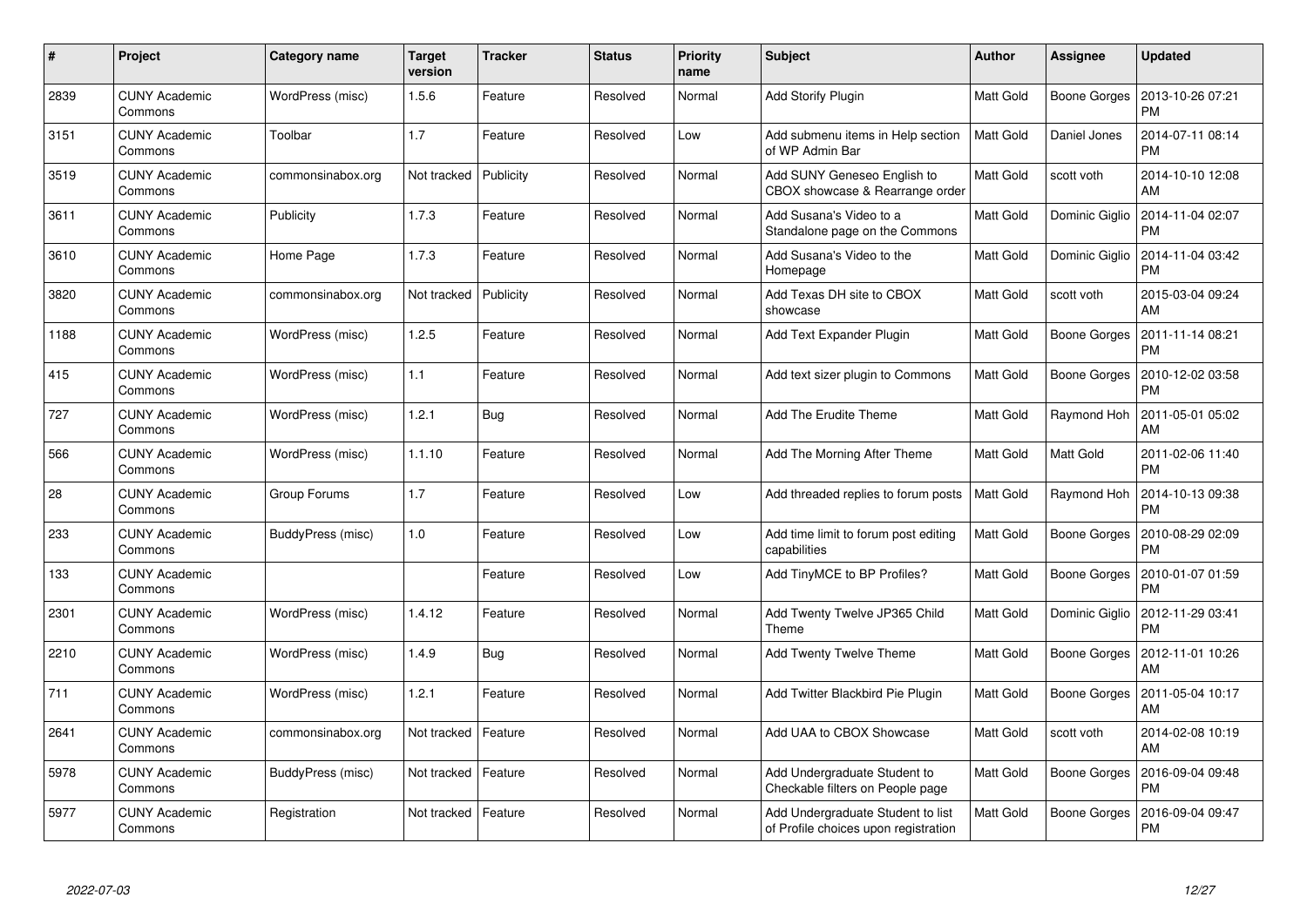| #    | Project                         | Category name            | <b>Target</b><br>version | <b>Tracker</b> | <b>Status</b> | <b>Priority</b><br>name | <b>Subject</b>                                                | <b>Author</b> | Assignee         | <b>Updated</b>                |
|------|---------------------------------|--------------------------|--------------------------|----------------|---------------|-------------------------|---------------------------------------------------------------|---------------|------------------|-------------------------------|
| 1541 | <b>CUNY Academic</b><br>Commons | WordPress (misc)         | 1.3.4                    | Feature        | Resolved      | Normal                  | Add UserVoice embed code                                      | Matt Gold     | Boone Gorges     | 2012-01-13 10:17<br>AM        |
| 2800 | <b>CUNY Academic</b><br>Commons | BuddyPress (misc)        | 1.5.6                    | Feature        | Resolved      | Normal                  | Add Vimeo & Github social media<br>account fields to Profiles | Matt Gold     | Dominic Giglio   | 2013-10-14 04:51<br><b>PM</b> |
| 4111 | <b>CUNY Academic</b><br>Commons | commonsinabox.org        | Not tracked              | <b>Bug</b>     | Resolved      | Normal                  | Add Virginia DH site to CBOX<br>showcase                      | Matt Gold     | scott voth       | 2015-06-08 10:01<br><b>PM</b> |
| 399  | <b>CUNY Academic</b><br>Commons | WordPress (misc)         | 1.1                      | Feature        | Resolved      | Normal                  | Add Widgetize Google Plugin                                   | Matt Gold     | Boone Gorges     | 2010-11-23 05:40<br><b>PM</b> |
| 236  | <b>CUNY Academic</b><br>Commons | WordPress (misc)         | 1.1                      | Feature        | Resolved      | Normal                  | Add WooThemes to Site                                         | Matt Gold     | Matt Gold        | 2010-12-03 08:00<br>AM        |
| 841  | <b>CUNY Academic</b><br>Commons | WordPress (misc)         | Not tracked              | Feature        | Resolved      | Normal                  | Add wordpressthemeshock<br>accolade to Commons Buzz           | Matt Gold     | scott voth       | 2011-06-22 09:36<br><b>PM</b> |
| 2960 | <b>CUNY Academic</b><br>Commons | WordPress (misc)         | 1.5.16                   | <b>Bug</b>     | Resolved      | Normal                  | Add WP Accessibility Plugin                                   | Matt Gold     | Boone Gorges     | 2014-02-01 02:55<br><b>PM</b> |
| 3760 | <b>CUNY Academic</b><br>Commons | <b>WordPress Plugins</b> | 1.7.11                   | Feature        | Resolved      | Normal                  | Add WP Accessiblity Plugin                                    | Matt Gold     | Raymond Hoh      | 2015-02-02 02:30<br>AM        |
| 2697 | <b>CUNY Academic</b><br>Commons | WordPress (misc)         | 1.5                      | Feature        | Resolved      | Normal                  | <b>Add WP Document Revisions</b><br>Plugin                    | Matt Gold     | Boone Gorges     | 2013-08-22 11:28<br>AM        |
| 1439 | <b>CUNY Academic</b><br>Commons | WordPress (misc)         | 1.3.1                    | Feature        | Resolved      | Normal                  | Add WP Hide Post Plugin                                       | Matt Gold     | Boone Gorges     | 2011-12-15 02:50<br><b>PM</b> |
| 1863 | <b>CUNY Academic</b><br>Commons | WordPress (misc)         | 1.3.13                   | Feature        | Resolved      | Normal                  | <b>Add WP Publication Repository</b><br>plugin                | Matt Gold     | Boone Gorges     | 2012-05-10 01:57<br>AM        |
| 2296 | <b>CUNY Academic</b><br>Commons | WordPress (misc)         | 1.4.12                   | Feature        | Resolved      | Normal                  | Add WP Retina Plugin                                          | Matt Gold     | Dominic Giglio   | 2012-12-02 09:10<br>AM        |
| 2185 | <b>CUNY Academic</b><br>Commons | BuddyPress (misc)        | 1.4.8                    | Feature        | Resolved      | Normal                  | Add WP Touch plugin                                           | Matt Gold     | Dominic Giglio   | 2012-10-15 01:33<br><b>PM</b> |
| 1639 | <b>CUNY Academic</b><br>Commons | WordPress (misc)         | 1.3.7                    | Feature        | Resolved      | Urgent                  | Add WP-Cumulus Plugin                                         | Matt Gold     | Boone Gorges     | 2012-02-21 02:32<br><b>PM</b> |
| 1933 | <b>CUNY Academic</b><br>Commons | WordPress (misc)         | 1.3.14                   | Feature        | Resolved      | Normal                  | Add WP-Markdown Plugin                                        | Matt Gold     | Boone Gorges     | 2012-06-12 08:56<br>AM        |
| 1438 | <b>CUNY Academic</b><br>Commons | WordPress (misc)         | 1.3.1                    | Feature        | Resolved      | Normal                  | Add WP-Print Plugin                                           | Matt Gold     | Boone Gorges     | 2011-12-15 02:49<br><b>PM</b> |
| 496  | <b>CUNY Academic</b><br>Commons | WordPress (misc)         | 1.1.5                    | Feature        | Resolved      | Normal                  | Add wp-resume Plugin to Site                                  | Matt Gold     | Boone Gorges     | 2010-12-20 10:09<br>AM        |
| 1093 | <b>CUNY Academic</b><br>Commons | WordPress (misc)         | 1.2.5                    | Feature        | Resolved      | Normal                  | Add WP-Syntax Evolved Plugin                                  | Matt Gold     | Boone Gorges     | 2011-09-12 06:13<br><b>PM</b> |
| 567  | CUNY Academic<br>Commons        | WordPress (misc)         | 1.1.10                   | Feature        | Resolved      | Normal                  | Add WPFolio and Bibliotype<br>Themes                          | Matt Gold     | <b>Matt Gold</b> | 2011-02-21 04:16<br><b>PM</b> |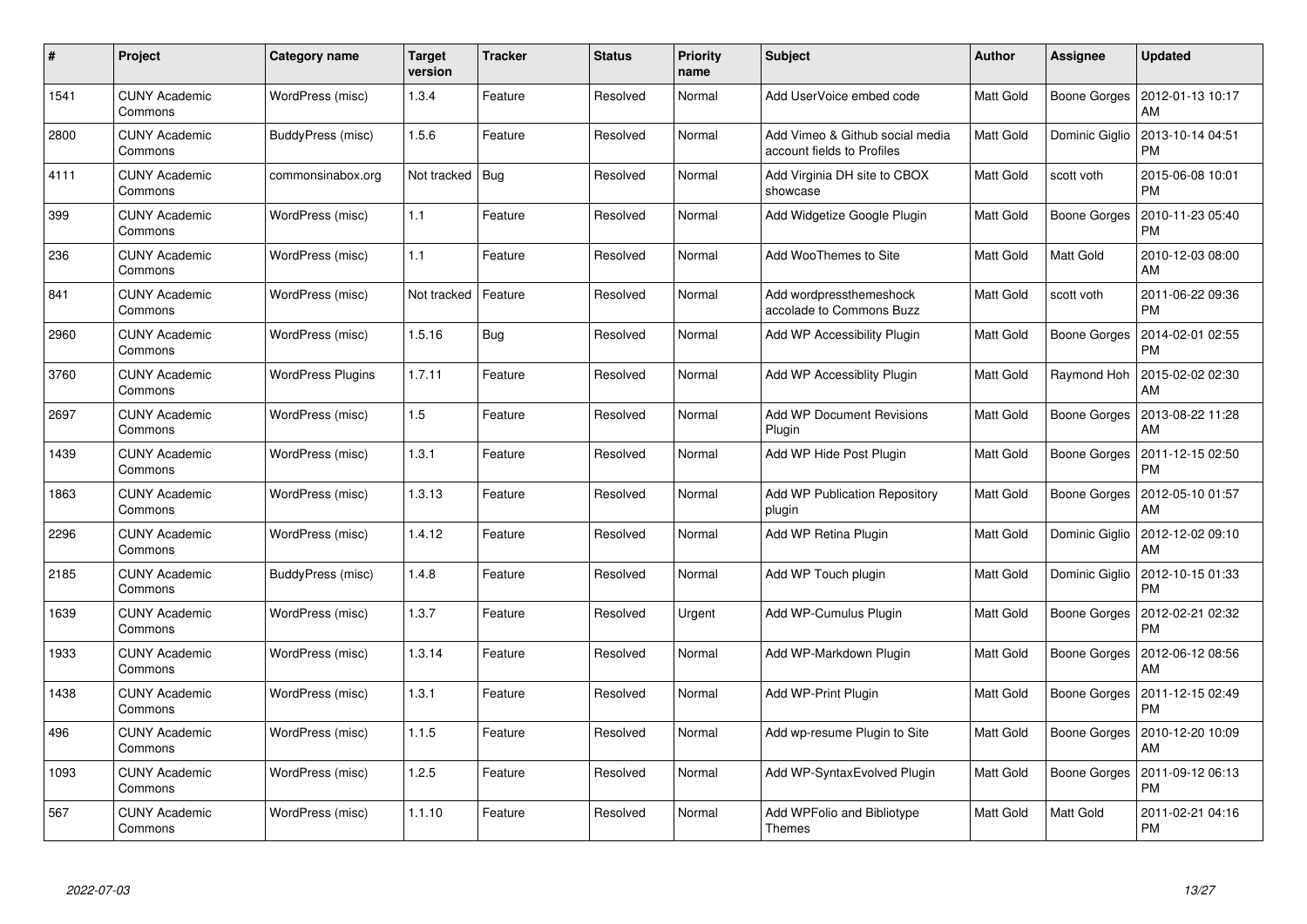| $\#$  | Project                         | Category name           | Target<br>version | <b>Tracker</b> | <b>Status</b> | <b>Priority</b><br>name | <b>Subject</b>                                                                        | <b>Author</b> | <b>Assignee</b>     | <b>Updated</b>                |
|-------|---------------------------------|-------------------------|-------------------|----------------|---------------|-------------------------|---------------------------------------------------------------------------------------|---------------|---------------------|-------------------------------|
| 56    | <b>CUNY Academic</b><br>Commons | BuddyPress (misc)       |                   | Bug            | Resolved      | Normal                  | Addition of a Profile Field Option<br>Removes Existing One                            | Matt Gold     | Zach Davis          | 2009-10-27 05:14<br><b>PM</b> |
| 1830  | <b>CUNY Academic</b><br>Commons |                         | Not tracked       | Support        | Resolved      | Normal                  | Addition to Help Wanted Blog                                                          | Matt Gold     | scott voth          | 2012-04-16 09:47<br><b>PM</b> |
| 10209 | <b>CUNY Academic</b><br>Commons | BuddyPress (misc)       | 1.13.8            | Bug            | Resolved      | Normal                  | Additional login prompt                                                               | Matt Gold     | Raymond Hoh         | 2018-08-29 03:23<br><b>PM</b> |
| 84    | <b>CUNY Academic</b><br>Commons | Upgrades                |                   | <b>Bug</b>     | Resolved      | Normal                  | Additional QA round                                                                   | Matt Gold     | Zach Davis          | 2010-05-11 04:54<br><b>PM</b> |
| 2733  | <b>CUNY Academic</b><br>Commons | <b>Public Portfolio</b> | 1.6               | <b>Bug</b>     | Resolved      | Normal                  | Address UX issues in Profile<br>submenu on admin bar                                  | Matt Gold     | Chris Stein         | 2014-03-31 10:52<br><b>PM</b> |
| 11223 | <b>CUNY Academic</b><br>Commons | Design                  | 1.15              | Feature        | Resolved      | Normal                  | Adjust CC licensing statement on<br>sitewide footer                                   | Matt Gold     | Sonja Leix          | 2019-05-07 02:31<br><b>PM</b> |
| 12966 | <b>CUNY Academic</b><br>Commons | BuddyPress (misc)       | 1.16.15           | Feature        | Resolved      | Normal                  | Adjust export data page language to<br>indicate that you should not leave<br>the page | Matt Gold     | Raymond Hoh         | 2020-07-14 12:07<br><b>PM</b> |
| 773   | <b>CUNY Academic</b><br>Commons | WordPress (misc)        | 1.2.4.2           | Feature        | Resolved      | Low                     | <b>Adjust Featured Content Widget</b><br>Default Images                               | Matt Gold     | Boone Gorges        | 2011-11-02 01:44<br>AM        |
| 2184  | <b>CUNY Academic</b><br>Commons | BuddyPress (misc)       | 1.4.9             | Support        | Resolved      | Normal                  | Adjust Invite Directions to include<br>info about max invites                         | Matt Gold     | Boone Gorges        | 2012-11-03 04:23<br><b>PM</b> |
| 2483  | <b>CUNY Academic</b><br>Commons | WordPress (misc)        | 1.4.21            | Feature        | Resolved      | Normal                  | Advanced iFrame plugin request                                                        | Matt Gold     | Boone Gorges        | 2013-03-11 03:06<br><b>PM</b> |
| 1145  | <b>CUNY Academic</b><br>Commons | BuddyPress (misc)       | 1.2.5             | <b>Bug</b>     | Resolved      | Low                     | Alert Box on Group Join                                                               | Matt Gold     | Boone Gorges        | 2011-09-12 05:56<br><b>PM</b> |
| 3267  | <b>CUNY Academic</b><br>Commons | Server                  | Not tracked       | Support        | Resolved      | Normal                  | Alert Domain-Mapped Blog Owners<br>about upcoming downtime                            | Matt Gold     | scott voth          | 2014-08-24 02:09<br><b>PM</b> |
| 115   | <b>CUNY Academic</b><br>Commons | Upgrades                |                   | <b>Bug</b>     | Resolved      | High                    | Alliw spreadsheet attachments on<br>forum posts                                       | Matt Gold     | <b>Boone Gorges</b> | 2009-12-06 12:13<br>AM        |
| 5606  | <b>CUNY Academic</b><br>Commons | Group Forums            | Not tracked       | Feature        | Resolved      | Normal                  | Allow .txt files as forum post<br>attachments                                         | Matt Gold     | Boone Gorges        | 2016-05-24 07:37<br>AM        |
| 2948  | <b>CUNY Academic</b><br>Commons | WordPress (misc)        | Not tracked       | Feature        | Resolved      | Normal                  | Allow epub file uploads to blogs                                                      | Matt Gold     | Boone Gorges        | 2014-01-02 02:58<br><b>PM</b> |
| 2322  | <b>CUNY Academic</b><br>Commons | BuddyPress (misc)       | 1.5               | Feature        | Resolved      | Normal                  | Allow File uploads to be added<br>'quietly" (without email notification)              | Matt Gold     | Dominic Giglio      | 2013-08-21 05:23<br><b>PM</b> |
| 188   | <b>CUNY Academic</b><br>Commons | BuddyPress (misc)       |                   | Feature        | Resolved      | Low                     | Allow Group Documents to be<br>Sorted by Date                                         | Matt Gold     | Boone Gorges        | 2010-05-11 10:14<br><b>PM</b> |
| 1504  | <b>CUNY Academic</b><br>Commons | BuddyPress (misc)       | 1.4               | Feature        | Resolved      | Normal                  | Allow members to choose multiple<br>colleges on Profile pages                         | Matt Gold     | Boone Gorges        | 2012-08-01 03:34<br><b>PM</b> |
| 177   | <b>CUNY Academic</b><br>Commons | BuddyPress (misc)       |                   | Feature        | Resolved      | Normal                  | Allow members to edit forum posts                                                     | Matt Gold     | Boone Gorges        | 2010-05-11 10:01<br><b>PM</b> |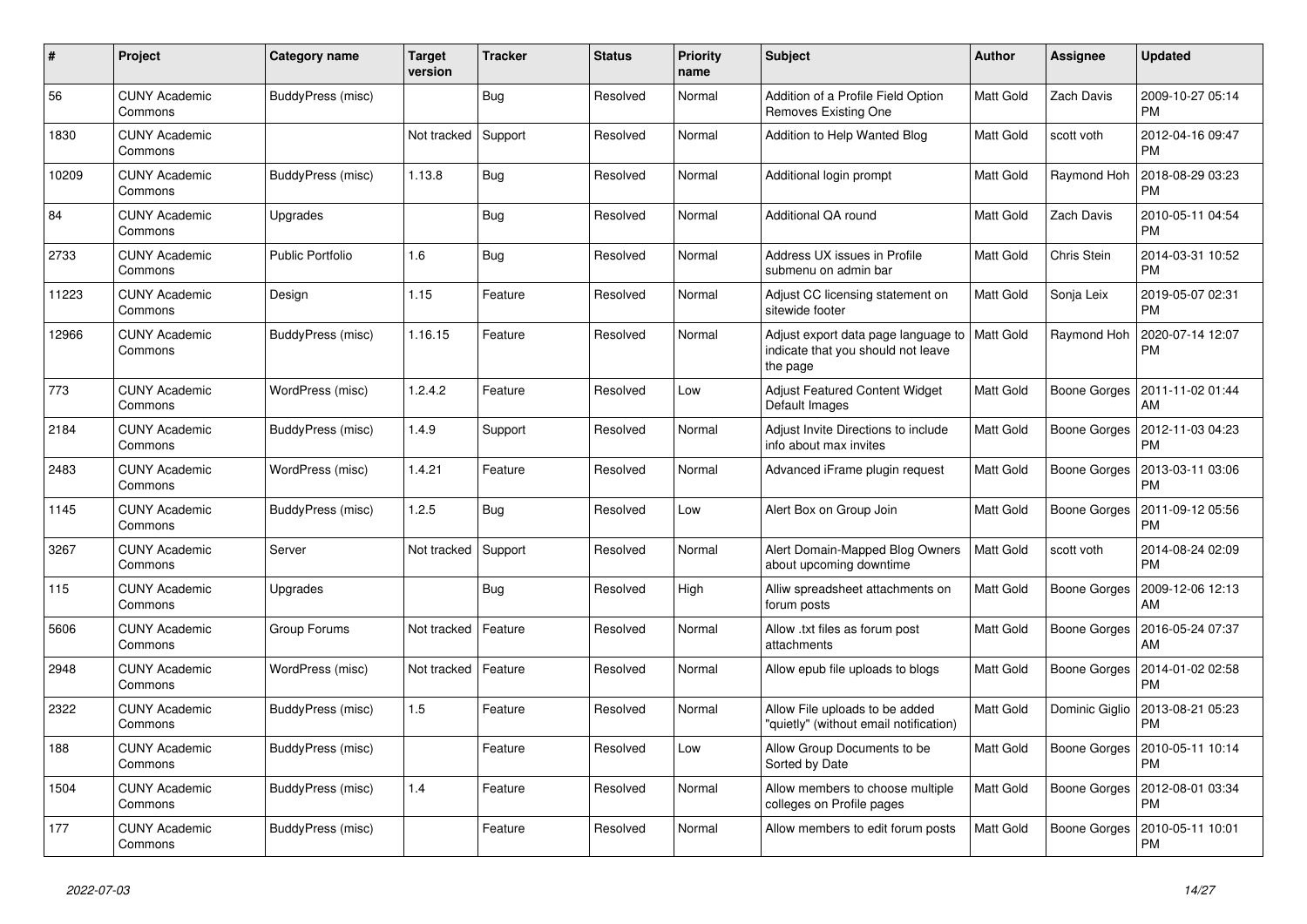| $\pmb{\#}$ | Project                         | Category name           | <b>Target</b><br>version | <b>Tracker</b> | <b>Status</b> | <b>Priority</b><br>name | <b>Subject</b>                                                                        | Author           | Assignee            | <b>Updated</b>                |
|------------|---------------------------------|-------------------------|--------------------------|----------------|---------------|-------------------------|---------------------------------------------------------------------------------------|------------------|---------------------|-------------------------------|
| 532        | <b>CUNY Academic</b><br>Commons | BuddyPress (misc)       | 1.3                      | Feature        | Resolved      | Normal                  | Allow members to paste in a group<br>of email addresses when sending<br>invites       | Matt Gold        | Boone Gorges        | 2011-09-13 01:12<br><b>PM</b> |
| 2192       | <b>CUNY Academic</b><br>Commons | Group Files             | 1.6                      | Feature        | Resolved      | Normal                  | Allow members to replace files                                                        | Matt Gold        | Boone Gorges        | 2014-03-21 03:37<br><b>PM</b> |
| 1457       | <b>CUNY Academic</b><br>Commons | BuddyPress (misc)       | 1.4                      | Feature        | Resolved      | Low                     | Allow people to clear old status<br>updates                                           | Matt Gold        | Dominic Giglio      | 2012-04-24 10:35<br>AM        |
| 2833       | <b>CUNY Academic</b><br>Commons | <b>Group Files</b>      | 1.6                      | Bug            | Resolved      | Normal                  | Allow silent file deletions                                                           | Matt Gold        | <b>Boone Gorges</b> | 2014-03-21 03:50<br><b>PM</b> |
| 906        | <b>CUNY Academic</b><br>Commons | BuddyPress (misc)       | 1.3                      | Feature        | Resolved      | Low                     | Allow users to edit BP Doc<br>comments                                                | Matt Gold        | Boone Gorges        | 2011-09-14 01:27<br>AM        |
| 2976       | <b>CUNY Academic</b><br>Commons | BuddyPress (misc)       | 1.5.16                   | Feature        | Resolved      | Normal                  | Allow users to permanently dismiss<br>notification of new profiles on profile<br>page | Matt Gold        | Boone Gorges        | 2014-02-01 02:56<br><b>PM</b> |
| 1462       | <b>CUNY Academic</b><br>Commons | WordPress (misc)        | 1.3.13                   | Support        | Resolved      | Normal                  | Allowing registration by cuny.tv<br>domains                                           | Matt Gold        | Boone Gorges        | 2012-05-02 12:16<br><b>PM</b> |
| 184        | <b>CUNY Academic</b><br>Commons | BuddyPress (misc)       |                          | Support        | Resolved      | Normal                  | Allowing Users to Delete Accounts                                                     | <b>Matt Gold</b> | Boone Gorges        | 2010-05-11 09:54<br><b>PM</b> |
| 2755       | <b>CUNY Academic</b><br>Commons | BuddyPress (misc)       | 1.5.1                    | Bug            | Resolved      | Normal                  | Alphabetize list of colleges in<br>positions drop-down                                | Matt Gold        | Boone Gorges        | 2013-08-29 09:30<br>AM        |
| 282        | <b>CUNY Academic</b><br>Commons | BuddyPress (misc)       | 1.1                      | Feature        | Resolved      | Normal                  | Alter "Kick and Ban" Group<br>Functionality                                           | Matt Gold        | Boone Gorges        | 2010-09-08 06:14<br><b>PM</b> |
| 5221       | <b>CUNY Academic</b><br>Commons | Reply By Email          | 1.10                     | <b>Bug</b>     | Resolved      | Normal                  | Alter Error messages for RBE                                                          | Matt Gold        | Raymond Hoh         | 2016-10-24 02:11<br>AM        |
| 3223       | <b>CUNY Academic</b><br>Commons | <b>Public Portfolio</b> | 1.7                      | <b>Bug</b>     | Resolved      | Low                     | Alter Profile Editing Unsaved Text<br><b>Warning Feature</b>                          | Matt Gold        | Boone Gorges        | 2014-09-22 09:18<br><b>PM</b> |
| 1412       | <b>CUNY Academic</b><br>Commons | BuddyPress (misc)       | $1.3$                    | <b>Bug</b>     | Resolved      | Normal                  | Alter text on pop-up message about<br>role field                                      | <b>Matt Gold</b> | <b>Boone Gorges</b> | 2011-12-08 12:58<br><b>PM</b> |
| 2845       | <b>CUNY Academic</b><br>Commons | BuddyPress (misc)       | 1.5.7                    | <b>Bug</b>     | Resolved      | Normal                  | Anchor errors with bp activity items<br>created from associated blog<br>postings      | Matt Gold        | Boone Gorges        | 2013-11-01 08:15<br><b>PM</b> |
| 7823       | <b>CUNY Academic</b><br>Commons | Home Page               |                          | Feature        | Resolved      | High                    | animated gif on frontpage                                                             | Matt Gold        | Boone Gorges        | 2017-03-22 04:36<br><b>PM</b> |
| 391        | <b>CUNY Academic</b><br>Commons | BuddyPress (misc)       | Not tracked              | Feature        | Resolved      | Normal                  | Announce changes to Group<br>Interface                                                | Matt Gold        | <b>Brian Foote</b>  | 2010-12-09 05:18<br><b>PM</b> |
| 1922       | <b>CUNY Academic</b><br>Commons | WordPress (misc)        | Not tracked              | Support        | Resolved      | Normal                  | Archiving files from a WP blog                                                        | Matt Gold        | Boone Gorges        | 2012-06-12 11:33<br>AM        |
| 374        | <b>CUNY Academic</b><br>Commons | WordPress (misc)        | Not tracked              | Support        | Resolved      | Normal                  | Ask CUNY Campuses to Whitelist<br><b>Commons Domain</b>                               | Matt Gold        | Sarah<br>Morgano    | 2013-09-08 10:12<br><b>PM</b> |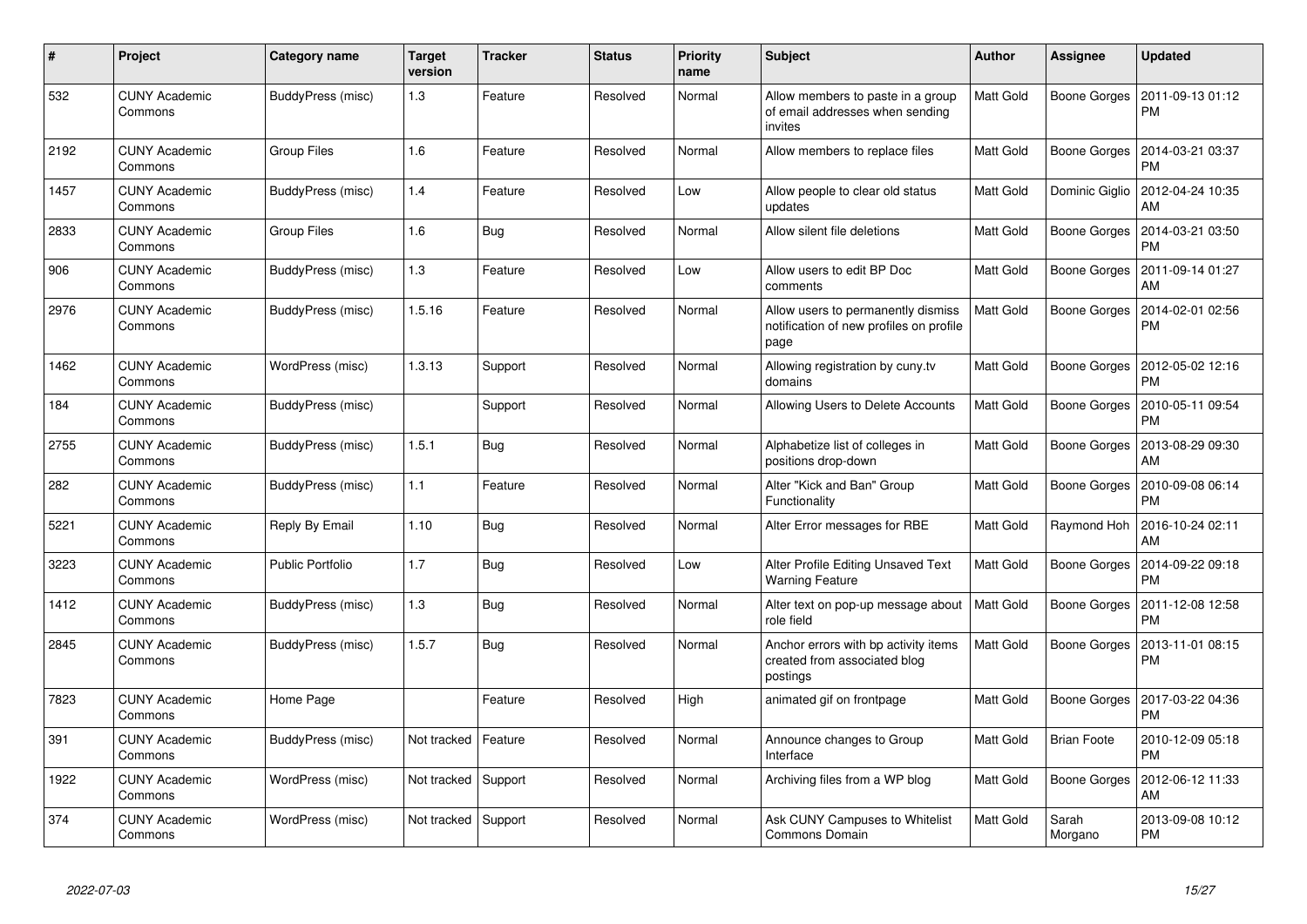| #    | Project                         | Category name             | <b>Target</b><br>version | <b>Tracker</b> | <b>Status</b> | <b>Priority</b><br>name | <b>Subject</b>                                                       | <b>Author</b> | <b>Assignee</b>     | <b>Updated</b>                |
|------|---------------------------------|---------------------------|--------------------------|----------------|---------------|-------------------------|----------------------------------------------------------------------|---------------|---------------------|-------------------------------|
| 597  | <b>CUNY Academic</b><br>Commons | WordPress (misc)          | Not tracked              | Support        | Resolved      | Normal                  | Assist Lehman Project with Account<br>Registrations                  | Matt Gold     | Matt Gold           | 2011-11-03 10:20<br><b>PM</b> |
| 4315 | <b>CUNY Academic</b><br>Commons | WordPress (misc)          | Not tracked              | Bug            | Resolved      | Normal                  | Authentication request                                               | Matt Gold     | Boone Gorges        | 2015-07-21 05:55<br><b>PM</b> |
| 1401 | <b>CUNY Academic</b><br>Commons | BuddyPress (misc)         | 1.4                      | <b>Bug</b>     | Resolved      | Low                     | Avoiding really long blog names                                      | Matt Gold     | Dominic Giglio      | 2012-07-16 01:02<br><b>PM</b> |
| 9235 | <b>CUNY Academic</b><br>Commons | Reply By Email            | 1.14                     | <b>Bug</b>     | Resolved      | Normal                  | Better RBE error messaging when<br>duplicate content is detected     | Matt Gold     | Raymond Hoh         | 2018-11-14 10:35<br>AM        |
| 173  | <b>CUNY Academic</b><br>Commons | BuddyPress (misc)         |                          | <b>Bug</b>     | Resolved      | Normal                  | Blockquote display cut off in mac<br>browsers                        | Matt Gold     | <b>Boone Gorges</b> | 2010-05-11 04:58<br><b>PM</b> |
| 5556 | <b>CUNY Academic</b><br>Commons | WordPress (misc)          | 1.9.16                   | <b>Bug</b>     | Resolved      | Normal                  | Blog comment leads to<br>unauthorized post warning                   | Matt Gold     | <b>Boone Gorges</b> | 2016-05-21 11:12<br><b>PM</b> |
| 342  | <b>CUNY Academic</b><br>Commons | <b>Blogs (BuddyPress)</b> | 1.10.2                   | Feature        | Resolved      | Low                     | <b>Blog Listing Displays User Avatars</b><br>Instead of Blog Avatars | Matt Gold     | Boone Gorges        | 2019-12-06 11:08<br>AM        |
| 318  | <b>CUNY Academic</b><br>Commons | Upgrades                  | 1.0.1                    | Feature        | Resolved      | Normal                  | Blog post on 1.01?                                                   | Matt Gold     | Boone Gorges        | 2010-08-31 09:40<br>AM        |
| 2106 | <b>CUNY Academic</b><br>Commons | BuddyPress (misc)         | Not tracked              | Support        | Resolved      | Normal                  | Blog posts part of group activity<br>feed                            | Matt Gold     | Boone Gorges        | 2016-01-26 12:30<br>AM        |
| 419  | <b>CUNY Academic</b><br>Commons | WordPress (misc)          | 1.1.1                    | Bug            | Resolved      | Normal                  | <b>Blog/Blog Post Featured Content</b><br><b>Widget Errors</b>       | Matt Gold     | <b>CIC Michael</b>  | 2010-12-07 08:14<br>AM        |
| 65   | <b>CUNY Academic</b><br>Commons | WordPress (misc)          |                          | Bug            | Resolved      | Normal                  | Blogs not accepting doc and docx<br>files as extensions              | Matt Gold     | Matt Gold           | 2009-11-17 10:04<br><b>PM</b> |
| 8793 | <b>CUNY Academic</b><br>Commons | Help/Codex                | 1.12.3                   | <b>Bug</b>     | Resolved      | Normal                  | Bold email address on help page                                      | Matt Gold     | Paige Dupont        | 2017-11-28 11:21<br>AM        |
| 5128 | <b>CUNY Academic</b><br>Commons | Group Forums              | 1.9.5                    | <b>Bug</b>     | Resolved      | Normal                  | Botched forum display of posting to<br>multiple groups info          | Matt Gold     | Daniel Jones        | 2016-01-19 03:13<br><b>PM</b> |
| 482  | <b>CUNY Academic</b><br>Commons | WordPress (misc)          | 1.1.4                    | Bug            | Resolved      | Normal                  | BP Admin Bar Display Error                                           | Matt Gold     | Boone Gorges        | 2010-12-16 08:45<br>AM        |
| 109  | CUNY Academic<br>Commons        | Upgrades                  |                          | <b>Bug</b>     | Resolved      | Normal                  | BP Admin Bar doesn't appear on<br>login screen                       | Matt Gold     | Boone Gorges        | 2010-05-11 05:21<br><b>PM</b> |
| 527  | <b>CUNY Academic</b><br>Commons | BuddyPress (misc)         | 1.1.7                    | Bug            | Resolved      | Low                     | BP Admin Bar Doesn't Show up on<br>Cityscape Theme                   | Matt Gold     | Boone Gorges        | 2011-01-04 03:39<br><b>PM</b> |
| 796  | <b>CUNY Academic</b><br>Commons | Wiki                      | 1.2.4                    | Bug            | Resolved      | Normal                  | BP Admin Bar Header Margin                                           | Matt Gold     | Raymond Hoh         | 2011-06-07 02:37<br><b>PM</b> |
| 340  | <b>CUNY Academic</b><br>Commons | BuddyPress (misc)         | 1.1                      | Bug            | Resolved      | High                    | BP Admin Bar Menu Mouseover<br>Areas Too Sensitive                   | Matt Gold     | Boone Gorges        | 2010-12-01 09:48<br>AM        |
| 235  | CUNY Academic<br>Commons        | BuddyPress (misc)         |                          | <b>Bug</b>     | Resolved      | Normal                  | BP Admin Bar Not Appearing on<br>Help Blog                           | Matt Gold     | Boone Gorges        | 2010-05-20 06:15<br><b>PM</b> |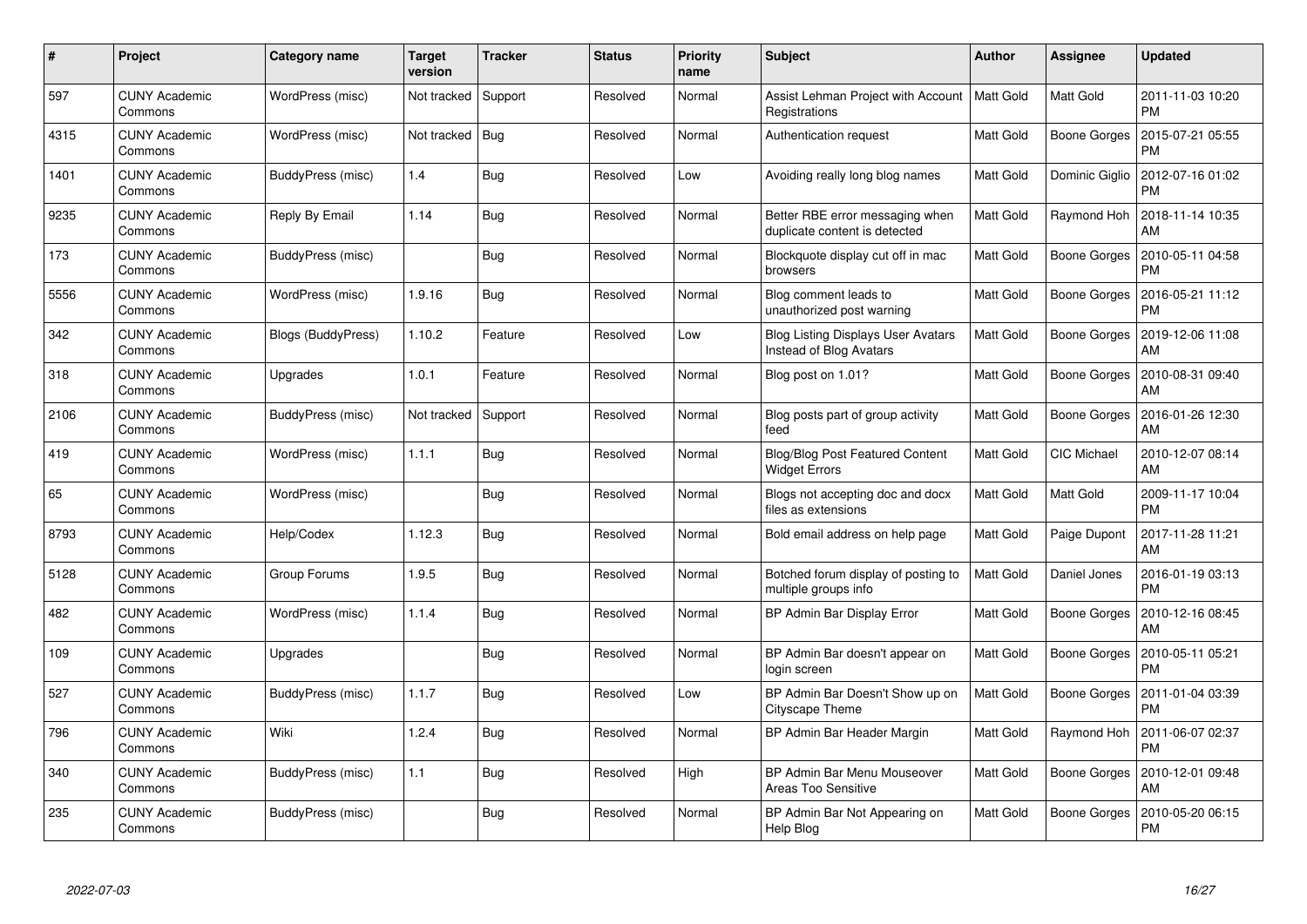| #              | Project                         | Category name            | <b>Target</b><br>version | <b>Tracker</b> | <b>Status</b> | <b>Priority</b><br>name | <b>Subject</b>                                                                         | Author           | <b>Assignee</b>     | <b>Updated</b>                               |
|----------------|---------------------------------|--------------------------|--------------------------|----------------|---------------|-------------------------|----------------------------------------------------------------------------------------|------------------|---------------------|----------------------------------------------|
| 82             | <b>CUNY Academic</b><br>Commons | Upgrades                 |                          | <b>Bug</b>     | Resolved      | Normal                  | BP Admin Styles/Subdomain blogs                                                        | Matt Gold        | CIC Michael         | 2010-05-20 03:10<br><b>PM</b>                |
| 9105           | <b>CUNY Academic</b><br>Commons | <b>BuddyPress Docs</b>   | 1.12.7                   | Bug            | Resolved      | Urgent                  | BP doc titles/dates messed up                                                          | Matt Gold        | Boone Gorges        | 2018-01-23 11:00<br>AM                       |
| 735            | <b>CUNY Academic</b><br>Commons | BuddyPress (misc)        | 1.2.5                    | Feature        | Resolved      | Normal                  | BP Docs - Include Check-Box to<br>Avoid Email Notifications of Minor<br>Edits          | Matt Gold        | Boone Gorges        | 2011-07-24 11:34<br>AM                       |
| 905            | <b>CUNY Academic</b><br>Commons | BuddyPress (misc)        | 1.2.4                    | <b>Bug</b>     | Resolved      | Low                     | <b>BP Docs Authentication Issue</b>                                                    | Matt Gold        | <b>Boone Gorges</b> | 2011-07-12 01:39<br><b>PM</b>                |
| 992            | <b>CUNY Academic</b><br>Commons | BuddyPress (misc)        | 1.2.5                    | <b>Bug</b>     | Resolved      | Normal                  | BP Docs comments show up on WP<br>Dashboard                                            | <b>Matt Gold</b> | <b>Boone Gorges</b> | 2011-07-19 02:17<br><b>PM</b>                |
| 993            | <b>CUNY Academic</b><br>Commons | BuddyPress (misc)        | 1.2.5                    | <b>Bug</b>     | Resolved      | Low                     | <b>BP Docs Notification Issue</b>                                                      | Matt Gold        | Boone Gorges        | 2011-07-20 12:10<br>AM                       |
| 806            | <b>CUNY Academic</b><br>Commons | BuddyPress (misc)        | 1.2.4                    | Bug            | Resolved      | Normal                  | <b>BP Docs Notification Throttling</b><br><b>Issues</b>                                | <b>Matt Gold</b> |                     | Boone Gorges   2011-06-08 12:17<br><b>PM</b> |
| 1616           | <b>CUNY Academic</b><br>Commons | BuddyPress (misc)        | 1.3.7                    | Bug            | Resolved      | Low                     | BP Docs timeout issue                                                                  | Matt Gold        | Boone Gorges        | 2012-02-21 03:23<br><b>PM</b>                |
| 2528           | <b>CUNY Academic</b><br>Commons | BuddyPress (misc)        | 1.4.31                   | Feature        | Resolved      | Low                     | BP emails sent from secondary<br>sites should use main site headers                    | Matt Gold        | Raymond Hoh         | 2013-07-11 11:14<br>AM                       |
| 3265           | <b>CUNY Academic</b><br>Commons | Reply By Email           | Not tracked              | <b>Bug</b>     | Resolved      | Normal                  | BPE Duplicate message issue                                                            | <b>Matt Gold</b> | Matt Gold           | 2014-06-11 10:59<br><b>PM</b>                |
| 783            | <b>CUNY Academic</b><br>Commons | BuddyPress (misc)        | 1.2.4                    | Bug            | Resolved      | Normal                  | <b>Broken Avatar Images</b>                                                            | Matt Gold        | <b>Boone Gorges</b> | 2011-06-06 02:49<br><b>PM</b>                |
| 138            | <b>CUNY Academic</b><br>Commons | BuddyPress (misc)        |                          | <b>Bug</b>     | Resolved      | Normal                  | Broken Links in Forum Notification<br>Emails                                           | Matt Gold        | <b>Boone Gorges</b> | 2010-03-02 07:59<br><b>PM</b>                |
| 15228          | <b>CUNY Academic</b><br>Commons | BuddyPress (misc)        | 1.19.3                   | <b>Bug</b>     | Resolved      | Normal                  | Broken site icon in "Sites Across<br><b>CUNY Listing</b>                               | Matt Gold        | Raymond Hoh         | 2022-01-26 07:48<br><b>PM</b>                |
| 3581           | <b>CUNY Academic</b><br>Commons | <b>BuddyPress Docs</b>   | 1.7.1                    | <b>Bug</b>     | Resolved      | Normal                  | BuddyPress Docs Line Break issue                                                       | Matt Gold        | Boone Gorges        | 2014-10-20 02:56<br><b>PM</b>                |
| 623            | <b>CUNY Academic</b><br>Commons | BuddyPress (misc)        | 1.2                      | Feature        | Resolved      | Normal                  | <b>BuddyPress Docs: Move</b><br>Paste-from-Word Icon Into Top Row<br>of Tiny-MCE icons | Matt Gold        | Boone Gorges        | 2011-02-28 06:33<br>PM                       |
| 3809           | <b>CUNY Academic</b><br>Commons | BuddyPress (misc)        | 1.7.17                   | <b>Bug</b>     | Resolved      | Normal                  | BuddyPress member filters not<br>working correctly                                     | Matt Gold        | <b>Matt Gold</b>    | 2015-03-22 01:03<br>AM                       |
| $\overline{7}$ | <b>CUNY Academic</b><br>Commons | BuddyPress (misc)        |                          | Bug            | Resolved      | Normal                  | BuddyPress theme error on iPhone                                                       | Matt Gold        |                     | Boone Gorges   2009-09-15 07:39<br><b>PM</b> |
| 1487           | <b>CUNY Academic</b><br>Commons | <b>BuddyPress</b> (misc) | 1.3.3                    | Feature        | Resolved      | Normal                  | Bug when using Featured Widget to<br>display a page                                    | Matt Gold        | <b>Boone Gorges</b> | 2012-01-10 10:05<br>PM                       |
| 1134           | <b>CUNY Academic</b><br>Commons | WordPress (misc)         | 1.3                      | Feature        | Resolved      | Normal                  | <b>Build Flexibility for Image Choices</b><br>into Featured Content Widget             | Matt Gold        |                     | Boone Gorges   2011-11-30 02:27<br>AM        |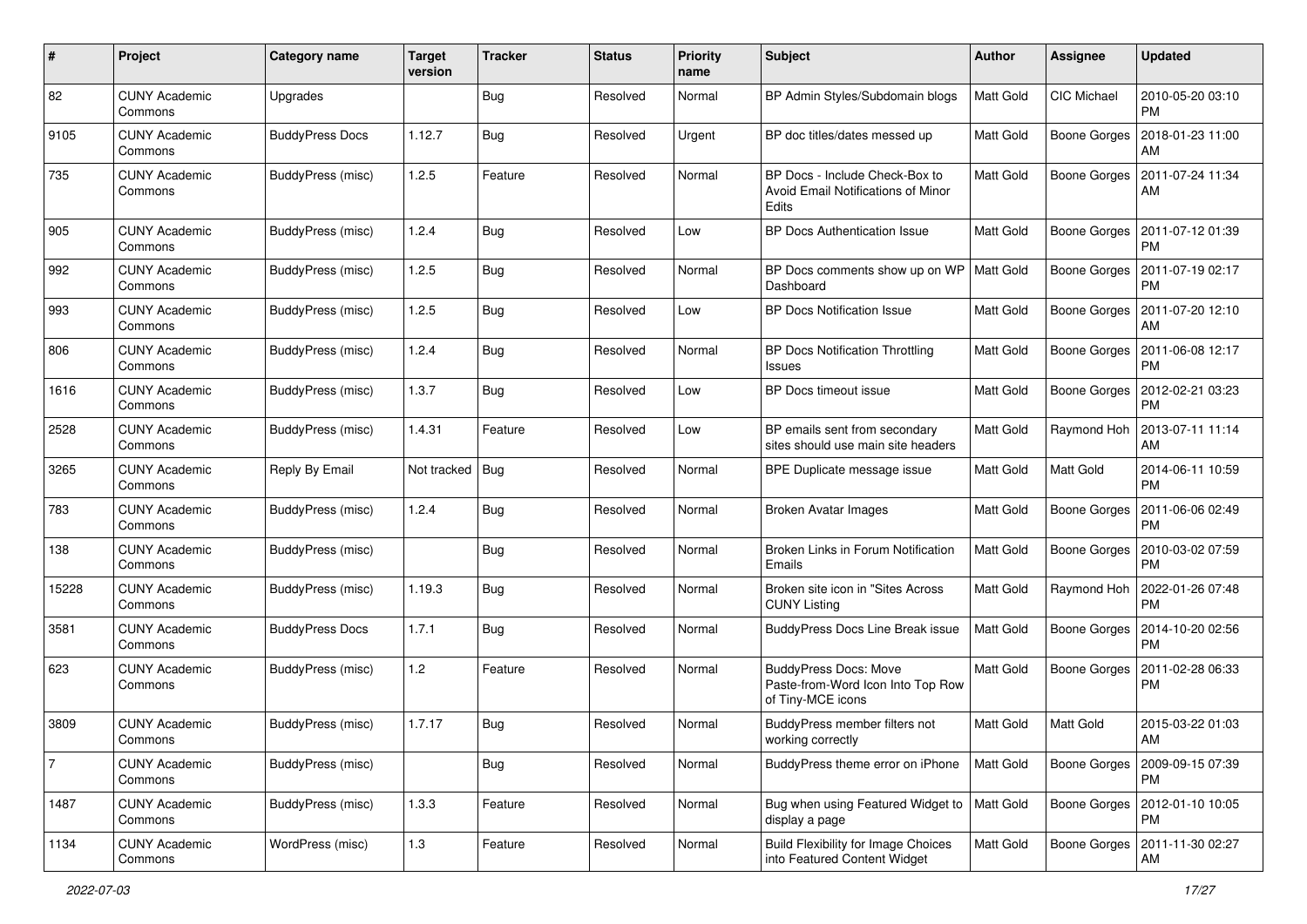| $\#$  | Project                         | Category name             | Target<br>version | <b>Tracker</b> | <b>Status</b> | <b>Priority</b><br>name | <b>Subject</b>                                                   | Author           | <b>Assignee</b>     | <b>Updated</b>                |
|-------|---------------------------------|---------------------------|-------------------|----------------|---------------|-------------------------|------------------------------------------------------------------|------------------|---------------------|-------------------------------|
| 2293  | <b>CUNY Academic</b><br>Commons | commonsinabox.org         |                   | Bug            | Resolved      | Normal                  | Building community on<br>commonsinabox.org - add members<br>page | Matt Gold        | Chris Stein         | 2012-11-25 03:43<br><b>PM</b> |
| 5097  | <b>CUNY Academic</b><br>Commons | Registration              | Not tracked       | Support        | Resolved      | Normal                  | Bulk account creation                                            | Matt Gold        | Boone Gorges        | 2016-04-07 11:14<br>AM        |
| 467   | <b>CUNY Academic</b><br>Commons | BuddyPress (misc)         | Not tracked       | Bug            | Resolved      | Low                     | CAC Blog no longer listed on<br>BP-Admin Bar "My Blogs" list     | Matt Gold        | Boone Gorges        | 2010-12-21 12:38<br><b>PM</b> |
| 2737  | <b>CUNY Academic</b><br>Commons | BuddyPress (misc)         | 1.5.0.2           | <b>Bug</b>     | Resolved      | Urgent                  | CAC Not allowing CUNY Addresses<br>to Register                   | Matt Gold        | <b>Boone Gorges</b> | 2013-08-26 05:43<br><b>PM</b> |
| 9148  | <b>CUNY Academic</b><br>Commons | Layout                    | 1.12.11           | Bug            | Resolved      | Normal                  | CAC on Microsoft Edge                                            | Matt Gold        | Matt Gold           | 2018-03-27 11:34<br>AM        |
| 4180  | <b>CUNY Academic</b><br>Commons | WordPress (misc)          | Not tracked       | Bug            | Resolved      | High                    | Cache issues: site deletion process                              | <b>Matt Gold</b> | Boone Gorges        | 2016-02-07 10:05<br><b>PM</b> |
| 1657  | <b>CUNY Academic</b><br>Commons | BuddyPress (misc)         | 1.3.10            | Bug            | Resolved      | Normal                  | Caching Issues                                                   | Matt Gold        |                     | 2012-04-04 10:17<br>AM        |
| 4802  | <b>CUNY Academic</b><br>Commons | Events                    | Not tracked       | Feature        | Resolved      | Normal                  | Calendar Display                                                 | Matt Gold        | Boone Gorges        | 2015-10-25 01:38<br><b>PM</b> |
| 6143  | <b>CUNY Academic</b><br>Commons | Events                    | 1.10.1            | Documentation  | Resolved      | Normal                  | Calendar Embed documentation                                     | Matt Gold        | scott voth          | 2016-11-11 11:02<br>AM        |
| 11864 | <b>CUNY Academic</b><br>Commons | Events                    | Not tracked       | Support        | Resolved      | Normal                  | Calendar notification question                                   | Matt Gold        | <b>Boone Gorges</b> | 2019-09-16 05:39<br><b>PM</b> |
| 3654  | <b>CUNY Academic</b><br>Commons | Group Forums              | 1.7.4             | <b>Bug</b>     | Resolved      | Normal                  | can only attached one file to a forum   Matt Gold<br>post        |                  | Boone Gorges        | 2014-11-21 10:42<br>AM        |
| 9107  | <b>CUNY Academic</b><br>Commons | Non-CUNY sign up<br>codes | 1.12.7            | Bug            | Resolved      | Normal                  | Can't add group to non-CUNY<br>sign-up code                      | Matt Gold        | Boone Gorges        | 2018-01-23 04:15<br><b>PM</b> |
| 1841  | <b>CUNY Academic</b><br>Commons | WordPress (misc)          | Not tracked       | Support        | Resolved      | Normal                  | Can't find network admin menu                                    | Matt Gold        | <b>Boone Gorges</b> | 2012-04-19 10:30<br><b>PM</b> |
| 9875  | <b>CUNY Academic</b><br>Commons | Messages                  | 1.13.3            | <b>Bug</b>     | Resolved      | Low                     | Can't mark message as read                                       | Matt Gold        | Boone Gorges        | 2018-06-01 07:54<br><b>PM</b> |
| 810   | <b>CUNY Academic</b><br>Commons | BuddyPress (misc)         | 1.2.4             | Bug            | Resolved      | Normal                  | Can't see all blogs in "My Blogs"                                | Matt Gold        | Boone Gorges        | 2011-07-12 10:51<br><b>PM</b> |
| 315   | <b>CUNY Academic</b><br>Commons | WordPress (misc)          | 1.0.3             | Bug            | Resolved      | Normal                  | Can't upload images to gallery                                   | Matt Gold        | <b>Boone Gorges</b> | 2010-09-08 02:24<br><b>PM</b> |
| 4057  | <b>CUNY Academic</b><br>Commons | <b>BuddyPress Docs</b>    | 1.8.1             | <b>Bug</b>     | Resolved      | Normal                  | Canceling edit mode of BP Doc<br>reloads editing screen          | Matt Gold        | Boone Gorges        | 2015-06-01 03:08<br><b>PM</b> |
| 205   | <b>CUNY Academic</b><br>Commons | BuddyPress (misc)         |                   | Bug            | Resolved      | High                    | <b>Cannot Create Account</b>                                     | Matt Gold        | Boone Gorges        | 2010-05-20 03:18<br><b>PM</b> |
| 2694  | <b>CUNY Academic</b><br>Commons | commonsinabox.org         | Not tracked       | Feature        | Resolved      | Normal                  | CBOX - Redirect to previous page<br>on login                     | Matt Gold        | Boone Gorges        | 2013-08-11 12:32<br><b>PM</b> |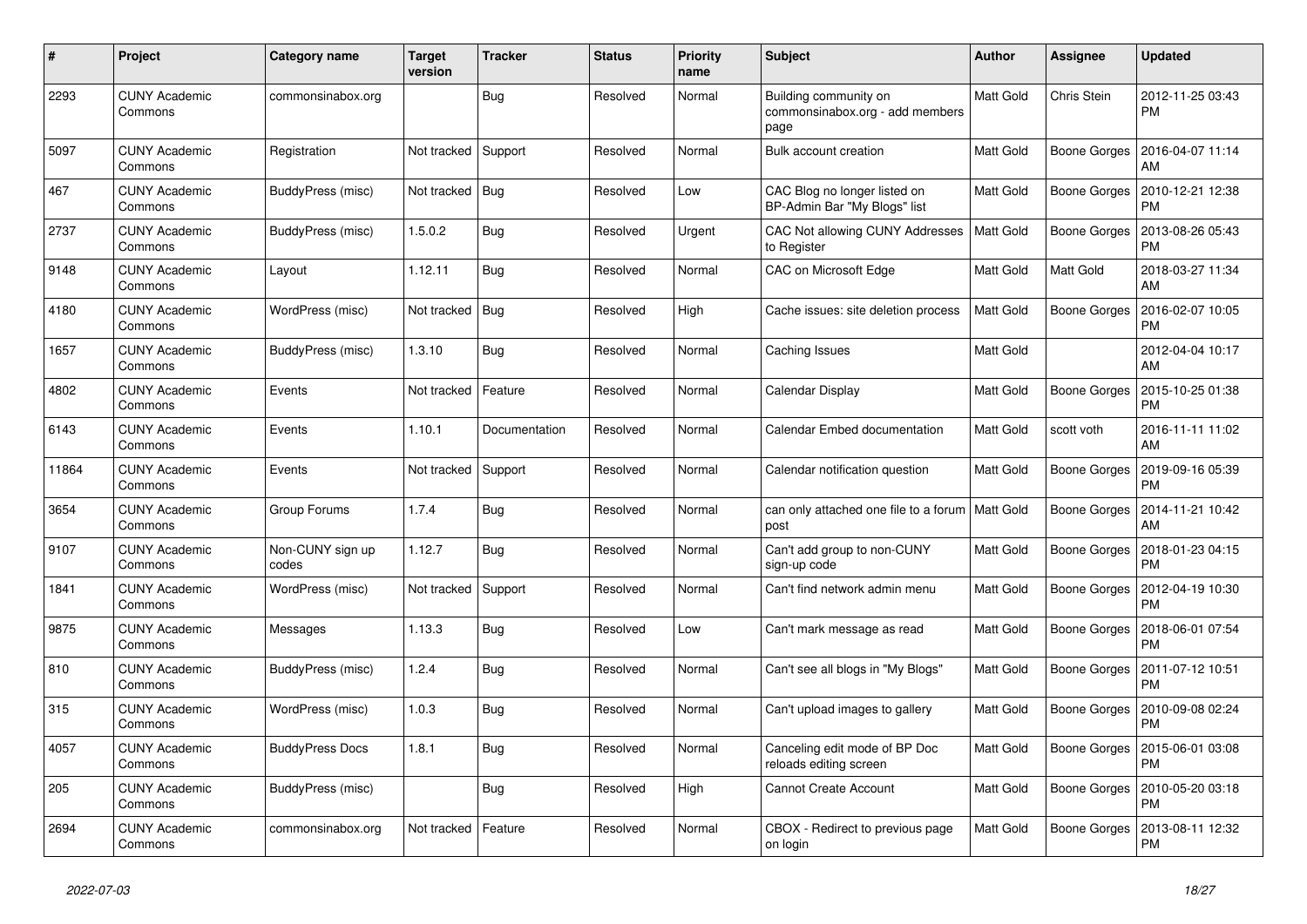| #    | Project                         | Category name              | <b>Target</b><br>version | <b>Tracker</b> | <b>Status</b> | <b>Priority</b><br>name | <b>Subject</b>                                                                                        | <b>Author</b>    | <b>Assignee</b>     | <b>Updated</b>                          |
|------|---------------------------------|----------------------------|--------------------------|----------------|---------------|-------------------------|-------------------------------------------------------------------------------------------------------|------------------|---------------------|-----------------------------------------|
| 2383 | <b>CUNY Academic</b><br>Commons | commonsinabox.org          | Not tracked              | Documentation  | Resolved      | Normal                  | CBOX documentation: site features                                                                     | Matt Gold        | scott voth          | 2014-03-01 09:46<br>AM                  |
| 2271 | <b>CUNY Academic</b><br>Commons | commonsinabox.org          | Not tracked              | Feature        | Resolved      | Normal                  | CBOX forum posts include "notify<br>by email" checkbox                                                | Matt Gold        | <b>Boone Gorges</b> | 2016-01-26 12:33<br>AM                  |
| 2349 | <b>CUNY Academic</b><br>Commons | commonsinabox.org          |                          | Bug            | Resolved      | High                    | CBOX header image position off                                                                        | Matt Gold        | <b>Boone Gorges</b> | 2012-12-15 10:21<br>PM                  |
| 2279 | <b>CUNY Academic</b><br>Commons | commonsinabox.org          | Not tracked              | Bug            | Resolved      | Low                     | CBOX mention system rewrites<br>twitter links                                                         | Matt Gold        | <b>Boone Gorges</b> | 2012-11-20 07:41<br><b>PM</b>           |
| 3706 | <b>CUNY Academic</b><br>Commons | commonsinabox.org          | Not tracked              | Feature        | Resolved      | Normal                  | CBOX nav bar                                                                                          | <b>Matt Gold</b> | scott voth          | 2016-01-26 05:26<br><b>PM</b>           |
| 2389 | <b>CUNY Academic</b><br>Commons | commonsinabox.org          | Not tracked              | Documentation  | Resolved      | Normal                  | <b>CBOX</b> slider documentation                                                                      | Matt Gold        | scott voth          | 2019-09-23 03:03<br><b>PM</b>           |
| 3823 | <b>CUNY Academic</b><br>Commons | commonsinabox.org          | Not tracked   Bug        |                | Resolved      | Normal                  | CBOX styling issue                                                                                    | Matt Gold        | Boone Gorges        | 2015-02-23 03:33<br><b>PM</b>           |
| 2275 | <b>CUNY Academic</b><br>Commons | commonsinabox.org          | Not tracked   Bug        |                | Resolved      | Normal                  | CBOX support requests                                                                                 | Matt Gold        | Boone Gorges        | 2012-11-20 02:05<br><b>PM</b>           |
| 2625 | <b>CUNY Academic</b><br>Commons | commonsinabox.org          | Not tracked Support      |                | Resolved      | Normal                  | <b>CBOX Widget Documentation Page</b>                                                                 | <b>Matt Gold</b> | scott voth          | 2013-06-23 12:50<br><b>PM</b>           |
| 1853 | <b>CUNY Academic</b><br>Commons | WordPress (misc)           | Not tracked   Bug        |                | Resolved      | Normal                  | CDev public?                                                                                          | Matt Gold        |                     | 2012-04-24 06:20<br><b>PM</b>           |
| 1902 | <b>CUNY Academic</b><br>Commons | WordPress (misc)           | Not tracked   Bug        |                | Resolved      | Normal                  | CF access to home page slide<br>creation                                                              | Matt Gold        | <b>Boone Gorges</b> | 2012-05-22 09:04<br>AM                  |
| 2029 | <b>CUNY Academic</b><br>Commons | WordPress (misc)           | 1.4.11                   | Bug            | Resolved      | Normal                  | CForms error                                                                                          | <b>Matt Gold</b> |                     | Dominic Giglio   2012-11-17 02:15<br>PM |
| 2267 | <b>CUNY Academic</b><br>Commons |                            |                          | <b>Bug</b>     | Resolved      | Normal                  | Change "Cbox" to "CBOX" in<br>Dashboard Menu                                                          | <b>Matt Gold</b> | Boone Gorges        | 2012-11-18 11:01<br><b>PM</b>           |
| 281  | <b>CUNY Academic</b><br>Commons | BuddyPress (misc)          | 1.1                      | Feature        | Resolved      | Low                     | Change "Kick and Ban" terminology<br>in Group Interface                                               | Matt Gold        | Boone Gorges        | 2010-09-08 06:14<br><b>PM</b>           |
| 2206 | <b>CUNY Academic</b><br>Commons | BuddyPress (misc)          | 1.4.9                    | Support        | Resolved      | Normal                  | Change anchor location for "Post<br>New Topic" in group forums                                        | Matt Gold        | Dominic Giglio      | 2012-11-01 11:16<br>AM                  |
| 2771 | <b>CUNY Academic</b><br>Commons | BuddyPress (misc)          | 1.5.2                    | Feature        | Resolved      | Normal                  | Change Brief Descriptor Text Color<br>Again                                                           | Matt Gold        | Boone Gorges        | 2013-09-10 06:07<br>AM                  |
| 426  | <b>CUNY Academic</b><br>Commons | WordPress (misc)           | Not tracked   Feature    |                | Resolved      | Normal                  | Change default blog theme once<br>WooThemes are installed                                             | Matt Gold        | <b>Matt Gold</b>    | 2010-12-21 12:42<br><b>PM</b>           |
| 5222 | <b>CUNY Academic</b><br>Commons | <b>Email Notifications</b> | Not tracked   Feature    |                | Resolved      | Normal                  | Change email address in the footer<br>of email notifications                                          | Matt Gold        | Matt Gold           | 2016-04-08 11:49<br>AM                  |
| 646  | <b>CUNY Academic</b><br>Commons | BuddyPress (misc)          | 1.2                      | <b>Bug</b>     | Resolved      | Low                     | Change Error Message Non<br>Logged-In Users See When<br>Authorized Page is Requested<br>Without Login | Matt Gold        |                     | Boone Gorges   2011-03-22 10:28<br>AM   |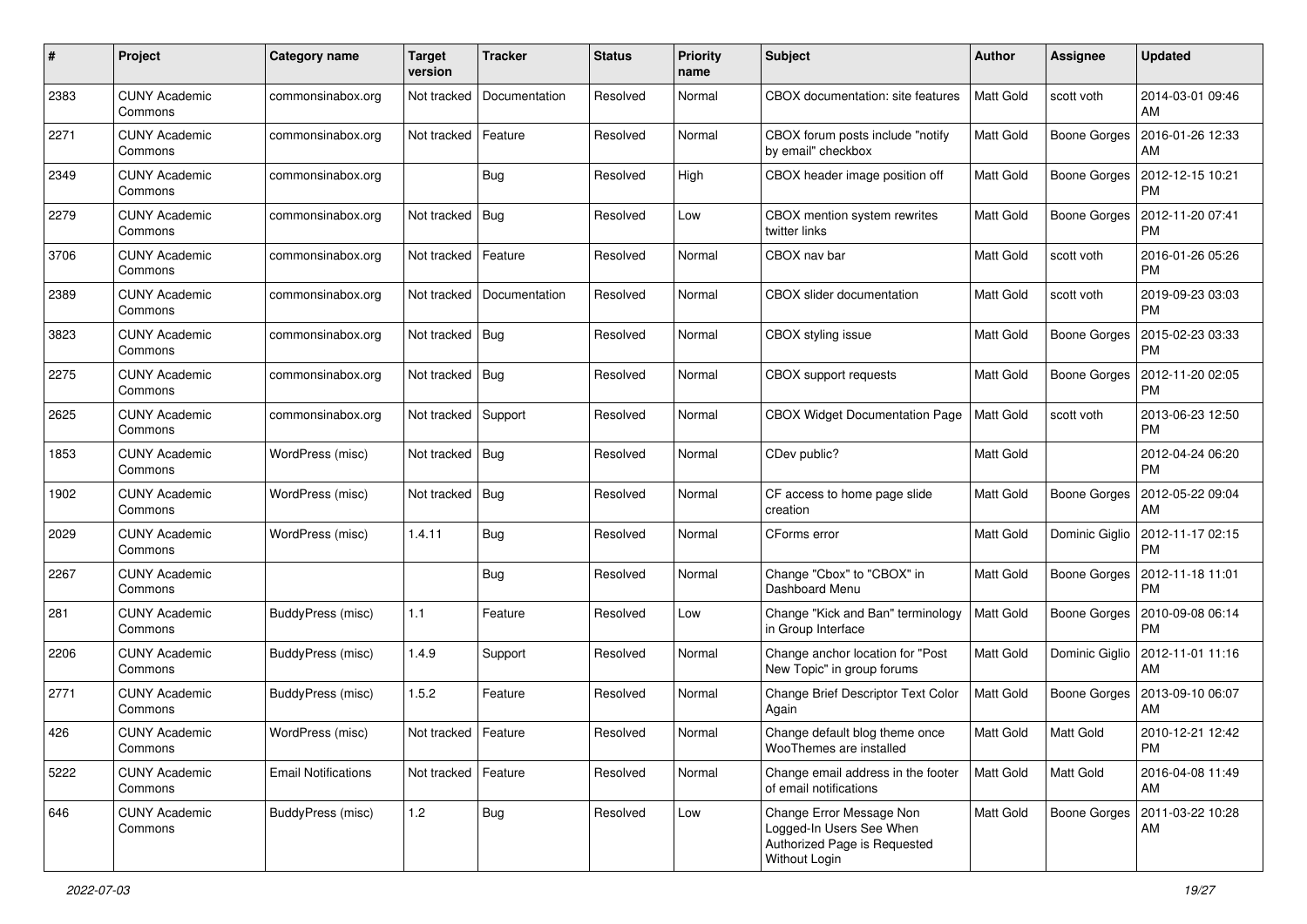| #     | Project                         | Category name           | <b>Target</b><br>version | <b>Tracker</b> | <b>Status</b> | <b>Priority</b><br>name | <b>Subject</b>                                                  | <b>Author</b>    | <b>Assignee</b>     | <b>Updated</b>                |
|-------|---------------------------------|-------------------------|--------------------------|----------------|---------------|-------------------------|-----------------------------------------------------------------|------------------|---------------------|-------------------------------|
| 510   | <b>CUNY Academic</b><br>Commons | BuddyPress (misc)       | 1.2                      | Feature        | Resolved      | Normal                  | Change group slug placement on<br>group admin menu              | <b>Matt Gold</b> | Boone Gorges        | 2011-02-21 04:51<br><b>PM</b> |
| 4079  | <b>CUNY Academic</b><br>Commons | Events                  | 1.8.6                    | Bug            | Resolved      | Normal                  | Change ical label for Events<br>Calendar                        | Matt Gold        | Raymond Hoh         | 2015-07-22 04:16<br><b>PM</b> |
| 1324  | <b>CUNY Academic</b><br>Commons | WordPress (misc)        | 1.2.5                    | Feature        | Resolved      | Normal                  | Change link on main nav bar for<br>"Help"                       | Matt Gold        | <b>Boone Gorges</b> | 2011-11-04 12:08<br><b>PM</b> |
| 2776  | <b>CUNY Academic</b><br>Commons | BuddyPress (misc)       | 1.5.2                    | Bug            | Resolved      | Normal                  | Change Name of SPS in College list   Matt Gold                  |                  | Boone Gorges        | 2013-09-11 08:19<br><b>PM</b> |
| 237   | <b>CUNY Academic</b><br>Commons | BuddyPress (misc)       |                          | Feature        | Resolved      | Low                     | Change Subject Line of Emailed<br><b>Group Updates</b>          | Matt Gold        | Boone Gorges        | 2010-05-12 11:24<br>AM        |
| 238   | <b>CUNY Academic</b><br>Commons | BuddyPress (misc)       |                          | Feature        | Resolved      | Low                     | Change Subject Line of Group<br><b>Document Emails</b>          | Matt Gold        | Boone Gorges        | 2010-05-12 11:27<br>AM        |
| 29    | <b>CUNY Academic</b><br>Commons | Group Forums            |                          | Bug            | Resolved      | Low                     | Change user name display on<br><b>BbPress</b>                   | Matt Gold        | <b>Boone Gorges</b> | 2009-10-19 03:27<br><b>PM</b> |
| 129   | <b>CUNY Academic</b><br>Commons | Wiki                    |                          | Feature        | Resolved      | Normal                  | Change wiki admin                                               | Matt Gold        | Lucas<br>Thurston   | 2010-05-11 09:57<br><b>PM</b> |
| 361   | <b>CUNY Academic</b><br>Commons | BuddyPress (misc)       | 1.1                      | Feature        | Resolved      | Normal                  | Change Wording of Options on<br><b>Friend Request Responses</b> | <b>Matt Gold</b> | Chris Stein         | 2010-11-24 01:42<br><b>PM</b> |
| 314   | <b>CUNY Academic</b><br>Commons | BuddyPress (misc)       | 1.0.2                    | <b>Bug</b>     | Resolved      | Normal                  | Changing Blog Title in BuddyPress<br>Menus                      | <b>Matt Gold</b> | Boone Gorges        | 2010-09-02 10:59<br>AM        |
| 1117  | <b>CUNY Academic</b><br>Commons | BuddyPress (misc)       | 1.2.5                    | <b>Bug</b>     | Resolved      | Normal                  | Character Display Error in Feed                                 | Matt Gold        | Boone Gorges        | 2011-09-12 06:29<br><b>PM</b> |
| 147   | <b>CUNY Academic</b><br>Commons | Group Forums            |                          | <b>Bug</b>     | Resolved      | Normal                  | Character Limit on Forum Post<br><b>Titles</b>                  | Matt Gold        | Boone Gorges        | 2009-12-22 10:38<br><b>PM</b> |
| 91    | <b>CUNY Academic</b><br>Commons | Upgrades                |                          | <b>Bug</b>     | Resolved      | Normal                  | <b>Check Plugin Styling</b>                                     | Matt Gold        | Chris Stein         | 2010-05-11 05:02<br><b>PM</b> |
| 1951  | <b>CUNY Academic</b><br>Commons | WordPress (misc)        | Not tracked              | Bug            | Resolved      | Normal                  | Check RSS feed of GCDI site                                     | Matt Gold        | Boone Gorges        | 2012-07-19 10:00<br><b>PM</b> |
| 456   | <b>CUNY Academic</b><br>Commons | BuddyPress (misc)       | Not tracked Bug          |                | Resolved      | Normal                  | <b>Check Sitewide Plugins</b>                                   | <b>Matt Gold</b> | Boone Gorges        | 2010-12-21 12:31<br><b>PM</b> |
| 5411  | <b>CUNY Academic</b><br>Commons | <b>WordPress Themes</b> | 1.10                     | Feature        | Resolved      | Normal                  | Child theme for the MALS program                                | Matt Gold        | Daniel Jones        | 2016-05-09 08:51<br><b>PM</b> |
| 98    | <b>CUNY Academic</b><br>Commons | Wiki                    |                          | <b>Bug</b>     | Resolved      | High                    | CICDev Authentication request on<br>wiki                        | Matt Gold        | Lucas<br>Thurston   | 2009-12-03 11:45<br>AM        |
| 10563 | <b>CUNY Academic</b><br>Commons |                         | 1.13.12                  | Bug            | Resolved      | Urgent                  | cllicking on links from site menu<br>leads to 500 error         | Matt Gold        | Boone Gorges        | 2018-10-23 10:48<br>AM        |
| 174   | <b>CUNY Academic</b><br>Commons | BuddyPress (misc)       |                          | <b>Bug</b>     | Resolved      | Normal                  | College names no longer active<br>links on profiles             | Matt Gold        | <b>Boone Gorges</b> | 2010-05-11 05:00<br><b>PM</b> |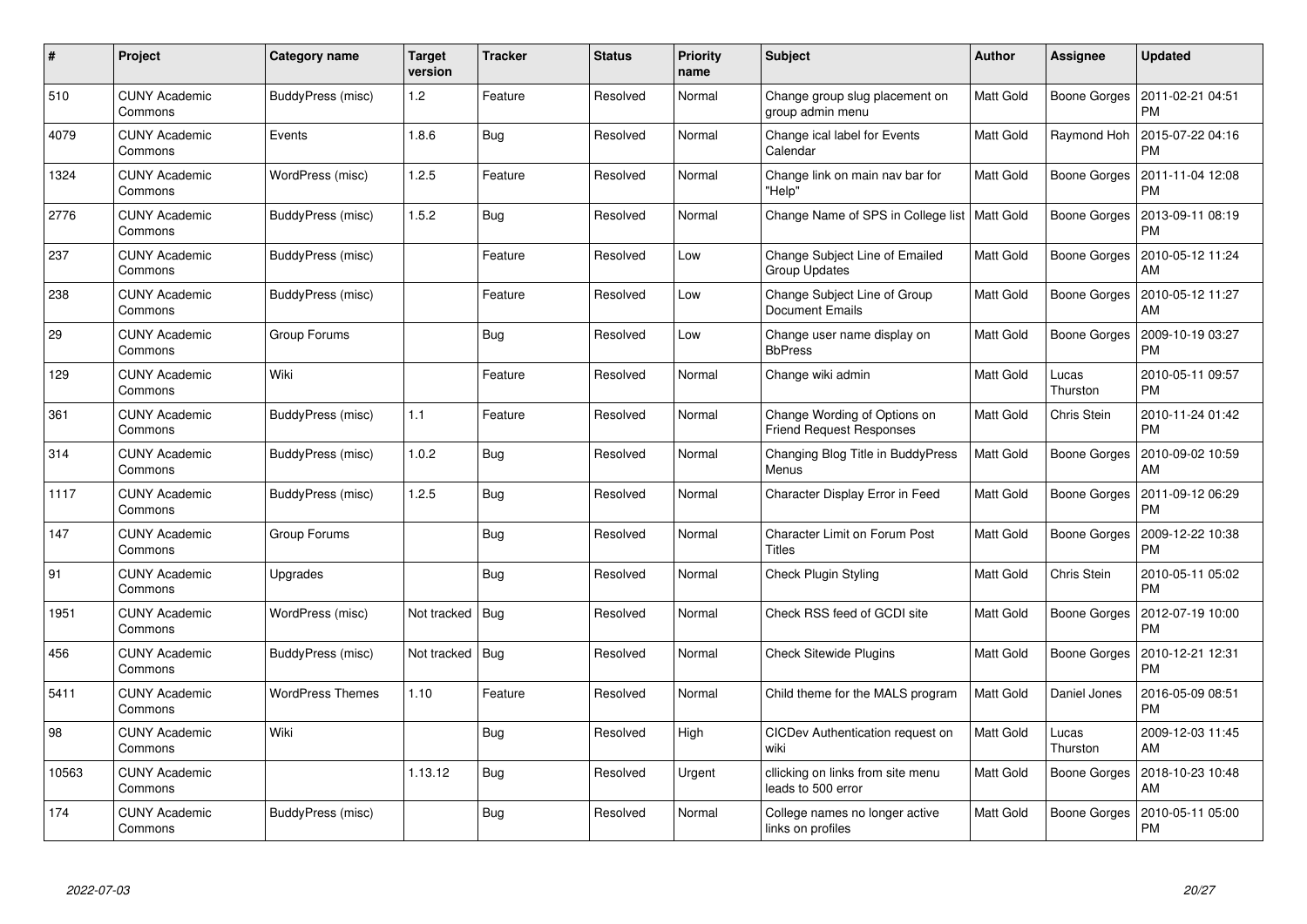| #     | Project                         | Category name           | <b>Target</b><br>version | <b>Tracker</b> | <b>Status</b> | Priority<br>name | <b>Subject</b>                                                                          | <b>Author</b>    | <b>Assignee</b>     | <b>Updated</b>                                 |
|-------|---------------------------------|-------------------------|--------------------------|----------------|---------------|------------------|-----------------------------------------------------------------------------------------|------------------|---------------------|------------------------------------------------|
| 2044  | <b>CUNY Academic</b><br>Commons | WordPress (misc)        | 1.4.7                    | Bug            | Resolved      | Normal           | Comment field asks for name info<br>when user logged in                                 | Matt Gold        |                     | Dominic Giglio   2012-10-11 08:34<br><b>PM</b> |
| 116   | <b>CUNY Academic</b><br>Commons | Upgrades                |                          | Bug            | Resolved      | Low              | Comment Out Popular Listing of<br>Members on Homepage                                   | Matt Gold        | Boone Gorges        | 2009-12-09 12:51<br><b>PM</b>                  |
| 4923  | <b>CUNY Academic</b><br>Commons | WordPress (misc)        | Not tracked              | Support        | Resolved      | Normal           | Comment posting censoring                                                               | Matt Gold        | Boone Gorges        | 2015-11-20 10:37<br><b>PM</b>                  |
| 3898  | <b>CUNY Academic</b><br>Commons | Server                  |                          | System Upgrade | Resolved      | Urgent           | commons down                                                                            | Matt Gold        | Boone Gorges        | 2015-03-11 09:50<br>AM                         |
| 14951 | <b>CUNY Academic</b><br>Commons |                         | Not tracked              | Bua            | Resolved      | Normal           | Commons down                                                                            | Matt Gold        | Boone Gorges        | 2021-11-23 04:21<br><b>PM</b>                  |
| 2016  | <b>CUNY Academic</b><br>Commons | Server                  | Not tracked   Bug        |                | Resolved      | Immediate        | Commons Down for a moment                                                               | Matt Gold        |                     | 2012-08-06 02:14<br><b>PM</b>                  |
| 8380  | <b>CUNY Academic</b><br>Commons | commonsinabox.org       | Not tracked Support      |                | Resolved      | Normal           | Commons In a Box login issue                                                            | <b>Matt Gold</b> | Raymond Hoh         | 2017-06-29 03:44<br><b>PM</b>                  |
| 1531  | <b>CUNY Academic</b><br>Commons | WordPress (misc)        | 1.3.4                    | Bug            | Resolved      | Urgent           | Commons Only Viewable to<br>Logged-In Viewers                                           | Matt Gold        | Boone Gorges        | 2012-01-12 12:50<br>AM                         |
| 5890  | <b>CUNY Academic</b><br>Commons | Commons Profile         | 1.9.24                   | <b>Bug</b>     | Resolved      | Normal           | Commons user profile erroneously<br>indicates a group for a member                      | <b>Matt Gold</b> | <b>Boone Gorges</b> | 2016-08-11 11:53<br><b>PM</b>                  |
| 3769  | <b>CUNY Academic</b><br>Commons | <b>Public Portfolio</b> | 1.7.12                   | <b>Bug</b>     | Resolved      | Normal           | Completion mouseover on editing<br>version of profile is blank                          | Matt Gold        | Boone Gorges        | 2015-02-12 09:13<br>AM                         |
| 10658 | <b>CUNY Academic</b><br>Commons | Design                  | 1.14.8                   | Design/UX      | Resolved      | Normal           | Condense sitewide footer                                                                | Matt Gold        | Sonja Leix          | 2019-03-12 11:20<br>AM                         |
| 2360  | <b>CUNY Academic</b><br>Commons | BuddyPress (misc)       | 1.5                      | Feature        | Resolved      | Low              | Confirmation before File Deletion                                                       | Matt Gold        | <b>Boone Gorges</b> | 2013-08-01 09:08<br><b>PM</b>                  |
| 305   | <b>CUNY Academic</b><br>Commons | WordPress (misc)        | Not tracked              | Bug            | Resolved      | Normal           | Confirmation emails not received                                                        | Matt Gold        | Boone Gorges        | 2010-09-08 11:00<br>AM                         |
| 1557  | <b>CUNY Academic</b><br>Commons | WordPress (misc)        | 1.4                      | Feature        | Resolved      | Normal           | Confirmation Message on Adding<br>New Users to Blog                                     | <b>Matt Gold</b> | Boone Gorges        | 2012-05-31 01:53<br>AM                         |
| 440   | <b>CUNY Academic</b><br>Commons | WordPress (misc)        | 1.1.1                    | Bug            | Resolved      | Normal           | Conflict between Image Uploader<br>and CAC Featured Content Plugin                      | Matt Gold        | <b>CIC Michael</b>  | 2010-12-08 02:25<br><b>PM</b>                  |
| 656   | <b>CUNY Academic</b><br>Commons | BuddyPress (misc)       | 1.2                      | Bug            | Resolved      | Low              | <b>Conflicting Email Subscription</b><br>Messages                                       | Matt Gold        | <b>Boone Gorges</b> | 2011-04-10 10:10<br><b>PM</b>                  |
| 16306 | <b>CUNY Academic</b><br>Commons | Messages                | 2.0.2                    | Bug            | Resolved      | Normal           | Confusing messaging on send<br>message page                                             | Matt Gold        | Raymond Hoh         | 2022-06-29 11:31<br>AM                         |
| 1345  | <b>CUNY Academic</b><br>Commons | BuddyPress (misc)       | 1.3                      | Bug            | Resolved      | Normal           | Consider Adding BuddyPress Group   Matt Gold<br>for Community Admins and Mods<br>Plugin |                  | Boone Gorges        | 2011-11-28 03:17<br><b>PM</b>                  |
| 428   | <b>CUNY Academic</b><br>Commons | BuddyPress (misc)       | 1.2                      | Feature        | Resolved      | Normal           | Consider adding Log Out button to<br><b>BP Admin Bar</b>                                | Matt Gold        | <b>Boone Gorges</b> | 2010-12-22 12:12<br><b>PM</b>                  |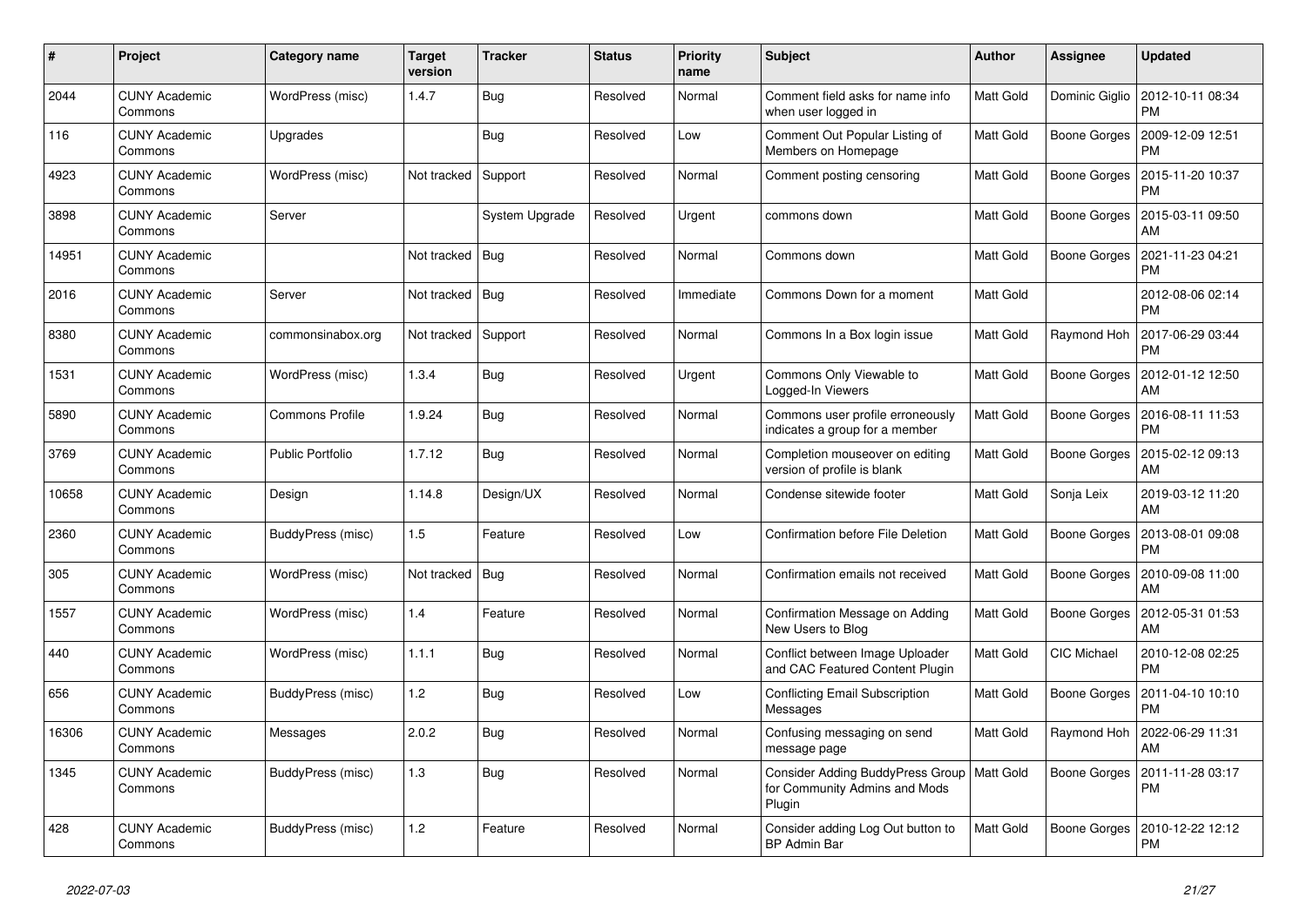| #    | Project                         | Category name           | <b>Target</b><br>version | <b>Tracker</b> | <b>Status</b> | <b>Priority</b><br>name | Subject                                                                            | <b>Author</b>    | Assignee            | <b>Updated</b>                               |
|------|---------------------------------|-------------------------|--------------------------|----------------|---------------|-------------------------|------------------------------------------------------------------------------------|------------------|---------------------|----------------------------------------------|
| 120  | <b>CUNY Academic</b><br>Commons | BuddyPress (misc)       | 1.4                      | Feature        | Resolved      | Normal                  | <b>Consider Adding Privacy Options</b><br>Plugin for Profiles                      | Matt Gold        | Boone Gorges        | 2015-11-12 01:02<br>AM                       |
| 774  | <b>CUNY Academic</b><br>Commons | BuddyPress (misc)       | 1.3                      | Feature        | Resolved      | Normal                  | Consider Allowing Email to Be Sent<br><b>Between Unfriended Members</b>            | <b>Matt Gold</b> | <b>Boone Gorges</b> | 2011-06-16 04:06<br><b>PM</b>                |
| 639  | <b>CUNY Academic</b><br>Commons | WordPress (misc)        | 1.1.11                   | Feature        | Resolved      | Low                     | <b>Consider WP Comment Remix</b><br>Plugin                                         | Matt Gold        | <b>Boone Gorges</b> | 2011-03-17 05:43<br><b>PM</b>                |
| 3176 | <b>CUNY Academic</b><br>Commons | Group Library           | 1.17.0                   | Design/UX      | Resolved      | Normal                  | Consolidate Doc/File/Forum<br>Attachment interface                                 | Matt Gold        | <b>Boone Gorges</b> | 2020-07-14 01:06<br><b>PM</b>                |
| 8463 | <b>CUNY Academic</b><br>Commons | <b>Public Portfolio</b> | 1.11.9                   | Bug            | Resolved      | Normal                  | Continued issues with portfolio view<br>on mobile device                           | Matt Gold        | Daniel Jones        | 2017-08-13 07:44<br><b>PM</b>                |
| 561  | <b>CUNY Academic</b><br>Commons | BuddyPress (misc)       |                          | Bug            | Resolved      | Normal                  | Copyright Violation                                                                | Matt Gold        | Matt Gold           | 2011-02-05 03:10<br><b>PM</b>                |
| 3045 | <b>CUNY Academic</b><br>Commons | Public Portfolio        | 1.7                      | Feature        | Resolved      | Normal                  | Create 'clear formatting' button for<br>profile editor                             | Matt Gold        | <b>Boone Gorges</b> | 2014-10-08 03:53<br><b>PM</b>                |
| 2757 | <b>CUNY Academic</b><br>Commons | Group Files             | 1.7                      | Feature        | Resolved      | Normal                  | Create "Download All" Capabilities<br>for Files in a Folder                        | <b>Matt Gold</b> | Boone Gorges        | 2014-10-14 03:09<br><b>PM</b>                |
| 1459 | <b>CUNY Academic</b><br>Commons | WordPress (misc)        | 1.3.1                    | Feature        | Resolved      | Normal                  | Create "no image" option for<br>featured blog posts on featured<br>homepage widget | Matt Gold        | Boone Gorges        | 2011-12-19 11:25<br>AM                       |
| 8935 | <b>CUNY Academic</b><br>Commons | <b>Public Portfolio</b> | 1.13                     | Feature        | Resolved      | Normal                  | Create a better-looking null state for<br>Portfolios without About You<br>sections | Matt Gold        | Boone Gorges        | 2018-03-23 04:37<br><b>PM</b>                |
| 81   | <b>CUNY Academic</b><br>Commons | Upgrades                |                          | Bug            | Resolved      | Normal                  | Create a blog template                                                             | Matt Gold        | CIC Michael         | 2009-12-02 08:17<br><b>PM</b>                |
| 1920 | <b>CUNY Academic</b><br>Commons | WordPress (misc)        | Not tracked              | Feature        | Resolved      | Normal                  | Create A Page on the Commons --<br>Landing Page for email                          | Matt Gold        | scott voth          | 2012-06-08 11:02<br><b>PM</b>                |
| 504  | <b>CUNY Academic</b><br>Commons | WordPress (misc)        | Not tracked              | Feature        | Resolved      | Normal                  | Create a page on the news blog to<br>highlight stories about the<br>Commons        | Matt Gold        | scott voth          | 2011-03-14 10:07<br><b>PM</b>                |
| 212  | <b>CUNY Academic</b><br>Commons | BuddyPress (misc)       |                          | Feature        | Resolved      | High                    | Create a way for group members to<br>send out email announcements                  | Matt Gold        | <b>Boone Gorges</b> | 2010-05-12 10:11<br>AM                       |
| 3178 | <b>CUNY Academic</b><br>Commons | Group Forums            | 1.8                      | Design/UX      | Resolved      | Normal                  | Create ability to repost forums posts   Matt Gold<br>to other forums               |                  | Daniel Jones        | 2015-05-21 12:55<br><b>PM</b>                |
| 2770 | <b>CUNY Academic</b><br>Commons | WordPress (misc)        |                          | <b>Bug</b>     | Resolved      | Normal                  | Create Access to Network Admin<br>from new Admin Bar                               | <b>Matt Gold</b> |                     | Boone Gorges   2013-09-10 12:31<br><b>PM</b> |
| 2787 | <b>CUNY Academic</b><br>Commons |                         | Not tracked $\vert$ Bug  |                | Resolved      | Normal                  | Create annotated screenshot for<br>portfolio codex page                            | Matt Gold        | scott voth          | 2014-02-08 02:38<br><b>PM</b>                |
| 5342 | <b>CUNY Academic</b><br>Commons | Registration            | 1.10                     | Feature        | Resolved      | Normal                  | Create auto-emails to people on<br>Unconfirmed list to nudge towards<br>completion | Matt Gold        | Boone Gorges        | 2016-10-31 01:48<br><b>PM</b>                |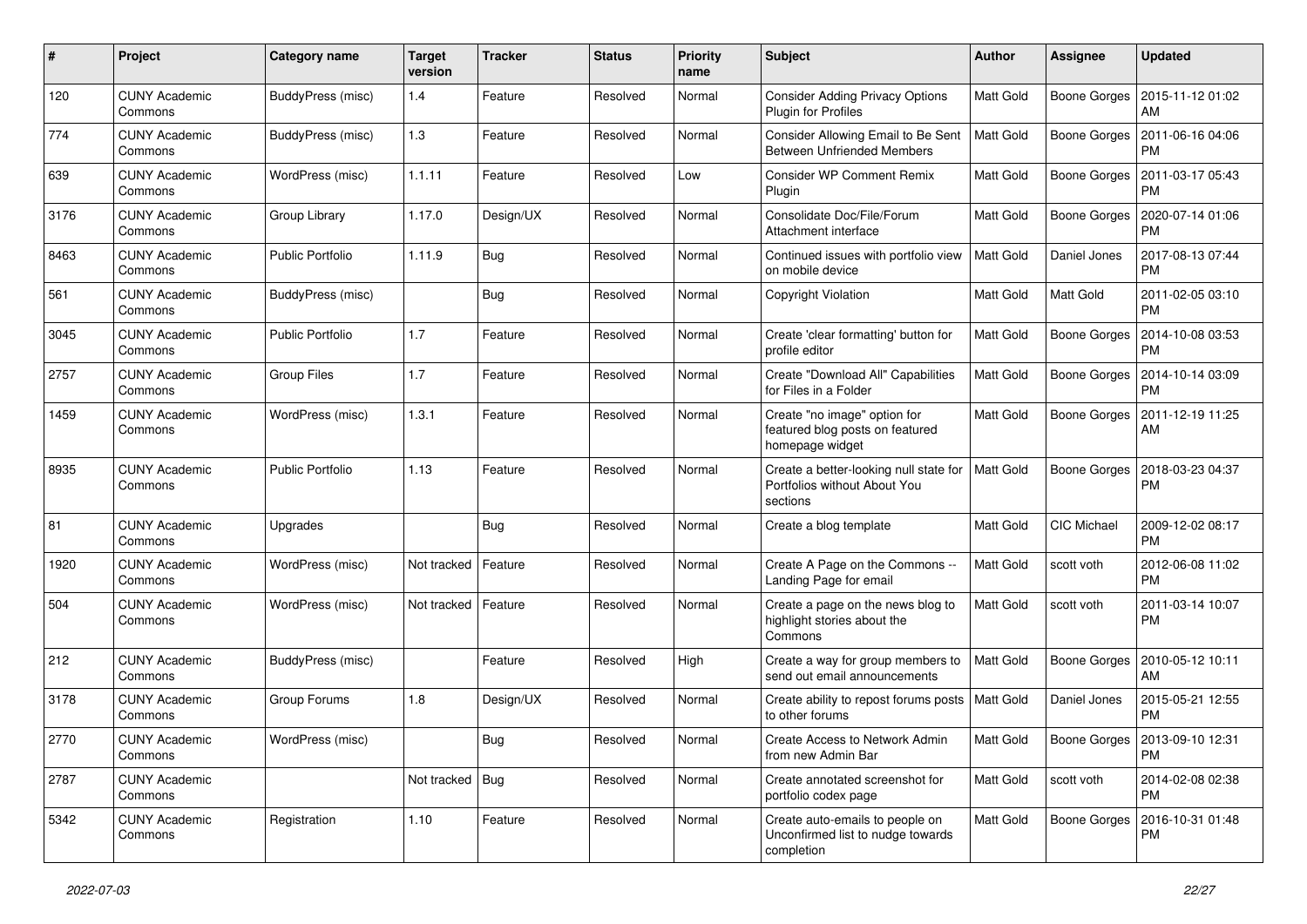| $\pmb{\#}$ | Project                         | Category name           | <b>Target</b><br>version | <b>Tracker</b> | <b>Status</b> | <b>Priority</b><br>name | <b>Subject</b>                                                        | Author           | Assignee            | <b>Updated</b>                |
|------------|---------------------------------|-------------------------|--------------------------|----------------|---------------|-------------------------|-----------------------------------------------------------------------|------------------|---------------------|-------------------------------|
| 3012       | <b>CUNY Academic</b><br>Commons | <b>Public Portfolio</b> | 1.7                      | Design/UX      | Resolved      | Low                     | Create automated nudges for<br>people who have not filled in profiles | Matt Gold        | Boone Gorges        | 2014-10-09 02:51<br><b>PM</b> |
| 330        | <b>CUNY Academic</b><br>Commons | BuddyPress (misc)       | Not tracked              | Feature        | Resolved      | Low                     | Create avatar/gravatar for<br>Commons WP profile page                 | Matt Gold        | <b>Boone Gorges</b> | 2010-09-10 03:36<br><b>PM</b> |
| 446        | <b>CUNY Academic</b><br>Commons | WordPress (misc)        | 1.8                      | Feature        | Resolved      | Normal                  | Create better account activation<br>error messages                    | Matt Gold        | Daniel Jones        | 2015-03-05 11:23<br>AM        |
| 491        | <b>CUNY Academic</b><br>Commons | WordPress (misc)        | Not tracked              | Support        | Resolved      | Normal                  | Create better/more visible<br>documentation for WooThemes             | Matt Gold        | scott voth          | 2011-03-12 12:27<br><b>PM</b> |
| 75         | <b>CUNY Academic</b><br>Commons | Upgrades                |                          | Feature        | Resolved      | Normal                  | Create buttons for join/login/tour                                    | Matt Gold        | <b>CIC Michael</b>  | 2009-12-03 04:29<br><b>PM</b> |
| 1395       | <b>CUNY Academic</b><br>Commons | WordPress (misc)        | Not tracked              | Feature        | Resolved      | Normal                  | Create Commons Buzz Post about<br>Digital Campus Episode              | <b>Matt Gold</b> | scott voth          | 2012-06-08 10:31<br><b>PM</b> |
| 649        | <b>CUNY Academic</b><br>Commons | BuddyPress (misc)       | 1.3                      | Feature        | Resolved      | Normal                  | Create Copy All button for<br><b>BuddyPress Docs</b>                  | Matt Gold        | <b>Boone Gorges</b> | 2011-09-13 11:59<br>AM        |
| 829        | <b>CUNY Academic</b><br>Commons | WordPress (misc)        | Not tracked              | Feature        | Resolved      | Normal                  | Create CUNY Job Postings Blog                                         | Matt Gold        | scott voth          | 2011-07-04 11:20<br>AM        |
| 3046       | <b>CUNY Academic</b><br>Commons | cuny.is                 | Not tracked              | Bug            | Resolved      | Urgent                  | Create CUNY.IS                                                        | Matt Gold        | Boone Gorges        | 2014-02-18 06:55<br><b>PM</b> |
| 2942       | <b>CUNY Academic</b><br>Commons | WordPress (misc)        | Not tracked              | Feature        | Resolved      | Normal                  | Create cuny is redirect for Digital<br>GC site                        | Matt Gold        | Boone Gorges        | 2013-12-20 08:54<br>AM        |
| 121        | <b>CUNY Academic</b><br>Commons | Upgrades                |                          | Feature        | Resolved      | Normal                  | Create Domain Aliasing for<br>UserVoice Account                       | Matt Gold        |                     | 2010-03-01 12:34<br><b>PM</b> |
| 2039       | <b>CUNY Academic</b><br>Commons | BuddyPress (misc)       | 1.4.3                    | Support        | Resolved      | Normal                  | Create Failure function for RBE                                       | Matt Gold        | Raymond Hoh         | 2012-08-27 09:44<br>AM        |
| 158        | <b>CUNY Academic</b><br>Commons | WordPress (misc)        |                          | Feature        | Resolved      | High                    | Create Featured Group Widget for<br>Homepage                          | <b>Matt Gold</b> | Boone Gorges        | 2010-06-22 06:53<br><b>PM</b> |
| 72         | <b>CUNY Academic</b><br>Commons | Upgrades                |                          | Feature        | Resolved      | Low                     | Create Fifth Slide for News Post on<br>New Design and Features        | Matt Gold        | CIC Michael         | 2009-12-02 08:16<br><b>PM</b> |
| 6584       | <b>CUNY Academic</b><br>Commons | cuny.is                 | Not tracked              | Feature        | Resolved      | Normal                  | Create form for requesting cuny.is<br>links                           | Matt Gold        | scott voth          | 2018-09-12 02:07<br><b>PM</b> |
| 1551       | <b>CUNY Academic</b><br>Commons | WordPress (misc)        | 1.3.5                    | Bug            | Resolved      | Normal                  | Create Front-Page SOPA Protest<br>page                                | Matt Gold        | Boone Gorges        | 2012-01-17 09:32<br><b>PM</b> |
| 5736       | <b>CUNY Academic</b><br>Commons | WordPress (misc)        | Not tracked              | Support        | Resolved      | Normal                  | Create GCDI dev site                                                  | Matt Gold        | Boone Gorges        | 2016-06-27 04:23<br><b>PM</b> |
| 3327       | <b>CUNY Academic</b><br>Commons | Publicity               |                          | Publicity      | Resolved      | Normal                  | Create hero slide for publications<br>page                            | Matt Gold        | scott voth          | 2014-07-26 05:03<br><b>PM</b> |
| 3014       | <b>CUNY Academic</b><br>Commons |                         | Not tracked              | Outreach       | Resolved      | Normal                  | Create homepage slide for CUE<br>conference                           | Matt Gold        | scott voth          | 2014-02-08 01:40<br>PM        |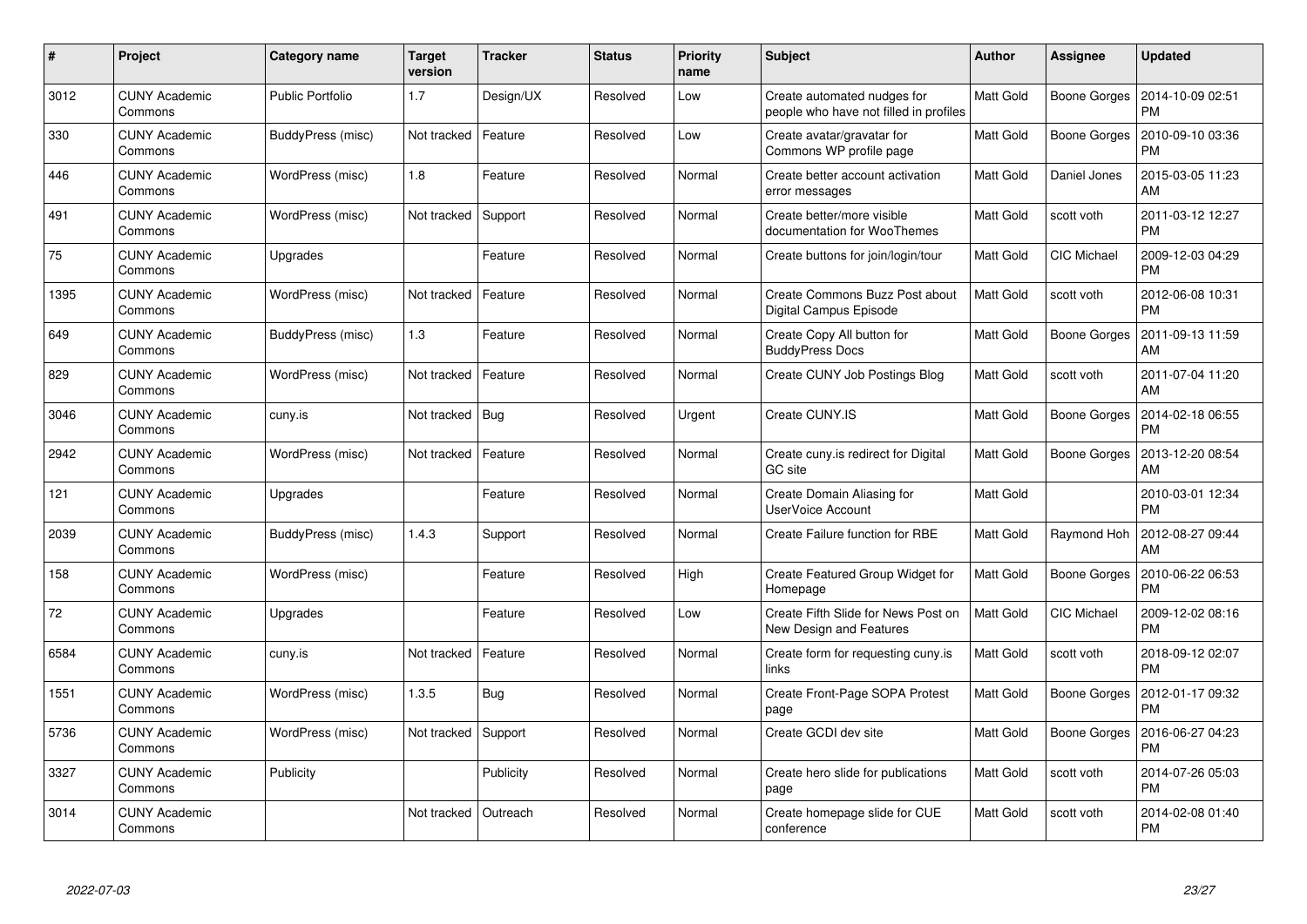| #    | Project                         | Category name     | <b>Target</b><br>version | <b>Tracker</b> | <b>Status</b> | <b>Priority</b><br>name | <b>Subject</b>                                                                         | Author           | <b>Assignee</b>     | <b>Updated</b>                          |
|------|---------------------------------|-------------------|--------------------------|----------------|---------------|-------------------------|----------------------------------------------------------------------------------------|------------------|---------------------|-----------------------------------------|
| 1870 | <b>CUNY Academic</b><br>Commons |                   | Not tracked              | Publicity      | Resolved      | Normal                  | Create Homepage Slide for Fashion<br><b>Studies Conference</b>                         | Matt Gold        | scott voth          | 2014-02-08 02:37<br><b>PM</b>           |
| 3368 | <b>CUNY Academic</b><br>Commons | Publicity         | Not tracked              | Publicity      | Resolved      | Normal                  | Create homepage slide for ITP<br>projects site                                         | Matt Gold        | scott voth          | 2014-08-20 07:05<br><b>PM</b>           |
| 3349 | <b>CUNY Academic</b><br>Commons | Homepage Slides   | Not tracked              | Publicity      | Resolved      | Normal                  | create homepage slide for new JITP<br>issue                                            | Matt Gold        | scott voth          | 2014-08-20 07:05<br><b>PM</b>           |
| 2980 | <b>CUNY Academic</b><br>Commons |                   |                          | Support        | Resolved      | Normal                  | Create Instructions for Inviting<br>People to Groups and Blogs                         | Matt Gold        | scott voth          | 2014-02-08 02:12<br><b>PM</b>           |
| 64   | <b>CUNY Academic</b><br>Commons | BuddyPress (misc) |                          | Feature        | Resolved      | Normal                  | Create links to file attachments in<br>BP Forum Subscription Plugin                    | Matt Gold        | Boone Gorges        | 2009-12-10 01:29<br><b>PM</b>           |
| 2002 | <b>CUNY Academic</b><br>Commons | WordPress (misc)  | 1.4.6                    | Feature        | Resolved      | Normal                  | Create Livestream video<br>space/channel for the Commons                               | Matt Gold        | Michael Smith       | 2012-09-30 05:52<br><b>PM</b>           |
| 3479 | <b>CUNY Academic</b><br>Commons | Outreach          | Not tracked              | Outreach       | Resolved      | Normal                  | Create MailChimp draft of CBOX<br>email                                                | Matt Gold        | scott voth          | 2014-10-04 09:50<br><b>PM</b>           |
| 643  | <b>CUNY Academic</b><br>Commons | BuddyPress (misc) | 1.3                      | Feature        | Resolved      | Normal                  | Create Mechanism to Require<br>People to Fill Out New Identity<br><b>Profile Field</b> | Matt Gold        | Boone Gorges        | 2011-10-19 01:50<br><b>PM</b>           |
| 642  | <b>CUNY Academic</b><br>Commons | BuddyPress (misc) | Not tracked              | Feature        | Resolved      | Normal                  | Create new BuddyPress Profile<br>Field to Designate Role                               | <b>Matt Gold</b> | Matt Gold           | 2011-09-24 03:22<br><b>PM</b>           |
| 1473 | <b>CUNY Academic</b><br>Commons | WordPress (misc)  | 1.3.7                    | Outreach       | Resolved      | Normal                  | Create News Blog Post on Akismet<br>for CUNY                                           | Matt Gold        | <b>Matt Gold</b>    | 2012-02-08 08:31<br><b>PM</b>           |
| 3325 | <b>CUNY Academic</b><br>Commons | Publicity         | Not tracked              | Publicity      | Resolved      | Low                     | Create page documenting CAC<br>contributions to WP/BP core                             | Matt Gold        | <b>Boone Gorges</b> | 2014-09-26 06:37<br><b>PM</b>           |
| 1329 | <b>CUNY Academic</b><br>Commons | WordPress (misc)  | 1.3                      | Feature        | Resolved      | Normal                  | Create Plugin to Make it Easier to<br>Add Users to a Blog                              | Matt Gold        | <b>Boone Gorges</b> | 2011-12-15 08:43<br>AM                  |
| 313  | <b>CUNY Academic</b><br>Commons | WordPress (misc)  | $1.1$                    | Feature        | Resolved      | Normal                  | Create Plugin/Widget for Hero<br>Image Space on Commons<br>Homepage                    | Matt Gold        | Ron Rennick         | 2010-10-06 12:41<br><b>PM</b>           |
| 746  | <b>CUNY Academic</b><br>Commons | BuddyPress (misc) | 1.3                      | Bug            | Resolved      | Normal                  | Create Pop-Up Login Overlay                                                            | Matt Gold        | Raymond Hoh         | 2011-05-16 06:32<br><b>PM</b>           |
| 648  | <b>CUNY Academic</b><br>Commons | BuddyPress (misc) | $1.3$                    | Feature        | Resolved      | Normal                  | Create Print functionality for<br><b>BuddyPress Docs</b>                               | Matt Gold        | <b>Boone Gorges</b> | 2011-07-19 11:46<br>AM                  |
| 34   | <b>CUNY Academic</b><br>Commons | BuddyPress (misc) |                          | Feature        | Resolved      | Low                     | Create Privacy Settings for Profile<br>Data                                            | Matt Gold        |                     | Boone Gorges   2010-05-11 06:52<br>PM   |
| 2695 | <b>CUNY Academic</b><br>Commons | WordPress (misc)  | 1.10                     | Feature        | Resolved      | Normal                  | Create Private File Uploads for<br><b>Blogs</b>                                        | Matt Gold        |                     | Boone Gorges   2016-10-18 09:45<br>AM   |
| 2248 | <b>CUNY Academic</b><br>Commons | BuddyPress (misc) | 1.4.11                   | Feature        | Resolved      | Low                     | Create Profile link to academia.edu<br>profile                                         | Matt Gold        |                     | Dominic Giglio   2012-11-21 11:55<br>PM |
| 3291 | <b>CUNY Academic</b><br>Commons | Publicity         | Not tracked              | Publicity      | Resolved      | Normal                  | Create Publications page for the<br>Commons                                            | Matt Gold        | scott voth          | 2014-07-02 02:30<br><b>PM</b>           |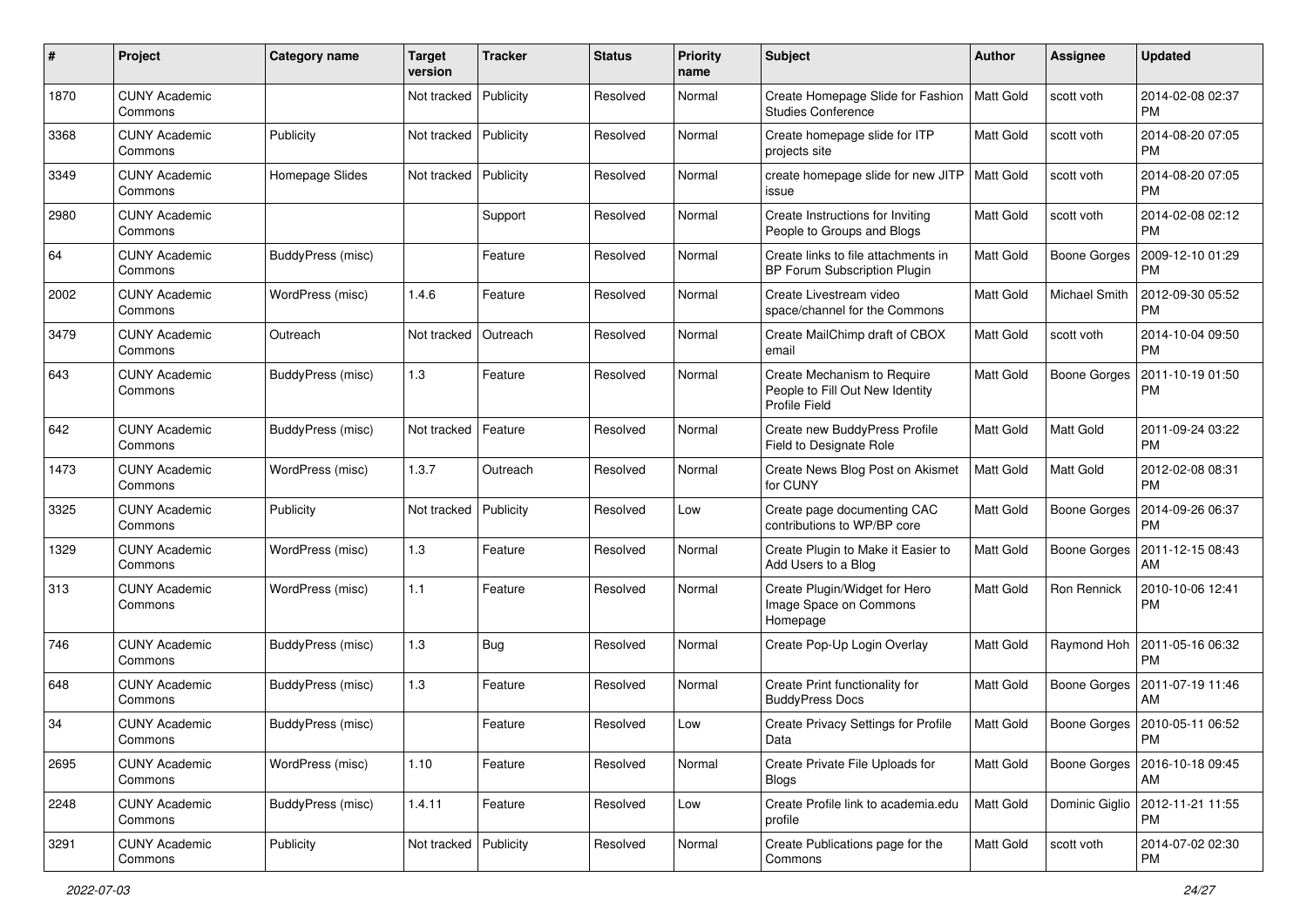| $\pmb{\sharp}$ | Project                         | Category name           | <b>Target</b><br>version | <b>Tracker</b> | <b>Status</b> | <b>Priority</b><br>name | <b>Subject</b>                                                                                     | <b>Author</b>    | <b>Assignee</b>      | <b>Updated</b>                |
|----------------|---------------------------------|-------------------------|--------------------------|----------------|---------------|-------------------------|----------------------------------------------------------------------------------------------------|------------------|----------------------|-------------------------------|
| 629            | <b>CUNY Academic</b><br>Commons | BuddyPress (misc)       | 1.2                      | Feature        | Resolved      | Normal                  | Create Required Profile Field to<br><b>Define User Status</b>                                      | Matt Gold        | Matt Gold            | 2011-03-17 06:34<br><b>PM</b> |
| 5231           | <b>CUNY Academic</b><br>Commons | Registration            | 1.9.8                    | Feature        | Resolved      | Normal                  | Create role that allows community<br>facilitators to access the<br>Unconfirmed tool                | Matt Gold        | Boone Gorges         | 2016-02-19 01:31<br>AM        |
| 1641           | <b>CUNY Academic</b><br>Commons | WordPress (misc)        | 1.3.7                    | Feature        | Resolved      | Urgent                  | Create shortcode to embed fora.tv<br>videos                                                        | Matt Gold        | Boone Gorges         | 2012-02-21 05:22<br><b>PM</b> |
| 10950          | <b>CUNY Academic</b><br>Commons |                         |                          | Support        | Resolved      | High                    | Create slide for system<br>maintenance                                                             | Matt Gold        | scott voth           | 2019-01-12 10:23<br>AM        |
| 1869           | <b>CUNY Academic</b><br>Commons |                         | Not tracked              | Support        | Resolved      | Normal                  | Create Slide for Victorian<br>Conference                                                           | Matt Gold        | scott voth           | 2012-06-08 10:29<br><b>PM</b> |
| 3124           | <b>CUNY Academic</b><br>Commons | Design                  | 1.6                      | <b>Bug</b>     | Resolved      | Normal                  | Create small version of horizontal<br>logo image to include in HTML<br>Emails                      | Matt Gold        | Boone Gorges         | 2014-04-01 03:40<br><b>PM</b> |
| 348            | <b>CUNY Academic</b><br>Commons | BuddyPress (misc)       | 1.2                      | Feature        | Resolved      | Normal                  | Create status marker to show which<br>invited group members have<br>already received group invites | <b>Matt Gold</b> | Boone Gorges         | 2011-03-08 09:08<br><b>PM</b> |
| 637            | <b>CUNY Academic</b><br>Commons | WordPress (misc)        | Not tracked              | Outreach       | Resolved      | Normal                  | Create Table of Contents for<br>Hour-Long Commons presentation                                     | Matt Gold        | <b>Michael Smith</b> | 2016-01-26 10:55<br>AM        |
| 1098           | <b>CUNY Academic</b><br>Commons | Blogs (BuddyPress)      | 1.6                      | Feature        | Resolved      | Low                     | Create way for people to search<br>through authors on blog listings                                | Matt Gold        | Boone Gorges         | 2014-03-31 07:01<br><b>PM</b> |
| 1386           | <b>CUNY Academic</b><br>Commons | BuddyPress (misc)       | 1.5                      | Feature        | Resolved      | Low                     | Create way to create custom order<br>BP Profile Field checklist items                              | <b>Matt Gold</b> | Dominic Giglio       | 2012-12-18 10:38<br>AM        |
| 701            | <b>CUNY Academic</b><br>Commons | Wiki                    | Not tracked              | Feature        | Resolved      | Normal                  | Create Wikipedia Page for the<br><b>CUNY Academic Commons</b>                                      | Matt Gold        | scott voth           | 2011-06-05 10:39<br>AM        |
| 1742           | <b>CUNY Academic</b><br>Commons | WordPress (misc)        | Not tracked              | Support        | Resolved      | Normal                  | Create zip file of PDFs from JITP<br>directory                                                     | Matt Gold        | Boone Gorges         | 2012-03-16 10:53<br>AM        |
| 2135           | <b>CUNY Academic</b><br>Commons | Group Blogs             | 1.6                      | Feature        | Resolved      | Normal                  | Creating a Blog, Creating a Group                                                                  | Matt Gold        | Chris Stein          | 2014-04-01 11:59<br>AM        |
| 4660           | <b>CUNY Academic</b><br>Commons | Events                  | Not tracked              | <b>Bug</b>     | Resolved      | High                    | Creating new event leads to<br>whitescreen                                                         | Matt Gold        | <b>Boone Gorges</b>  | 2015-09-22 05:56<br><b>PM</b> |
| 9144           | <b>CUNY Academic</b><br>Commons | <b>WordPress Themes</b> | Not tracked              | Support        | Resolved      | Normal                  | CSS question                                                                                       | Matt Gold        | Boone Gorges         | 2018-01-30 10:23<br><b>PM</b> |
| 381            | <b>CUNY Academic</b><br>Commons | WordPress (misc)        | 1.1                      | Bug            | Resolved      | Normal                  | Cull old themes from site                                                                          | Matt Gold        | Matt Gold            | 2010-12-03 02:06<br>AM        |
| 2959           | <b>CUNY Academic</b><br>Commons | WordPress (misc)        | Not tracked              | Bug            | Resolved      | Normal                  | <b>CUNY Academic Commons SEO</b><br>issues                                                         | Matt Gold        | <b>Boone Gorges</b>  | 2014-05-06 01:43<br><b>PM</b> |
| 6126           | <b>CUNY Academic</b><br>Commons | Wiki                    | Not tracked              | Bug            | Resolved      | Normal                  | <b>CUNY DHI Guide</b>                                                                              | Matt Gold        | Boone Gorges         | 2016-10-09 02:59<br><b>PM</b> |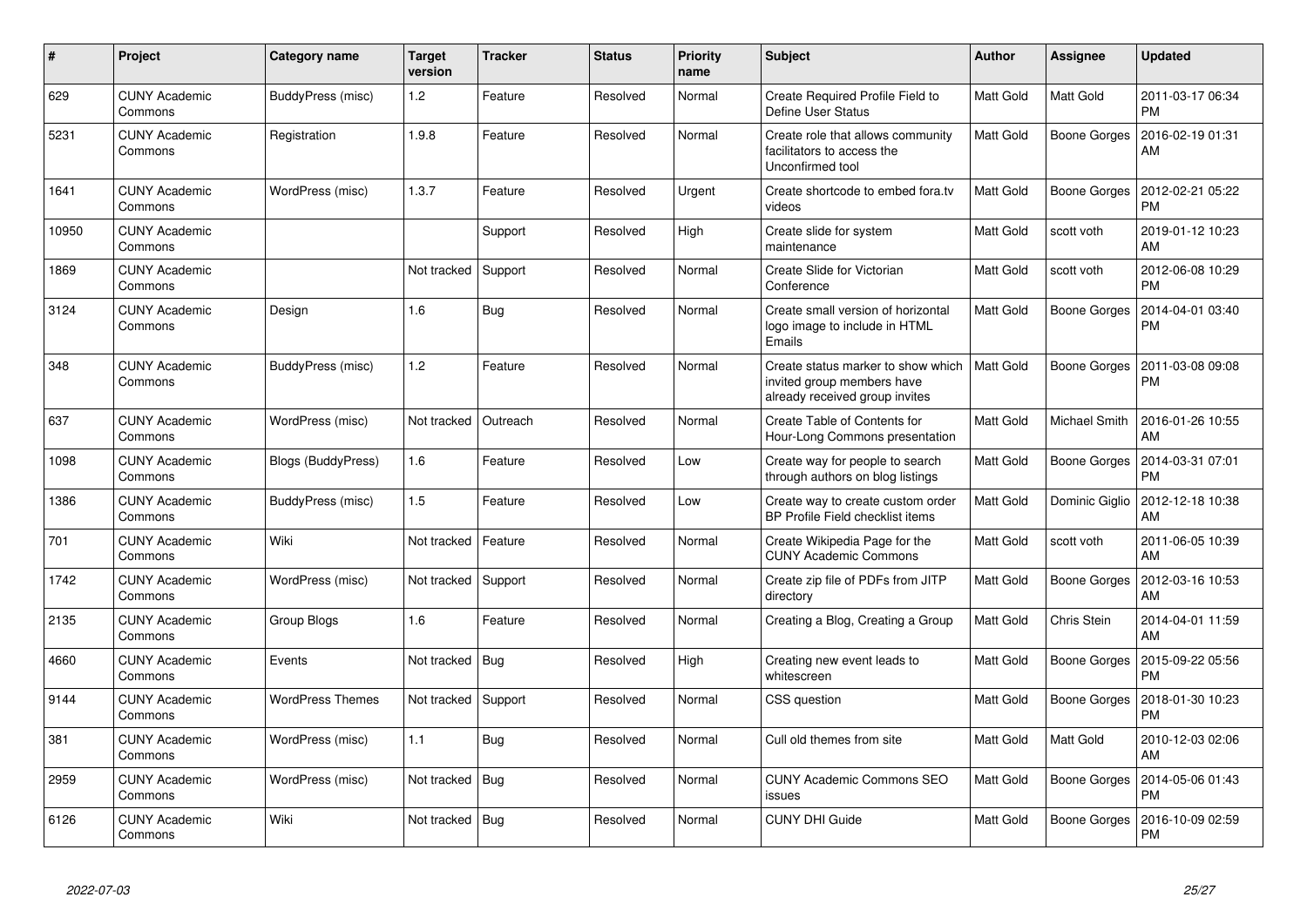| #     | Project                         | Category name           | <b>Target</b><br>version | <b>Tracker</b> | <b>Status</b> | <b>Priority</b><br>name | <b>Subject</b>                                    | <b>Author</b> | <b>Assignee</b>     | <b>Updated</b>                |
|-------|---------------------------------|-------------------------|--------------------------|----------------|---------------|-------------------------|---------------------------------------------------|---------------|---------------------|-------------------------------|
| 4151  | <b>CUNY Academic</b><br>Commons | <b>WordPress Themes</b> | Not tracked              | Support        | Resolved      | Normal                  | CUNY GCDI homepage image links<br>broken          | Matt Gold     | Daniel Jones        | 2015-08-10 02:43<br><b>PM</b> |
| 3714  | <b>CUNY Academic</b><br>Commons | cuny.is                 | 1.7.7                    | Feature        | Resolved      | Normal                  | cuny.is access                                    | Matt Gold     | Boone Gorges        | 2014-12-22 02:19<br><b>PM</b> |
| 10597 | <b>CUNY Academic</b><br>Commons | cuny.is                 | Not tracked              | <b>Bug</b>     | Resolved      | Normal                  | cuny.is admin unavailable                         | Matt Gold     | Boone Gorges        | 2018-10-25 01:44<br><b>PM</b> |
| 3788  | <b>CUNY Academic</b><br>Commons | cuny.is                 | 1.8.11                   | <b>Bug</b>     | Resolved      | Normal                  | CUNY.is default links?                            | Matt Gold     | Boone Gorges        | 2015-09-25 12:53<br>AM        |
| 3799  | <b>CUNY Academic</b><br>Commons | cuny.is                 | 1.7.12                   | <b>Bug</b>     | Resolved      | Normal                  | cuny.is issue                                     | Matt Gold     | <b>Boone Gorges</b> | 2015-02-10 09:07<br><b>PM</b> |
| 3244  | <b>CUNY Academic</b><br>Commons | cuny.is                 | Not tracked              | Publicity      | Resolved      | Normal                  | <b>CUNY.is link</b>                               | Matt Gold     | <b>Boone Gorges</b> | 2014-05-29 08:22<br><b>PM</b> |
| 3079  | <b>CUNY Academic</b><br>Commons | cuny.is                 | Not tracked              | Bug            | Resolved      | Urgent                  | cuny.is request                                   | Matt Gold     | Boone Gorges        | 2014-02-26 07:47<br><b>PM</b> |
| 3648  | <b>CUNY Academic</b><br>Commons | cuny.is                 | Not tracked              | Bug            | Resolved      | High                    | cuny.is request                                   | Matt Gold     | Boone Gorges        | 2014-11-11 06:54<br><b>PM</b> |
| 2469  | <b>CUNY Academic</b><br>Commons | BuddyPress (misc)       | Not tracked              | Feature        | Resolved      | Normal                  | cuny.is shortlink request                         | Matt Gold     | Sarah<br>Morgano    | 2013-02-21 07:56<br><b>PM</b> |
| 2975  | <b>CUNY Academic</b><br>Commons | WordPress (misc)        | Not tracked              | Feature        | Resolved      | Normal                  | cuny.is shortlink request                         | Matt Gold     | Boone Gorges        | 2014-01-24 12:29<br>AM        |
| 1784  | <b>CUNY Academic</b><br>Commons | BuddyPress (misc)       | 1.3.11                   | <b>Bug</b>     | Resolved      | Normal                  | Date/Content Problems on Forum<br>digest emails   | Matt Gold     | Boone Gorges        | 2012-04-03 08:28<br><b>PM</b> |
| 3131  | <b>CUNY Academic</b><br>Commons | Reply By Email          | Not tracked              | <b>Bug</b>     | Resolved      | Normal                  | Deactivated/Reactivated RBE                       | Matt Gold     | Boone Gorges        | 2014-03-25 01:11<br><b>PM</b> |
| 3163  | <b>CUNY Academic</b><br>Commons | Reply By Email          | Not tracked              | Bug            | Resolved      | Normal                  | Deactivated/Reactivated RBE                       | Matt Gold     | Matt Gold           | 2014-04-10 10:50<br>AM        |
| 3680  | <b>CUNY Academic</b><br>Commons | commonsinabox.org       | Not tracked              | Feature        | Resolved      | Low                     | Deep Time site on CBOX showcase                   | Matt Gold     | scott voth          | 2014-11-30 04:59<br><b>PM</b> |
| 3362  | <b>CUNY Academic</b><br>Commons | <b>Public Portfolio</b> | 1.7.1                    | <b>Bug</b>     | Resolved      | Normal                  | Default display of profiles with no<br>info added | Matt Gold     | Boone Gorges        | 2014-10-21 02:44<br><b>PM</b> |
| 556   | <b>CUNY Academic</b><br>Commons | WordPress (misc)        |                          | Bug            | Resolved      | Normal                  | Default Theme Broken after<br>Upgrade             | Matt Gold     | Matt Gold           | 2011-02-05 09:44<br>AM        |
| 2082  | <b>CUNY Academic</b><br>Commons | BuddyPress (misc)       | 1.4.8                    | Support        | Resolved      | High                    | Default: No Email?                                | Matt Gold     | Dominic Giglio      | 2012-10-19 04:55<br><b>PM</b> |
| 3118  | <b>CUNY Academic</b><br>Commons | Registration            | Not tracked              | Feature        | Resolved      | Normal                  | Delete user account                               | Matt Gold     | Matt Gold           | 2014-03-19 10:36<br>AM        |
| 1411  | CUNY Academic<br>Commons        | BuddyPress (misc)       | 1.3.17                   | Feature        | Resolved      | Low                     | Deleting Docs                                     | Matt Gold     | Boone Gorges        | 2012-07-02 12:43<br><b>PM</b> |